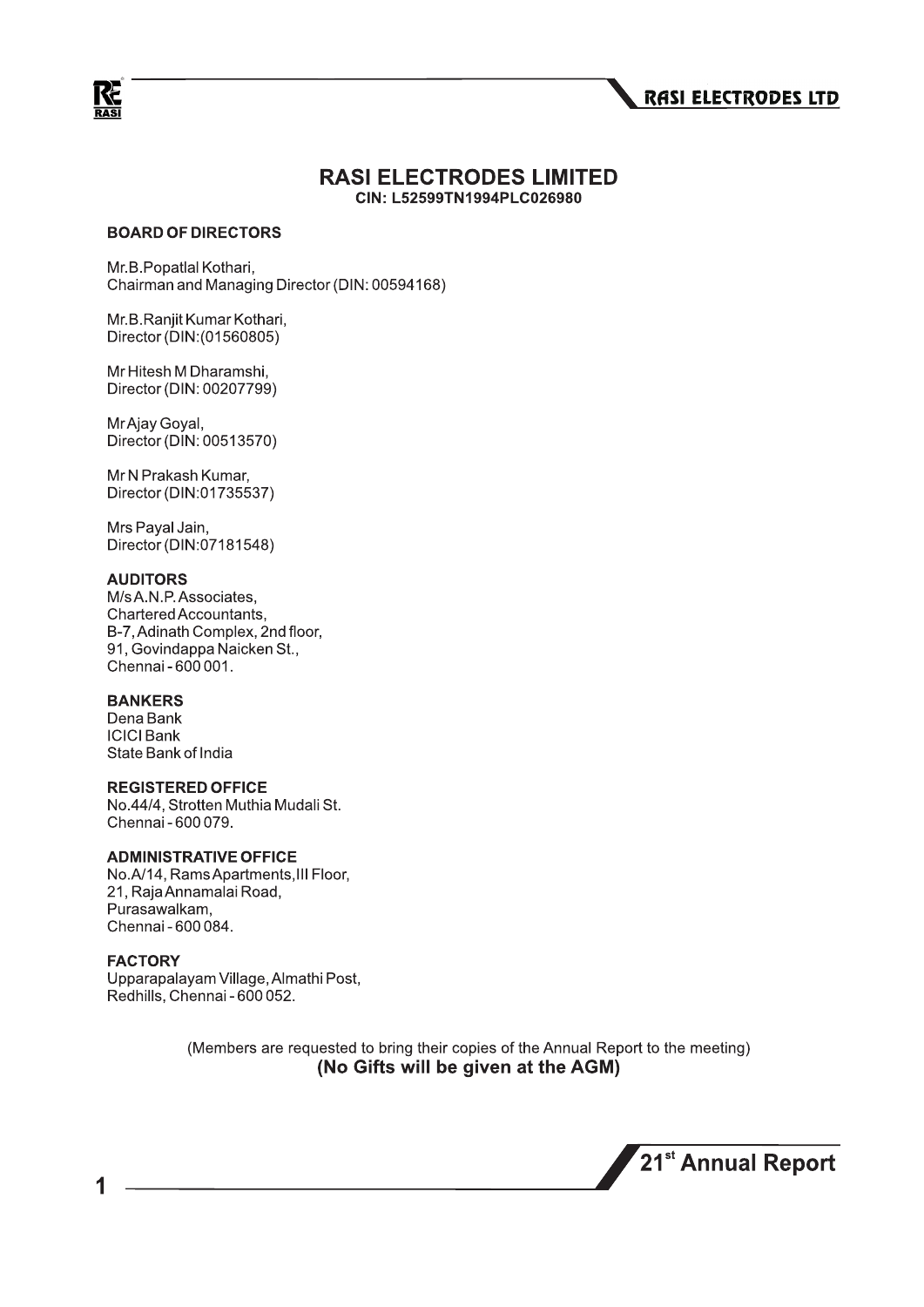

#### **RASI ELECTRODES LIMITED CIN: L52599TN1994PLC026980 NOTICE**

To,

The Shareholder,

NOTICE is hereby given that the 21<sup>\*</sup> Annual General Meeting of the Company will be held at 9.00 A.M. on TUESDAY, the 29th September, 2015 at HOTELASHOKAPVTLTD . New No 47 Old No 33, Pantheon Road, Egmore, Chennai - 600008 to transact the following business:

#### **ORDINARYBUSINESS :**

**01. To consider and, if thought fit, to pass, with or without modification, the following resolution as an ORDINARYRESOLUTION:**

"RESOLVED THAT THE Audited Financial Statement of the Company for the financial year ended 31<sup>st</sup> March 2015 and the Directors' and Auditor's Report thereon, together with all the reports, statements and notes annexed thereto, be and are hereby approved and adopted."

#### 02. To consider and, if thought fit, to pass, with or without modification, the following resolution as an ORDINARY RESOLUTION:

"RESOLVED THAT a Dividend @ Re.0.10 ps per Equity share of Rs 2/- each be and is hereby declared as Dividend for the year ended 31<sup>st</sup> March 2015"

#### **03. To consider and, if thought fit, to pass, with or without modification, the following resolution as an ORDINARYRESOLUTION:**

"RESOLVED THAT Mr RANJIT KUMAR KOTHARI (holding DIN: 01560805), the retiring Director, be and is hereby re-elected as Director of the Company, liable for retirement by rotation."

#### **04. To consider and, if thought fit, to pass, with or without modification, the following resolution as an ORDINARYRESOLUTION:**

" RESOLVED THAT M/s ANP ASSOCIATES., CHARTERED ACCOUNTANTS, 91, Govindappa Naicken Street, B-7, Adinath Complex, Chennai-600001, (Registration No. FRN 009004S) be and are hereby appointed as the Auditors of the Company, to hold office from the conclusion of this Annual General Meeting till the conclusion of next Annual General Meeting of the Company at such remuneration as shall be fixed by the Board of Directors of the Company."

#### **SPECIALBUSINESS:**

**05. To consider and, if thought fit, to pass, with or without modification, the following resolution as an ORDINARYRESOLUTION:** "RESOLVED THAT, pursuant to Sections 149, 152 and other applicable provisions of the Companies Act, 2013, and the rules made thereunder, Mrs PAYAL JAIN (holding DIN: 07181548), be and is hereby appointed as a Director on the Board of the Company liable for retirement by rotation." **By Order of the Board**

### **for RASI ELECTRODES LIMITED**

**CHENNAI TH DATED: 12 AUGUST 2015**

 **B POPATLALKOTHARI CHAIRMAN & MANAGING DIRECTOR DIN: 00594168**<br> **DIN: 00594168** 

#### **NOTES :**

- 01. Amember entitled to attend and vote is entitled to appoint a proxy to attend and, on a poll, to vote instead of himself and such proxy need not be a member of the Company.
- 02. The instrument appointing a proxy duly stamped and executed for use at the meeting must be lodged at the registered office of the Company not less than 48 hours before the time fixed for the meeting.
- 03. The explanatory statement required to be annexed to the notice as per the requirements of section 102 of the Companies Act, 2013, setting out all the material facts relating to special business proposed in the notice is attached.
- 04.Members seeking any information with regard to accounts are requested to write to the Company at least 7 days in advance of the meeting so as to enable the management to keep the information ready.
- 05. Members are requested to bring their copies of the Annual Report with them to the meeting.
- 06. The Register of members and Share Transfer books shall remain closed from Tuesday, the 15<sup>th</sup> September 2015, to Tuesday, the 29th September 2015 (both days inclusive) for the purpose of the 21<sup>st</sup> AGM scheduled to be held on 29<sup>th</sup> September 2014.
- 07. Shareholders holding shares in physical form are requested to advise any change of address immediately to the Company's Registrar and Transfer Agents M/s Cameo Corporate Services Limited, Subramanian Building, 1, Club House Road, Chennai-600002. Shareholders holding shares in electronic form must send the advice about change in address to their respective Depository Participants and not to the Company.
- 09. SERVING OF NOTICE Electronic copy of the Notice of the 21<sup>st</sup> Annual General Meeting (21<sup>st</sup> AGM) of the company inter alia indicating the process and manner of e-voting along with Attendance Slip and Proxy Form is being sent to all the members whose e-mail IDs are registered with the Company / RTA /Depository Participant(s) for communication purposes unless any member has requested for a hard copy of the same. For members who have not registered their e-mail address, physical copies of the Notice of 21<sup>\*</sup> AGM of the company inter alia indicating the process and manner of e-voting along with Attendance Slip and Proxy Form are being sent in the permitted mode. The notice of this meeting is also made available in the website of the company www.rasielectrodes.com
- 10.VOTING THROUGH ELECTRONIC MEANS

Pursuant to the provisions of Section 108 of the Companies Act, 2013 read with Rule 20 of the Companies (Management and Administration) Rules 2014, the company is offering e-voting facility to its members in respect of the businesses to be transacted at the AGM scheduled to be held on Tuesday, the September 29, 2015 at 9.00 a.m. For this purpose the company has signed an agreement with Central Depository Services (India) Ltd (CDSL) for facilitating e-voting.

The Board of Directors has appointed Mr A M GOPIKRISHNAN., a Practicing Company Secretary, as a Scrutinizer for the e-voting process. The Scrutinizer shall within a period not exceeding three working days from the conclusion of the e-voting period unblock the votes in the presence of at least two witnesses not in the employment of the company and will make a scrutinizer's report of the votes cast in favour or against to the Chairman of the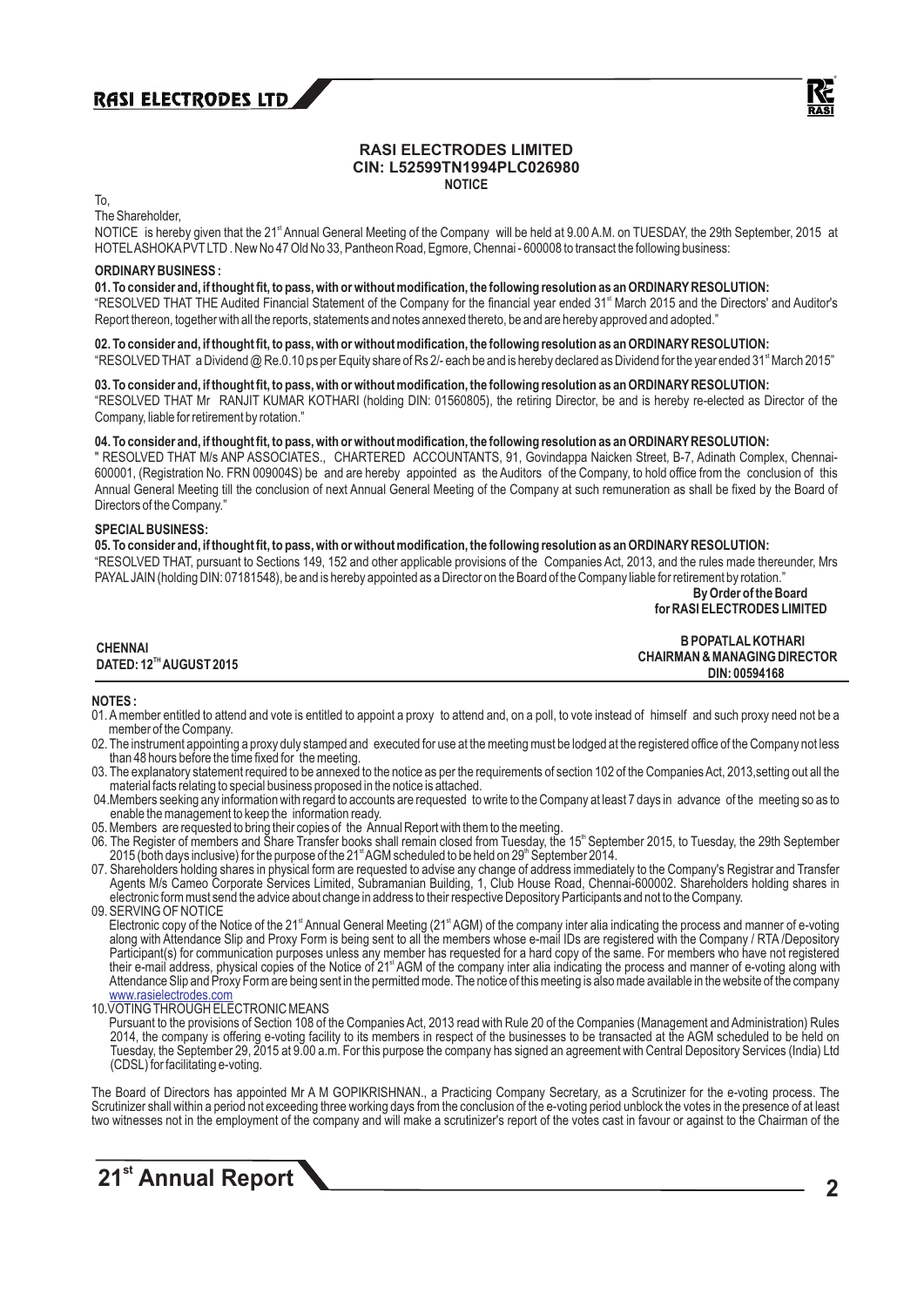



company. The results on the resolutions shall be declared on or after the AGM of the company and the resolutions will be deemed to be passed on the AGM date subject to receipt of the requisite number of votes in favour of the resolutions. The results declared along with the scrutinizer's report will be available on the web site of the company (www.rasielectrodes.com) within two days of the passing of the resolutions and communication of the same to the BSE Ltd.

Please read the instructions given below before exercising the vote. This communication forms an integral part of the notice dated August 12,2015 for the  $21<sup>st</sup> AGM$ .

#### **The instructions for members for voting electronically are as under:-**

**The instructions for shareholders voting electronically are as under:**

- (I) The voting period begins on 26.09.2015 at 9.00 A.M.IST and ends on 28.09.2015 at 5.00 P.M. IST. During this period shareholders' of the Company, holding shares either in physical form or in dematerialized form, as on the cut-off date (record date) of 22.09.2015 may cast their vote electronically. The e-voting module shall be disabled by CDSL for voting thereafter.
- (ii) Shareholders who have already voted prior to the meeting date would not be entitled to vote at the meeting venue.<br>(iii) The shareholders should log on to the e-voting website www.evotingindia.com.
- (iii) The shareholders should log on to the e-voting website www.evotingindia.com.
- (iv) Click on Shareholders.<br>(v) Now Enter your User II
	- Now Enter your User ID
	- a. For CDSL: 16 digits beneficiary ID,
	- b. For NSDL: 8 Character DP ID followed by 8 Digits Client ID,
	- c. Members holding shares in Physical Form should enter Folio Number registered with the Company.
	-
- (vi) Next enter the Image Verification as displayed and Click on Login.<br>(vii) If you are holding shares in demat form and had logged on to www. (vii) If you are holding shares in demat form and had logged on to www.evotingindia.com and voted on an earlier voting of any company, then your existing password is to be used.
- (viii) If you are a first time user follow the steps given below:

|                                                                            | For Members holding shares in Demat Form and Physical Form                                                                                                                                                                                                                                                                                                                                                                                                                                                                                                                                                                                                                                                                                                                                                                                                                                                                                                                                        |
|----------------------------------------------------------------------------|---------------------------------------------------------------------------------------------------------------------------------------------------------------------------------------------------------------------------------------------------------------------------------------------------------------------------------------------------------------------------------------------------------------------------------------------------------------------------------------------------------------------------------------------------------------------------------------------------------------------------------------------------------------------------------------------------------------------------------------------------------------------------------------------------------------------------------------------------------------------------------------------------------------------------------------------------------------------------------------------------|
| <b>PAN</b>                                                                 | Enter your 10 digit alpha-numeric *PAN issued by Income Tax Department (Applicable for both demat shareholders<br>as well as physical shareholders)<br>$\Box$ Members who have not updated their PAN with the Company/Depository Participant are requested to<br>use the first two letters of their name and the 8 digits of the sequence number in the PAN field.<br>In case the sequence number is less than 8 digits enter the applicable number of 0's before the<br>number after the first two characters of the name in CAPITAL letters. Eg. If your name is Ramesh<br>Kumar with sequence number 1 then enter RA00000001 in the PAN field.                                                                                                                                                                                                                                                                                                                                                 |
| <b>Dividend</b><br><b>Bank Details</b><br><b>OR</b><br>Date of Birth (DOB) | Enter the Dividend Bank Details or Date of Birth (in dd/mm/yyyy format) as recorded in your demat<br>account or in the company records in order to login.<br>• If both the details are not recorded with the depository or company please enter the<br>member id / folio number in the Dividend Bank details field as mentioned in instruction(v).                                                                                                                                                                                                                                                                                                                                                                                                                                                                                                                                                                                                                                                |
| (ix)<br>(x)<br>(xi)                                                        | After entering these details appropriately, click on "SUBMIT" tab.<br>Members holding shares in physical form will then directly reach the Company selection screen. However, members holding<br>shares in demat form will now reach 'Password Creation' menu wherein they are required to mandatorily enter their login<br>password in the new password field. Kindly note that this password is to be also used by the demat holders for voting for<br>resolutions of any other company on which they are eligible to vote, provided that company opts for e-voting through CDSL<br>platform. It is strongly recommended not to share your password with any other person and take utmost care to keep your<br>password confidential.<br>For Members holding shares in physical form, the details can be used only for e-voting on the resolutions contained in this Notice.                                                                                                                    |
| (xii)<br>(xiii)                                                            | Click on the EVSN for the relevant Company Name M/s RASI ELECTRODES LIMITED which you choose to vote.<br>On the voting page, you will see "RESOLUTION DESCRIPTION" and against the same the option "YES/NO" for voting. Select the<br>option YES or NO as desired. The option YES implies that you assent to the Resolution and option NO implies that you dissent to<br>the Resolution.                                                                                                                                                                                                                                                                                                                                                                                                                                                                                                                                                                                                          |
| (xiv)<br>(xv)                                                              | Click on the "RESOLUTIONS FILE LINK" if you wish to view the entire Resolution details.<br>After selecting the resolution you have decided to vote on, click on "SUBMIT". A confirmation box will be displayed. If you wish<br>to confirm your vote, click on "OK", else to change your vote, click on "CANCEL" and accordingly modify your vote.<br>Once you "CONFIRM" your vote on the resolution, you will not be allowed to modify your vote.                                                                                                                                                                                                                                                                                                                                                                                                                                                                                                                                                 |
| (xvi)<br>(xvii)<br>(xviii)                                                 | You can also take a print of the votes cast by clicking on "Click here to print" option on the Voting page.<br>If a demat account holder has forgotten the login password then Enter the User ID and the image verification code and click<br>on Forgot Password & enter the details as prompted by the system.                                                                                                                                                                                                                                                                                                                                                                                                                                                                                                                                                                                                                                                                                   |
| (xix)                                                                      | Note for Non - Individual Shareholders and Custodians<br>Non-Individual shareholders (i.e. other than Individuals, HUF, NRI etc.) and Custodian are required to log on to<br>www.evotingindia.com and register themselves as Corporates.<br>A scanned copy of the Registration Form bearing the stamp and sign of the entity should be emailed to<br>helpdesk.evoting@cdslindia.com.<br>After receiving the login details a Compliance User should be created using the admin login and password. The Compliance<br>User would be able to link the account(s) for which they wish to vote on.<br>The list of accounts linked in the login should be mailed to helddesk.evoting@cdslindia.com and on approval of the accounts<br>they would be able to cast their vote.<br>A scanned copy of the Board Resolution and Power of Attorney (POA) which they have issued in favour of the Custodian, if<br>any, should be uploaded in PDF format in the system for the scrutinizer to verify the same. |
| (xx)                                                                       | In case you have any queries or issues regarding e-voting, you may refer the Frequently Asked Questions<br>("FAQs") and e-voting manual available at www.evotingindia.com, under help section or write an email to<br>helpdesk.evoting@cdslindia.com.<br>21 <sup>st</sup> Annual Report                                                                                                                                                                                                                                                                                                                                                                                                                                                                                                                                                                                                                                                                                                           |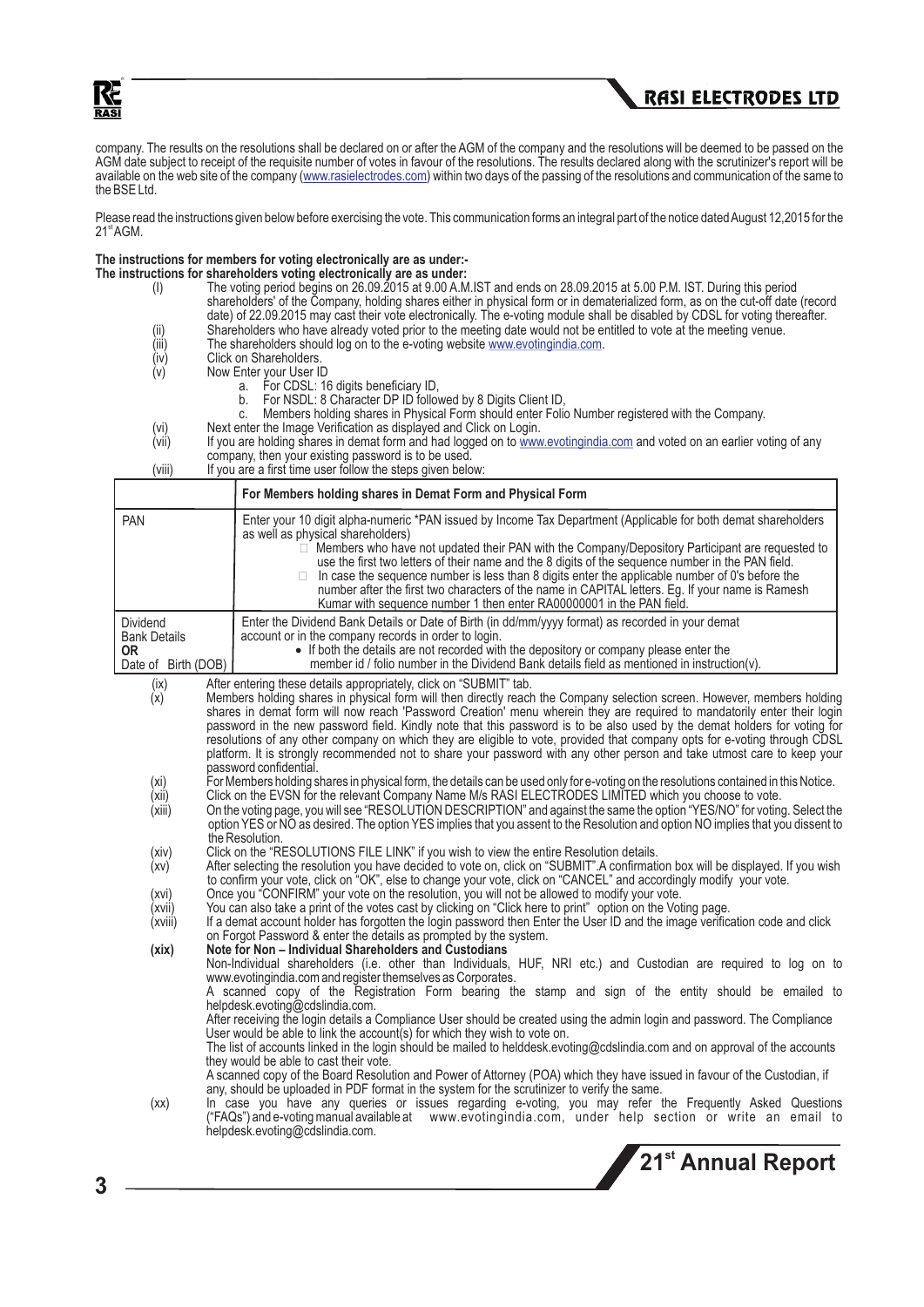

#### **ST EXPLANATORY STATEMENT ANNEXED TO THE NOTICE CONVENING THE 21 ANNUALGENERALMEETING PURSUANT TO SECTION 102 OF THE COMPANIES ACT, 2013.**

The following are the material facts relating to the special business proposed in the notice:

#### **ITEM 5:**

In order to comply with the requirements of appointment of a women director, your Board of Directors have appointed Mrs Payal Jain as Additional Director u/s 161 of the Companies act, 2013, at their meeting held on 31<sup>st</sup> March 2015. Mrs Payal Jain will be holding office as Additional Director only up to the ensuing 21<sup>\*</sup> AGM. The Company has received a special notice along with requisite deposit, from a member proposing the appointment of Mrs Payal Jain as a Director on the Board of the Company u/s 152 of the Companies act, 2013, liable for retirement by rotation.

**The particulars required to be furnished under Clause 49 of the Listing Agreement relating to Director retiring by rotation seeking re-election and Director seeking appointment is provided below:**

| Name of the Director                                                                                                                                      | Mr Ranjit Kumar Kothari                                                                                       | Mrs Payal Jain                                                                                                                         |
|-----------------------------------------------------------------------------------------------------------------------------------------------------------|---------------------------------------------------------------------------------------------------------------|----------------------------------------------------------------------------------------------------------------------------------------|
| <b>DIN</b>                                                                                                                                                | 01560805                                                                                                      | 07181548                                                                                                                               |
| Date of Birth                                                                                                                                             | 23/07/1965                                                                                                    | 26/06/1985                                                                                                                             |
| Qualification                                                                                                                                             | Graduate                                                                                                      | M.A. (Fine Arts)                                                                                                                       |
| <b>Expertise in specific functional areas</b>                                                                                                             | Around 26 Years Experience in various business<br>such as Construction, Real Estate, Trading in<br>Spices etc | She has experience in textile designing,<br>interiror decoration, art work and aesthetic<br>designing, and public relations functions. |
| List of other public Companies in<br>which directorship held as on 31 <sup>st</sup><br><b>March 2014</b>                                                  | Arun Shanti Developers Private Limited                                                                        | Nil                                                                                                                                    |
| <b>Chairman/Member of the Committees</b><br>of the Boards of the other Companies<br>in which he is a Director as on 31 <sup>st</sup><br><b>March 2014</b> | Nil                                                                                                           | Nil                                                                                                                                    |
| Shareholding as on 31 <sup>st</sup> March 2015<br>(including holding as HUF)                                                                              | 198000                                                                                                        | Nil                                                                                                                                    |
| <b>Relationship with other Directors</b>                                                                                                                  | Related to Mr B Popatlal Kothari as his brother                                                               | Related to Mr B Popatlal Kothari as his son's<br>wife                                                                                  |

**By Order of the Board for RASI ELECTRODES LIMITED**

**CHENNAI th DATED: 12 August 2015**

**B POPATLAL KOTHARI CHAIRMAN & MANAGING DIRECTOR DIN: 00594168**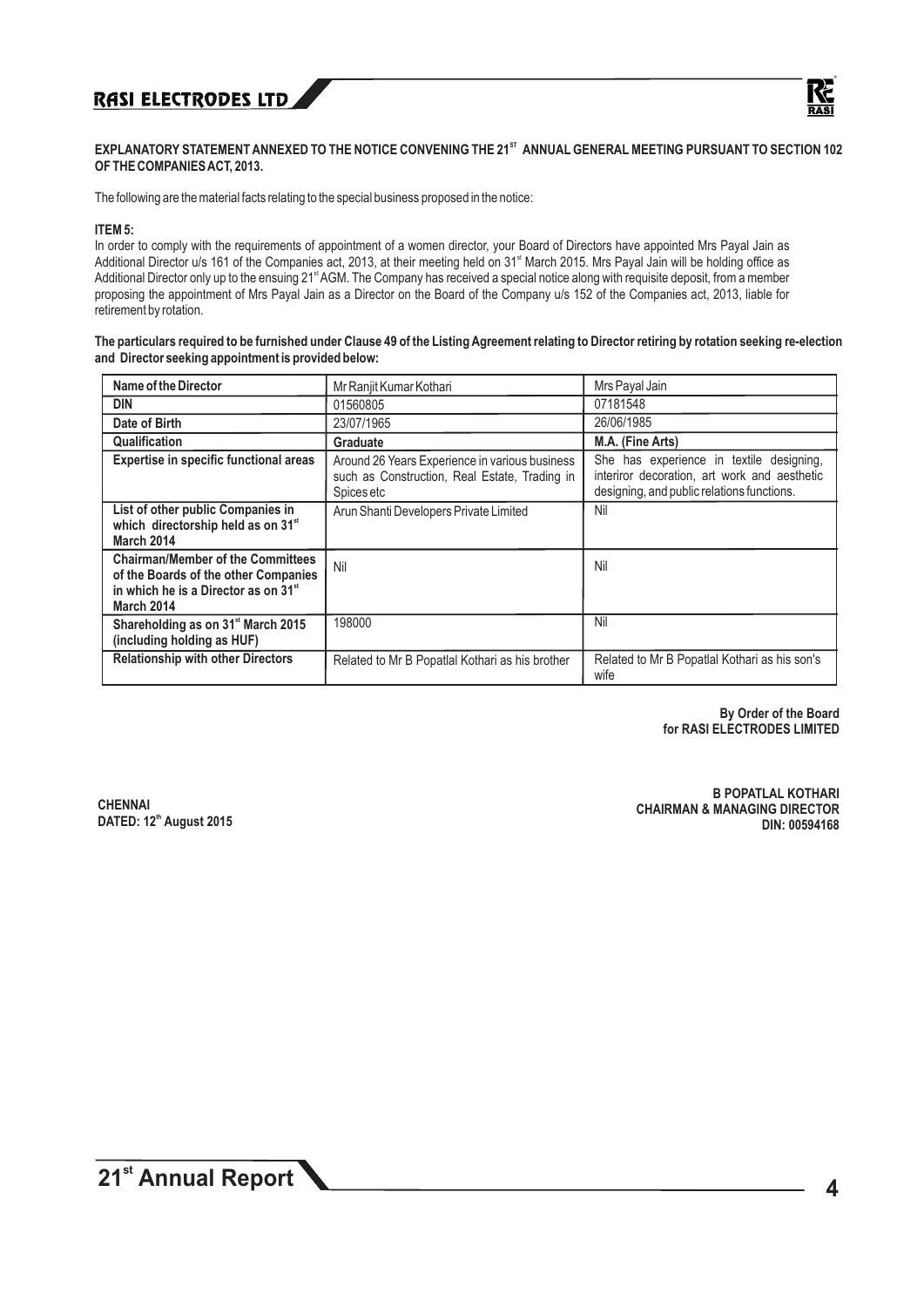

#### **RASI ELECTRODES LIMITED CIN: L52599TN1994PLC026980**

#### **DIRECTORS' REPORT**

#### **Dear Shareholder,**

Your Directors have pleasure in presenting the 21<sup>st</sup> Annual Report of your Company together with the Audited Financial Statements for the year ended 31st March 2015.

#### **FINANCIALRESULTS**

The Financial Performance of your Company for the year ended 31<sup><sup>\*</sup></sup> March 2015 is summarized below:

|                                                      | <b>Year Ended 31.03.2015</b><br>Rs.in Lakhs | Year Ended 31.03.2014<br>Rs.in Lakhs |
|------------------------------------------------------|---------------------------------------------|--------------------------------------|
| Net sales                                            | 2329.18                                     | 2064.38                              |
| Other Income                                         | 55.25                                       | 34.21                                |
| Total (A)                                            | 2384.43                                     | 2098.59                              |
| <b>Total Expenditure</b>                             | 2138.89                                     | 1918.18                              |
| Profit before interest & depreciation                | 245.54                                      | 180.41                               |
| Interest & financial charges                         | 36.90                                       | 57.14                                |
| Depreciation                                         | 60.47                                       | 40.12                                |
| <b>Profit before tax</b>                             | 148.17                                      | 83.15                                |
| Provision for tax incl tax for earlier years         | 52.54                                       | 27.26                                |
| Deferred tax - current                               | 1.71                                        | $-0.20$                              |
| <b>Profit after tax</b>                              | 93.92                                       | 56.09                                |
| Profit brought forward                               | 511.28                                      | 456.90                               |
| <b>Transfer to General Reserve</b>                   | 10.00                                       | 1.71                                 |
| Depn written off as per Sch II of Companies Act 2013 | 6.70                                        | <b>Nil</b>                           |
| Proposed Dividend (5%)                               | 30.80                                       | 0.00                                 |
| Dividend tax                                         | 5.24                                        | 0.00                                 |
| Balance carried to Balance sheet                     | 552.46                                      | 511.28                               |

#### **DIVIDEND AND TRANSFER TO RESERVES**

Your Directors have recommended a dividend of Re.0.10 ps (i.e. @ 5%) on the Equity Shares of Rs 2/- each (previous year Rs.Nil.). The dividend, if approved by the members at the ensuing Annual General Meeting, will be paid to eligible shareholders as on the date of the 21<sup>\*</sup>AGM.

Your Directors have transferred an amount of Rs 10.00 lakhs to the General Reserves out of the profits made during the year.

#### **MANAGEMENT DISCUSSION AND ANALYSIS**

#### **A.Industry structure and developments**

Your Company is operating in the Small Scale Industrial Sector having manufacturing plants for the manufacture of Arc Welding Electrodes and Copper Coated Mild Steel (CCMS) Wire used for the purpose of welding by the Engineering and Fabrication industries Your Company also trades in the entire range of welding products and accessories required by diverse industries in the heavy engineering and capital goods sector. Your Company trades by importing CCMS Wire, rutile, MIG-MAG Machine, Flux Core Wire and Flux on a regular basis. The demand for Company's products depends upon the robustness of demand in the engineering and capital goods industries in the Country.

#### **B.Performance**

During the year ended 31<sup>st</sup> March 2015 the overall turnover of the Company was Rs 2329.18 lakhs as against Rs 2064.38 lakhs achieved during the last year resulting in an increase in the turnover to the extent of 12.83% when compared with the previous year. The production of welding electrodes was 1583.649 MTs as against 1610.305 MTs achieved during the previous year. The production of CCMS Wire during the year ended 31<sup>st</sup> March 2015 was 1469.169 MTs as against 905.765 MTs during the previous year.

During the year ended 31<sup>st</sup> March 2015 the profit before tax was Rs 148.17 lakhs (previous year Rs 83.15 lakhs) and after making a provision for tax amounting to Rs 54.24 lakhs (previous year Rs 27.06 lakhs) (including provision for deferred tax), the profit after tax was Rs 93.92 (previous year Rs 56.09 lakhs). The Profit after tax has increased considerably by 67.45% during the year ended 31<sup>st</sup> March 2015 when compared to the previous year.

The performance of the Company has shown marked improvement during the year ended 31<sup>st</sup> March 2015 with the turnover increasing by 12.83% and Profit after tax increasing considerably by 67.45%.

Your Company has installed imported plant and machinery for the manufacture of CCMS Wire with an installed capacity of 1800 MTPA. This expansion in capacity together with the existing capacity of 1500 MTPAwill enable the Company to produce up to 3300 MTPAof CCMS Wire per annum. The capacity

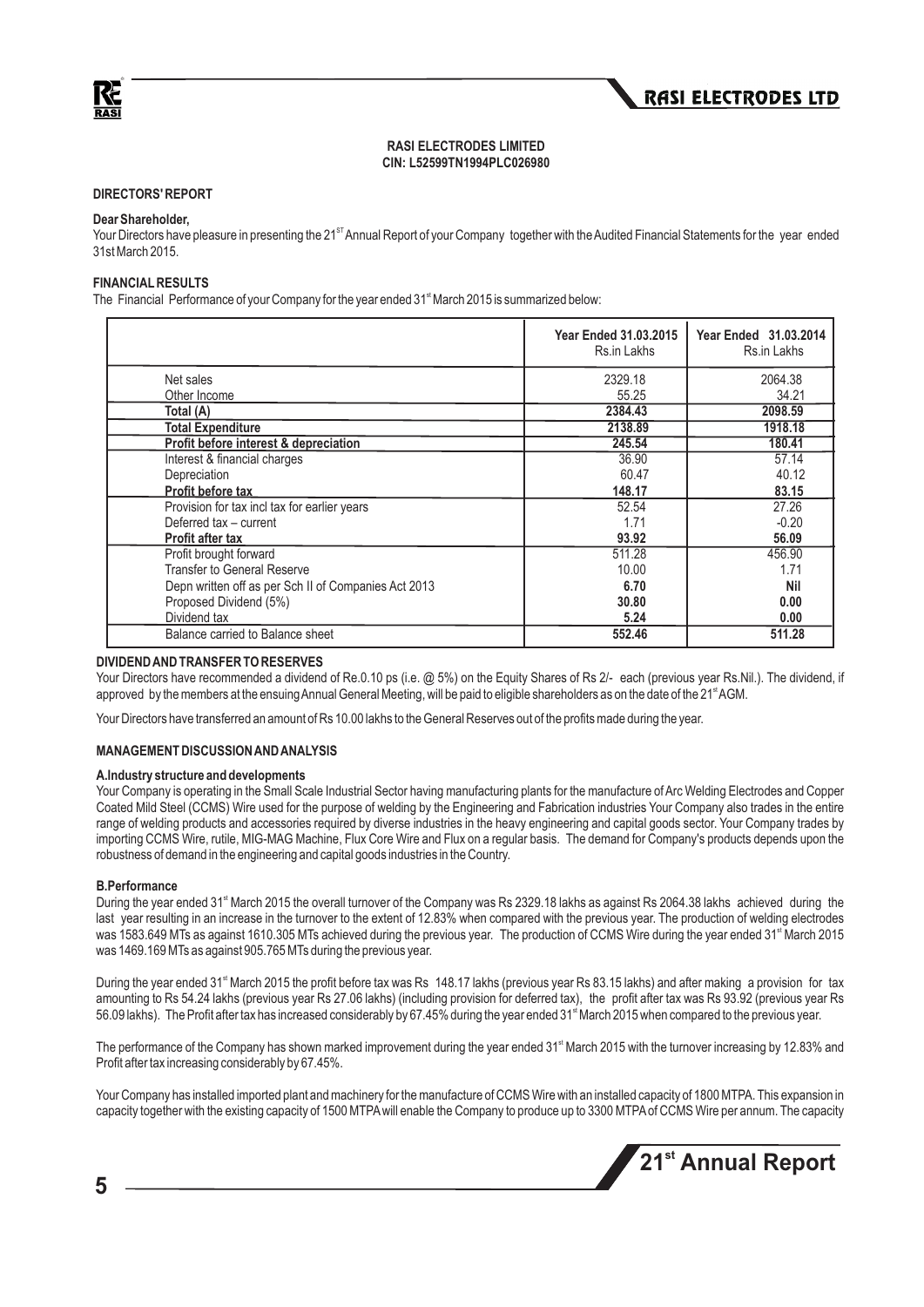

expansion will considerably reduce the dependence on imported supply of CCMS wire to cater to the market share established by the Company. The capacity expansion was funded out of internal accruals and the equity and convertible warrant capital issuance made during the year.

The Company continues to comply with the certification requirements of Det Norkse Veritas Management System conforming to Quality Management System Standard ISO 9001:2008 for its manufacturing facility at Redhills, Chennai.

#### **C.Segmentwise performance**

Your company operates in the single segment i.e., manufacture and marketing of welding electrodes and as such the discussion of segmentwise performance is not applicable.

#### **D.Concerns**

Economic growth is yet to pick up acceleration. The prospects of the company is closely intertwined with the performance of the capital goods sector. It is hoped that with the pick up in the economic growth based on policy initiastives kick started by the Central Government will augur well for the company.

#### **E.Prospects and Outlook**

Your Company is confident of establishing its own niche market as far as the marketing of quality welding electrodes. With the expansion in capacity completed, your Company is well equipped to cater to the ever increasing market demand in the CCMS Wire segment which is replacing the traditional Arc Welding Electrodes market.

#### **F.Internal control systems**

Your company has a proper and adequate system of internal controls to ensure that all assets are safeguarded and protected against loss from unauthorised use or disposition.

#### **G.Human resources and industrial relations**

Your Company has well qualified and experienced technical, financial and administrative staff to cater to its business requirements. The relations with the employees of the company remained cordial throughout the year.

#### **CAPITALISSUANCE AND COPORATE ACTIONS**

During the year, the following capital issuance and corporate actions have taken place:

- i. Your Board of Directors have allotted 240,000 Equity shares of Rs 10 each for cash at a price of Rs 35.82 per share to promoters and promoters group who have exercised their option to convert equal number of Warrants as per the terms of issue of the Warrants allotted to them as per approval accorded by the members at their Extraordinary General Meeting held on 22<sup>nd</sup> February 2013. The proceeds raised have been utilized to meet the working capital requirements.
- ii. Your Board of Directors have allotted 951,100 Equity shares of Rs 10 each for cash at a price of Rs 54.00, which includes a premium of Rs 44/- per share, on a preferential basis to applicants belonging to Non-Promoters group as per approval accorded by the members at their Extraordinary General Meeting held on 30<sup>th</sup> August 2014. The proceeds raised have been utilized to meet the working capital requirements.
- iii. Your Board of Directors have allotted 10,00,000 Convertible Equity Warrants with each Warrant convertible into one equity share of the Company of nominal value of Rs. 10/- each at a price of Rs. 54/- which includes a premium of Rs. 44/- per share on preferential basis to the applicants belonging to the Promoters and Non-Promoters Group as per approval accorded by the members at their Extraordinary General Meeting held on 30<sup>th</sup> August 2014. The Company has received the allotment money equivalent to 25% of the total consideration per warrant and proceeds raised have been utilized for working capital purposes. The Warrants are convertible at the option of the allottees into equal number of Equity shares of Rs 10 each at a premium of Rs 44/- within a period of 18 months from the date of allotment and the Company has not received any warrants for conversion till the date of this report.
- iv. The Board of Directors have sub-divided each Equity Share of the Company having a face value of Rs. 10 each fully paid-up into 5 (five) Equity Shares of face value of Rs. 2 each fully paid-up as per the approval accorded by the members through postal ballot and electronic voting process on 11<sup>th</sup> April 2015. Thus, as on the record date on 12<sup>th</sup> May 2015 fixed by the Board of Directors for the purpose of sub-division, the 61,61,100 Equity Shares of Rs 10/- each fully paid up were sub-divided into 308,05,500 Equity shares of Rs 2/- each fully paid up which has been duly credited to the demat account / physical share certificates sent to all the eligible members in lieu of and in cancellation of the Equity shares of Rs 10/- each held by them as on the record date on 12<sup>th</sup> May 2015. The outstanding 10,00,000 Convertible Warrants of Rs 10 each will be eligible to be converted into 50,00,000 Equity shares of Rs 2 each at an appropriate price and premium as per the terms of issue of the Convertible Warrants as and when the same is lodged for conversion by the respective allottees.

#### **CREDIT RATING**

Your Directors take pleasure in informing that your Company has been rated by NSIC-CRISIL Performance and Credit Rating for Small Scale Industries and they have awarded your Company with rating of 'SE 2B which indicates 'High Performance Capability and Moderate Financial Strength'.

#### **SUBSIDIARIES, JOINT VENTURES AND ASSOCIATE COMPANIES**

Your Company does not have any subsidiary, joint venture or associate companies.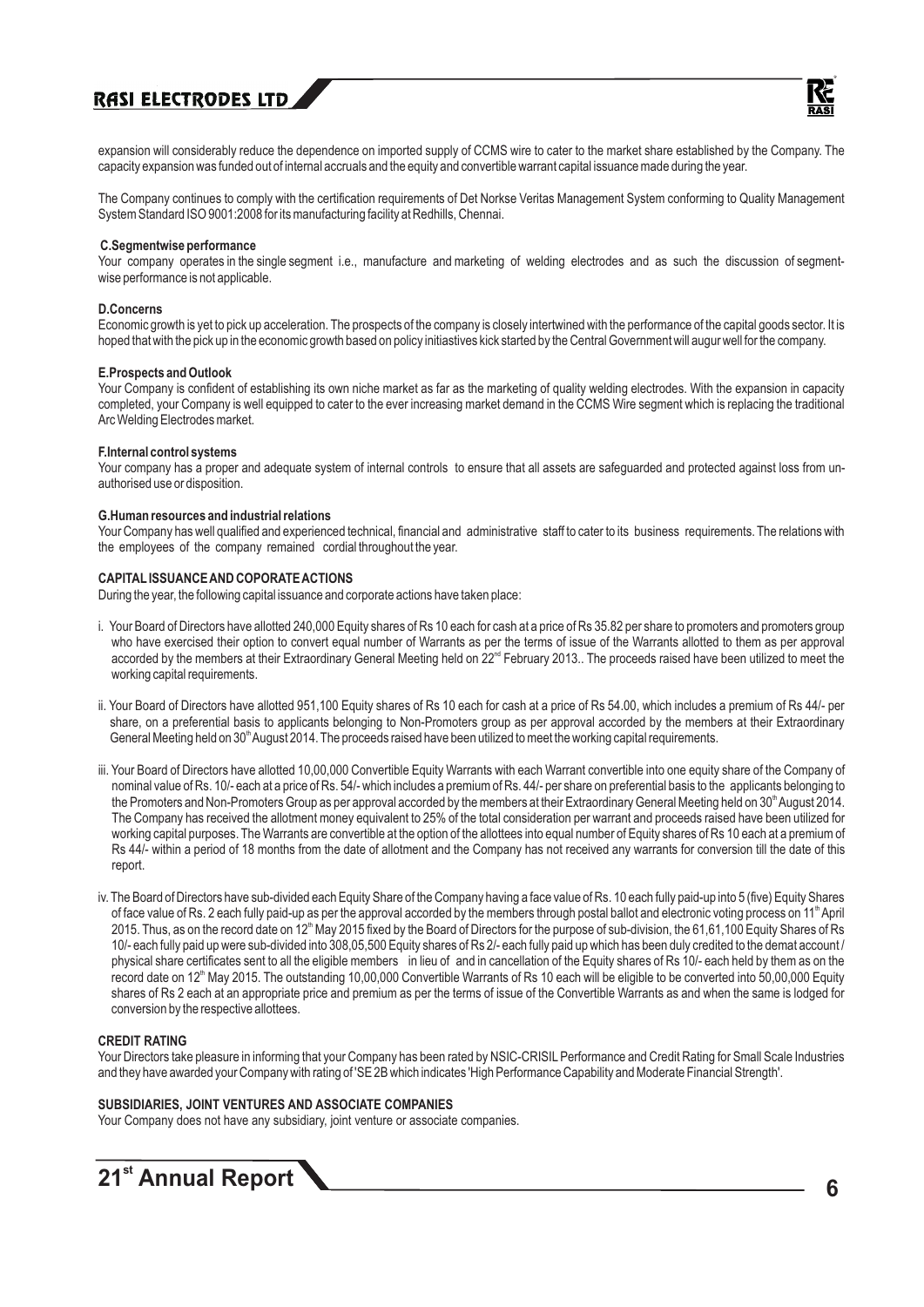



#### **DIRECTORS' RESPONSIBILITY STATEMENT**

Your Directors state that:

- i. in the preparation of the annual accounts for the year ended March 31, 2015, the applicable accounting standards read with requirements set out under Schedule III to the Act, have been followed and there are no material departures from the same;
- ii. the Directors have selected such accounting policies and applied them consistently and made judgements and estimates that are reasonable and prudent so as to give a true and fair view of the state of affairs of the Company as at March 31, 2015 and of the profit of the Company for the year ended on that date;
- iii. the Directors have taken proper and sufficient care for the maintenance of adequate accounting records in accordance with the provisions of the Act for safeguarding the assets of the Company and for preventing and detecting fraud and other irregularities;
- iv. the Directors have prepared the annual accounts on a 'going concern' basis;
- v. the Directors have laid down internal financial controls to be followed by the Company and that such internal financial controls are adequate and are operating effectively; and
- vi. the Directors have devised proper systems to ensure compliance with the provisions of all applicable laws and that such systems are adequate and operating effectively.

#### **CORPORATE GOVERNANCE**

Your Company has complied with all the material requirements of Corporate Governance prescribed under Clause 49 of the Listing Agreement. A report on Corporate Governance is annexed and it forms part of this report.

#### **CONTRACTS AND ARRANGEMENTS WITH RELATED PARTIES**

During the year, the Company had not entered into any contract, arrangement or transaction with related parties which could be considered material in accordance with the policy of the Company on materiality of related party transactions.

The Policy on materiality of related party transactions and dealing with related party transactions as approved by the Board was put up on the website of the Company at <u>www.rasielectrodes.com</u> and it is also furnished in the Corporate Governance Report.

Your Directors draw attention of the members to Note 22.4 to the financial statement which sets out related party disclosures.

#### **RISK MANAGEMENT**

During the year, your Directors have constituted a Risk Management Committee which has been entrusted with the responsibility to assist the Board in framing and overseeing risk management policy and its periodical review, implementation and taking of pre-emptive corrective actions as may be deemed necessary. Your Company has adequate risk management infrastructure in place capable of addressing risks faced by the company both internal and external.

#### **INTERNAL FINANCIAL CONTROLS**

The Company has in place adequate internal financial controls with reference to financial statements. During the year, no reportable material weakness have surfaced with regard to those internal controls in place.

#### **DIRECTORS AND KEY MANAGERIAL PERSONNEL**

During the year under review members have approved the appointment of Mr B Ranjit Kumar Kothari as Non-Executive, Non-Independent Director liable for retirement by rotation. Members have also approved the appointment of Mr Hitesh M Dharamshi, Mr K Ajay Goyal and Mr N Prakash Kumar as Independent Directors not liable for retirement by rotation. Your Directors have, based on the recommendation made by the Nomination and Remuneration Committee, appointed Mr P Kashyap Kothari as Chief Financial Officer which was approved by the members during the year. Your Directors have appointed Mrs Payal Jain as Additional Director who will be holding office only up to the ensuing Annual General meeting. The Company has received a special notice along with requisite deposit, from a member proposing the appointment of Mrs Payal Jain as a Director on the Board of the Company liable for retirement by rotation.

Your Directors Mr Ranjit Kumar Kothari retire by rotation at the ensuing Annual General meeting and being eligible is offering himself for re-appointment.

The Company has received declarations from all the Independent Directors of the Company confirming that they meet the criteria of independence as prescribed both under the Companies Act, 2013 and Clause 49 of the Listing Agreement with the Stock Exchange.

The Nomination & Remuneration Committee has submitted its recommendation as regards the Policy for performance evaluation of Independent Directors, Board, Committees and other individual Directors which include criteria for performance evaluation of the non-executive directors and executive directors. The Board has accepted the recommendation and it shall be implemented for performance evaluation during the current financial year ended 31<sup>st</sup> March 2016.

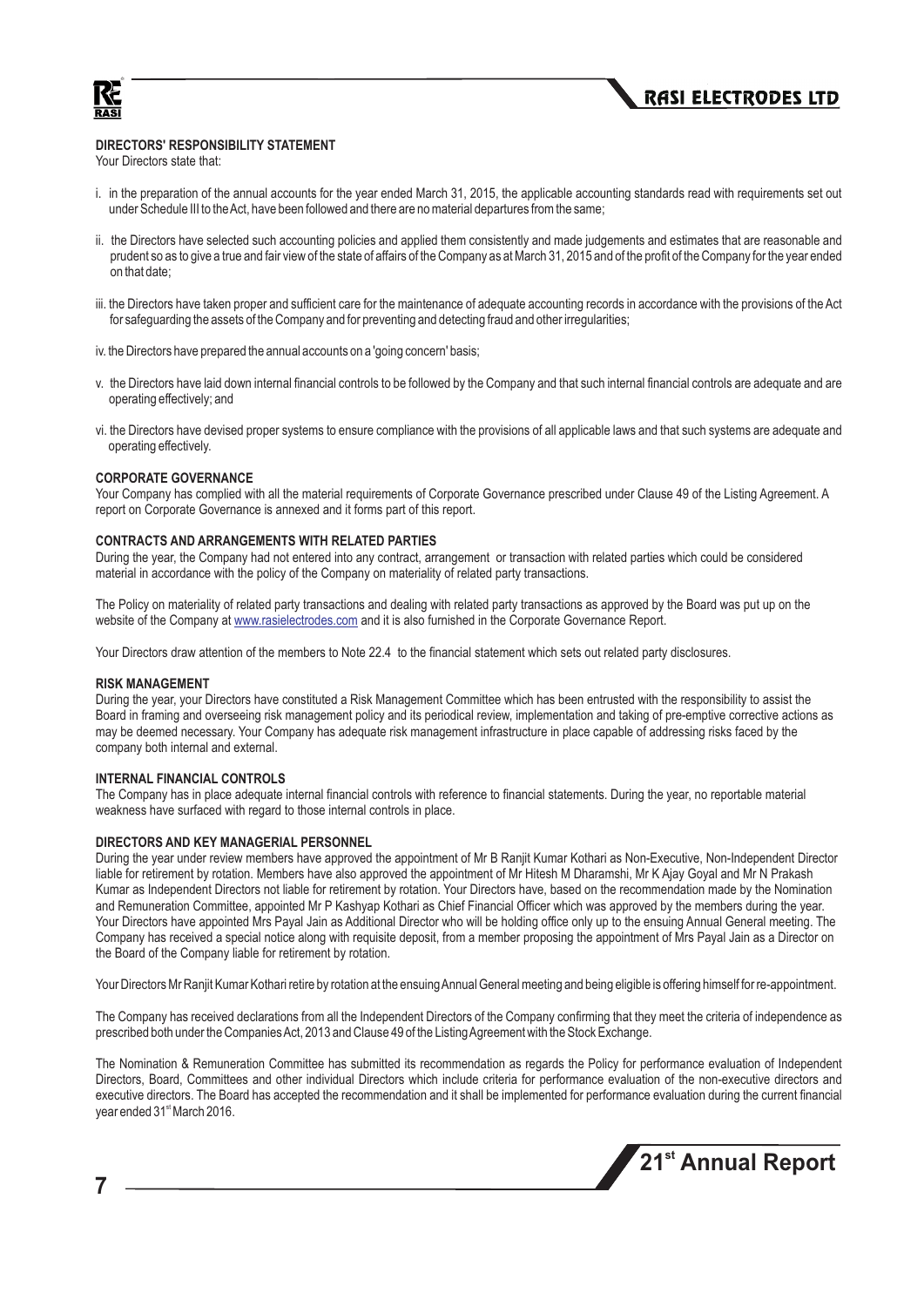

A familiarisation program was conducted for the Independent Directors wherein the roles, rights, responsibilities of the Independent Directors, the business model of the company and the industry related developments was apprised and presented to them. The details of the familiarisation program conducted for Independent Directors, Policy for selection of Directors and determining Directors independence, Remuneration Policy for Directors, Key Managerial Personnel and other employees are also put up on the website of the Company at www.rasielectrodes.com.

Your Company has appointed Ms Jagruti Jain as Company Secretary with effect from 2<sup>nd</sup> May 2015.

#### **EMPLOYEES STOCK OPTION SCHEME**

The Company has not formulated any Employees Stock Option scheme.

#### **AUDITORS & AUDITORS REPORT**

#### **Statutory Auditor**

The report of the Statutory Auditors M/s ANP Associates., Chartered Accountants, Chennai, is annexed to this report. The Auditors Report does not contain any qualification, reservation or adverse remarks.

The Statutory Auditors shall be holding office until the conclusion of the ensuing Annual General Meeting and are eligible for re-appointment. They have confirmed they are eligible for re-appointment and they are not disqualified for re-appointment as Statutory Auditors of the Company.

#### **Secretarial Auditor**

The Board has appointed Mr A M Gopikrishnan, Practicing Company Secretary, to conduct Secretarial Audit for the financial year 2014-15. The Secretarial Audit Report for the financial year ended March 31, 2015 is annexed to this report.

#### **Internal Auditor**

The Board has appointed Mr G Mahavirchand Kochar, Independent Practicing Chartered Accountant as an Internal Auditor as required under section 138 of the Companies Act, 2013. The Internal Auditor reports to the Audit Committee and the periodical reports submitted by him are reviewed by the Audit Committee and the Board. No adverse findings were reported by the Internal Auditor during the year.

#### **DISCLOSURES**

#### **Corporate Social Responsibility**

Your Company is not falling within the financial criteria laid down under section 135(1) of the Companies Act, 2013, and as such is not under obligation constitute Corporate Social Responsibility committee and undertake CSR activities.

#### **Audit committee**

The Audit Committee comprises of two Independent Director and one Non-Independent Director and as such the composition requirements prescribed under section 177 of the Companies Act, 2013 and the Listing Agreement is satisfied. All the recommendations made by the Audit Committee during the year have been accepted by the Board.

#### **Vigil Mechanism**

The Company has put in place a vigil mechanism in order to facilitate Directors and Employees to report on genuine concerns. The Whistle Blower policy adopted by the Company and the Vigil Mechanism as a part of the said policy has been put up on the website of the Company at www.rasielectrodes.com.

#### **Meetings of Board**

During the year fourteen meetings of the Board of Directors were held. The dates on which the Board meetings were held and the attendance of the Directors therein is furnished in the Corporate Governance Report.

#### **Particulars of Loans given, Investments made, Guarantees given and securities provided.**

The particulars of Loans given, investments made and the purpose for which the loan given is proposed to be utilized by the recipient is furnished in Note:22.6 to the financial statements.

The Company has not given any guarantees and has not provided any security during the year.

#### **Conservation of energy, technology absorption, foreign exchange earnings and outgo.**

As required under the Provisions of Sec. 134(3)(m) of the Companies Act 2013, information relating to Conservation of energy, technology absorption, and foreign exchange earnings and outgo is annexed to this report.

#### **Extract of Annual Return**

The extract of Annual Return as on 31<sup>st</sup> March 2015 in the prescribed Form MGT9 is annexed to this report.

#### **Particulars of Employees and related disclosures**

In terms of the requirements of Section 197(12) of the Companies Act, 2013, read with Rules 5(2) and 5(3) of the Companies (Appointment and Remuneration of Managerial Personnel) Rules, 2014, your Directors wish to state that none of the employees are drawing remuneration in excess of the limits set out in the said rules.

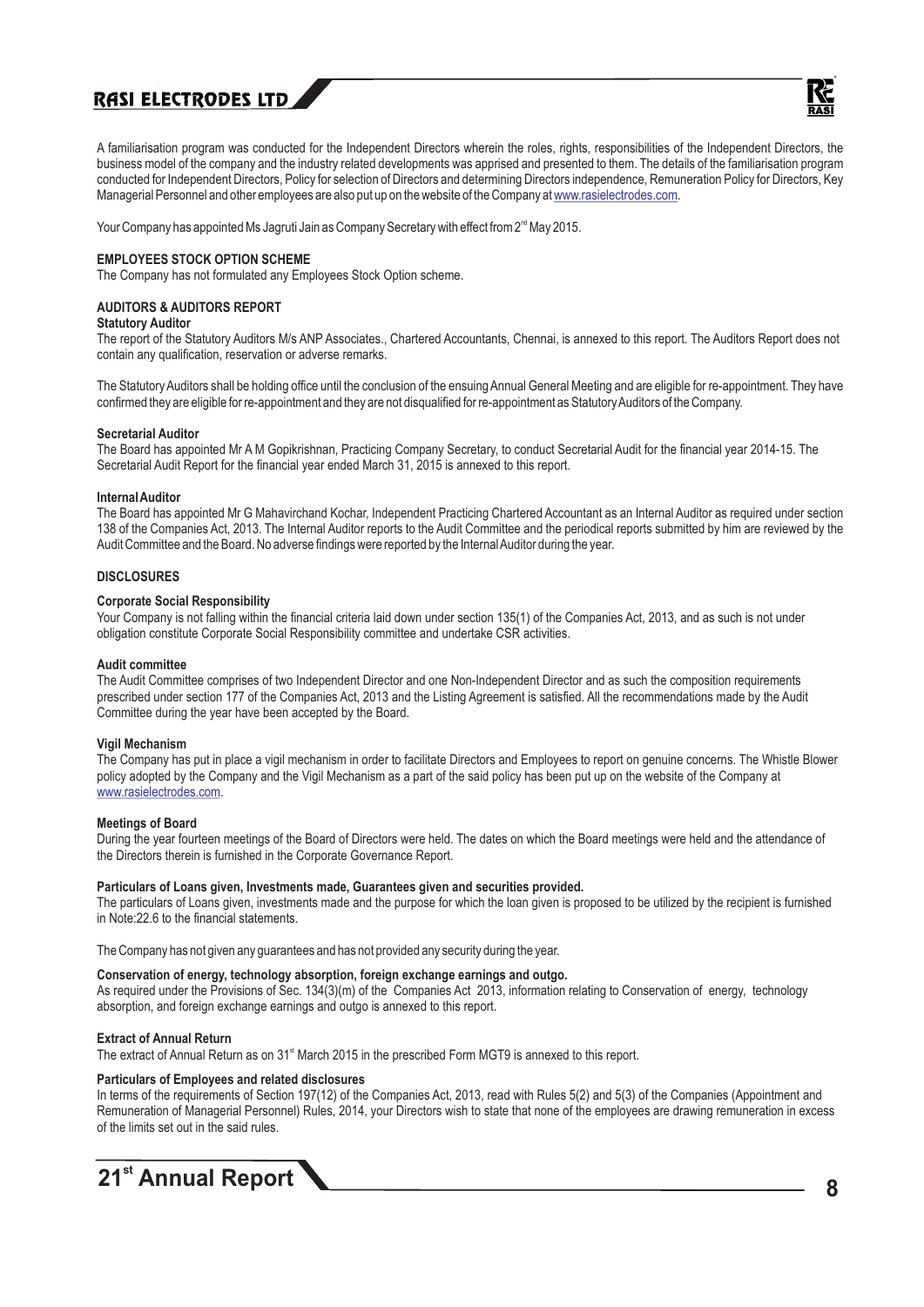



Disclosures pertaining to remuneration and other details as required under Section 197(12) of the Act read with Rule 5(1) of the Companies (Appointment and Remuneration of Managerial Personnel) Rules, 2014, is annexed to this report.

#### **Employees Stock Option Scheme**

The Company has not formulated any Employees Stock Option scheme.

#### **Disclosure under the Sexual Harassment of Women at Workplace (Prevention, Prohibition and Redressal) Act, 2013.**

The Company has in place Anti Sexual Harassment Policy in line with the requirements of the Sexual Harassment of Women at Workplace (Prevention, Prohibition and Redressal) Act, 2013. All employees (permanent, contractual, temporary, trainees) are covered under this policy. The Company has not received any complaints under the said Act during the year.

#### **General**

Your Directors do not have anything to report or disclose on the following items since there were no transaction relating to them during the year:

- i. No deposits were accepted attracting the provisions of section 73 76 of the Companies Act, 2013.
- ii. The Company has not issued any equity shares during the year with differential rights as to dividend, voting or otherwise.
- iii. The Company has not issued any shares (including sweat equity shares) to any of its employees during the year.
- iv. The Company does not have any subsidiary, Joint venture or associate companies andas such the Managing Director / Whole time Directors receiving any remuneration from such companies does not arise.
- v. No significant or material orders were passed by the Regulators or Courts or Tribunals which impact the going concern status and Company's operations in future.
- vi. There were no material changes and commitments affecting the financial position of the company which have occurred between 31<sup>st</sup> March 2015 and the date of this report

#### **ACKNOWLEDGEMENT**

Your Directors take this opportunity to thank the various Governmental authorities, the Company's Bankers M/s.Dena Bank, the customers, and Suppliers. Your Directors also wish to place on record the dedicated Services rendered by the employees of the Company at all levels.

> By Order of the Board, For & on behalf of the Board of Directors

CHENNAI DATED: 12<sup>th</sup> August 2015

B POPATLAL KOTHARI CHAIRMAN & MANAGING DIRECTOR DIN: 00594168

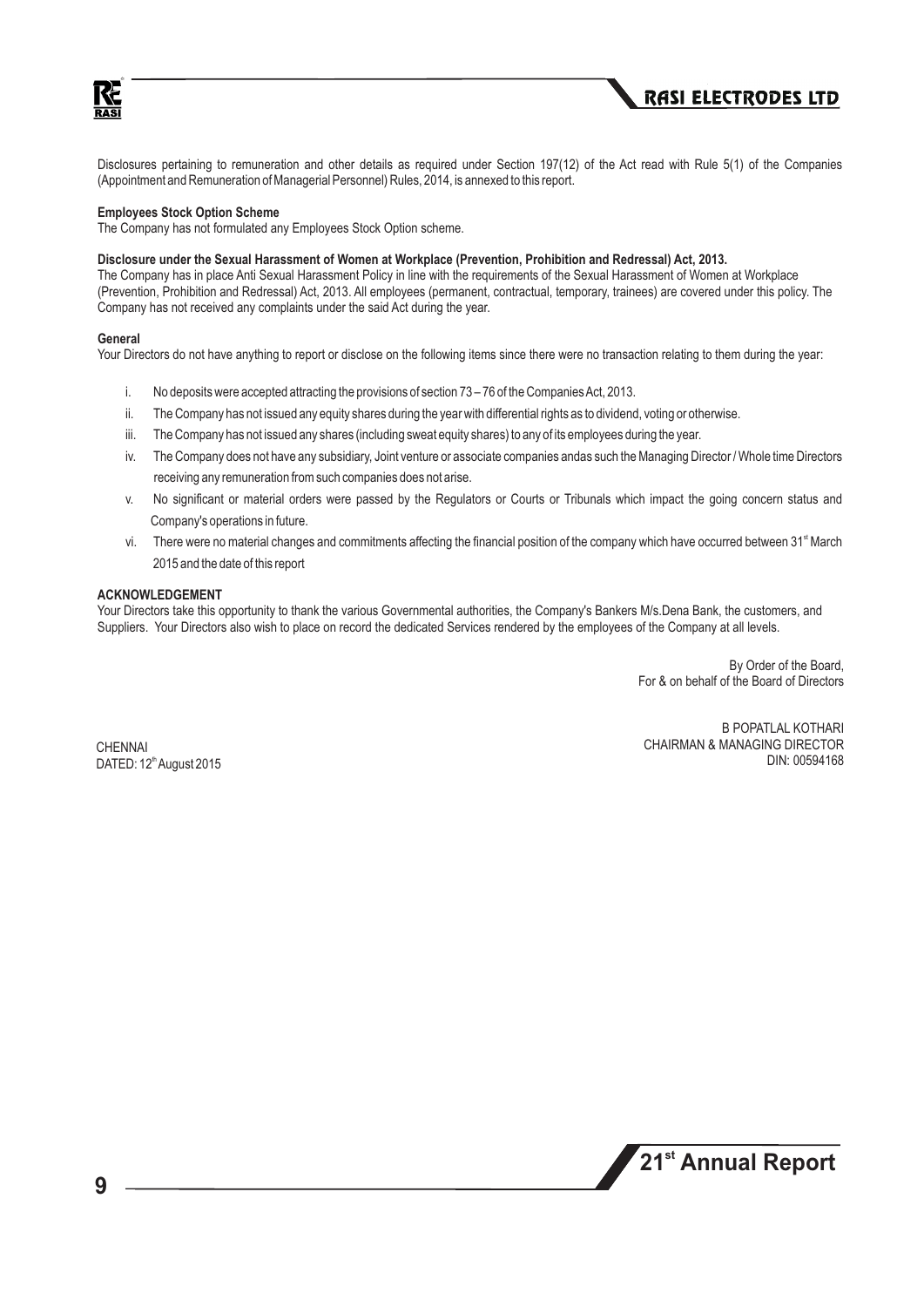

#### **ANNEXURES FORMING PART OF BOARDS' REPORT:**

Annexure I: Disclosure under Rule 5 of the Companies (Appointment and Remuneration of Managerial Personnel) Rules, 2014.

Annexure II: Disclosures pertaining to conservation of energy, technology absorption and foreign exchange earnings and outgo as required u/s 134(3)(m) of the Companies Act, 2013, read along with rule 8(3) of Companies (Accounts) Rules, 2014.

Annexure III: Corporate Governance Report (including Auditor Certificate & other certificates annexed to CG Report).

Annexure IV: Extract of Annual return – Form MGT9.

Annexure V: Secretarial Audit Report.

Annexure VI: Independent Auditors' Report on Financial Statements.

Annexure VII: Financial Statements as on and for the year ended 31<sup>st</sup> March 2015 together with notes thereto.

#### **Directors' Report – Annexure I:**

#### **Disclosure under Rule 5 of the Companies (Appointment and Remuneration of Managerial Personnel) Rules, 2014**

#### **I.EMPLOYEES DRAWING REMUNERATION OF MORE THAN Rs 60 lakhs PER ANNUM:**

None of the Employees (including KMPs) are drawing remuneration exceeding Rs 60 lakhs per annum.

#### **II.DETAILS OF REMUNERATION OF EACH DIRECTOR IN 2014-15:**

| Name                      | Designation                  | % increase over previous year | Ratio to median remuneration |
|---------------------------|------------------------------|-------------------------------|------------------------------|
| Mr B Popatlal Kothari     | Chairman & Managing Director | 71.42%                        | 14.89:1                      |
| Mr B Ranjit Kumar Kothari | Director                     | 80.00%                        | 0.11:1                       |
| Mr Hitesh N Dharamshi     | Independent Director         | 50.00%                        | 0.06:1                       |
| Mr Ajay Goyal             | Independent Director         | 84.21%                        | 0.05:1                       |
| Mr N Prakash Kumar        | Independent Director         | 105.88                        | 0.04:1                       |
| Mrs Payal Jain            | Director                     | <b>NA</b>                     | NA.                          |

#### **III.NUMBER OF PERMANENT EMPLOYEES ON THE ROLLS OF THE COMPANY:**

As on 31.03.2015: 80 As on 31.03.2014: 98

#### **IV.PERCENTAGE INCREASE IN MEDIAN REMUNERATION OF EMPLOYEES IN THE FINANCIALYEAR 2014-15: 82.35%**

#### **V.RELATIONSHIPBETWEEN AVERAGE INCREASE IN REMUERATION AND THE COMPANYPERFORMANCE:**

Average remuneration per employee per annum increased from 1.51 lakhs as at the end of 2013-14 to 2.38 lakhs as at the end of 2014-15,i.e., by 57.78%. Total Turnover in this period increased by 12.83%.

#### **VI.REMUNERATION OF KEY MANAGERIAL PERSONNEL AND COMPARISON OF THEIR REMUNERATION TO THE PERFORMANCE OF THE COMPANY.**

The total remuneration of Key Managerial Personnel during the year ended 31<sup>st</sup> march 2015 is Rs 30.00 lakhs as against Rs 17.50 lakhs paid during the previous year resulting in an increase of 41.67% during the year. As against this the total turnover of the Company increased from Rs 2064.38 lakhs to Rs 2329.18 lakhs resulting in an decrease of 12.83% during the year.

#### **VII.MARKET PRICE AND PRICE EARNING RATIO:**

As on 31<sup>st</sup> March 2015, the closing Market price per equity share of Rs 10 each is Rs 80.10 and PE Ratio is 52.70.

#### **VIII.COMPARISON OF MARKET PRICE WITH THE ISSUE PRICE AT THE LAST PUBLIC OFFER:**

The last public offer was made during the year ended 31<sup>\*</sup> March 1996 at par at Rs 10/- per Equity share. The Company issued bonus shares in the ratio of 2:5 during the year ended 31.03.2008. The closing Market Price per Equity share of Rs 10/- each, of the Company as on 31<sup>st</sup> March 2015 is Rs. 80.10 (Source: BSE Ltd) resulting in a increase @ 1021.40% when compared to public offer price (adjusted for bonus shares).

#### **IX.AVERAGE PERCENTAGE INCREASE IN SALARIES OF EMPLOYEES OTHER THAN WHOLETIME DIRECTORS: 23.08%**

#### **X.KEYPARAMETERS OF ANYVARIABLE COMPONENT OF REMUNERATION AVAILED BYDIRECTORS:**

Not applicable since Directors have not been paid any variable component of remuneration.

#### **XI.THE RATIO OF THE REMUNERATION OF THE HIGHEST PAID DIRECTOR TO THAT OF THE EMPLOYEES WHO ARE NOT DIRECTORS BUT RECEIVED REMUNERATION IN EXCESS OF THE HIGHEST PAID DIRECTOR DURING THE YEAR:**

No Employee received remuneration higher than the Managing Director.

#### **XII.AFFIRMATION THAT THE REMUNERATION IS AS PER THE REMUNERATION POLICYOF THE COMPANY:**

The remuneration paid during the year ended  $31<sup>st</sup>$  March 2015 is as per the remuneration policy of the Company.

## **21<sup>st</sup> Annual Report** 10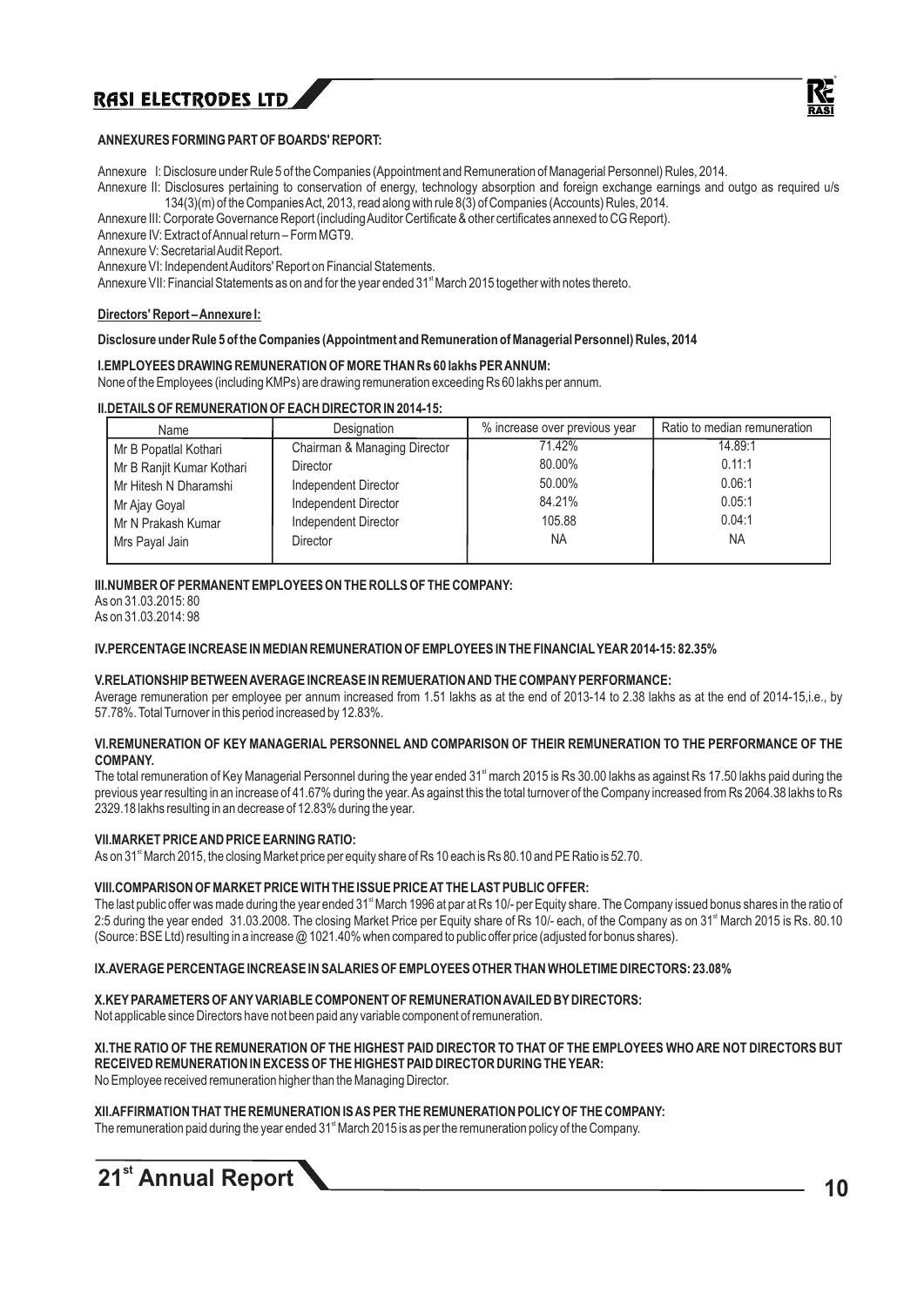Кć RASI



#### **Directors' Report – Annexure II:**

Disclosures pertaining to conservation of energy, technology absorption and foreign exchange earnings and outgo as required u/s 134(3)(m) of the Companies Act, 2013, read along with rule 8(3) of Companies (Accounts) Rules, 2014.

| S.No. | <b>Required Particulars</b>                                                                                                 | <b>Details</b>                                                                                                                                                                                                                                                                                                                                  |
|-------|-----------------------------------------------------------------------------------------------------------------------------|-------------------------------------------------------------------------------------------------------------------------------------------------------------------------------------------------------------------------------------------------------------------------------------------------------------------------------------------------|
| А.    | Conservation of energy:                                                                                                     |                                                                                                                                                                                                                                                                                                                                                 |
| ı.    | The steps taken or impact on conservation of energy;                                                                        | The Company regularly conducts energy conservation<br>program at the factory to sensitize the workmen for using<br>energy conservation practices throughout the factory.<br>Energy Conservation measures have been adopted<br>right from the initial Stages of manufacture to achieve<br>the optimum energy consumption per unit of production. |
| ii.   | The steps taken by the company for utilising alternate sources of energy;                                                   | The Company has not taken any steps to use alternate<br>sources of energy                                                                                                                                                                                                                                                                       |
| iii.  | The capital investment on energy conservation equipments;                                                                   | Nil                                                                                                                                                                                                                                                                                                                                             |
| В.    | Technology absorption:                                                                                                      |                                                                                                                                                                                                                                                                                                                                                 |
| i.    | The efforts made towards technology absorption;                                                                             | The Company uses technology developed inhouse                                                                                                                                                                                                                                                                                                   |
|       | The benefits derived like product improvement, cost reduction, product,<br>development or import substitution;              | The Company has developed CCMS Wire product without<br>copper coating which was developed out of the Company's<br>own initiative. The avoidance of copper coating has resulted<br>in cost reduction and power saving.                                                                                                                           |
| ii.   | In case of imported technology (imported during the last three years<br>reckoned from the beginning of the financial year): | The Company has not imported any technology                                                                                                                                                                                                                                                                                                     |
| iii.  | (a) the details of technology imported;                                                                                     | Not applicable                                                                                                                                                                                                                                                                                                                                  |
|       | (b) the year of import;                                                                                                     | Not applicable                                                                                                                                                                                                                                                                                                                                  |
|       | (c) whether the technology been fully absorbed;                                                                             | Not applicable                                                                                                                                                                                                                                                                                                                                  |
|       | (d) if not fully absorbed, areas where absorption has not taken place,<br>and the reasons thereof; and                      | Not applicable                                                                                                                                                                                                                                                                                                                                  |
| iv.   | The expenditure incurred on Research and Development.                                                                       | Nil                                                                                                                                                                                                                                                                                                                                             |
| C.    | Foreign exchange earnings and outgo:                                                                                        |                                                                                                                                                                                                                                                                                                                                                 |
|       | (a) Foreign exchange Earnings;                                                                                              | Rs.76,22,869                                                                                                                                                                                                                                                                                                                                    |
|       | (b) Foreign exchange outgo;                                                                                                 | Rs.450,50,669                                                                                                                                                                                                                                                                                                                                   |

#### **Directors' Report – Annexure III: Corporate Governance Report and Auditor's Certificate and other Certificates: M/s A.N.P. Associates**

#### **Chartered Accountants**

B-7, Adinath Complex, 2nd floor, 91, Govindappa Naicken St., Chennai - 600 001.

#### **AUDITOR'S CERTIFICATE ON CORPORATE GOVERNANCE**

#### **To the Members of M/s Rasi Electrodes Limited**

We have examined the compliance of the conditions of Corporate Governance by Rasi Electrodes Limited for the year ended 31<sup>st</sup> March 2015, as stipulated in Clause 49 of the Listing Agreement of the said Company, with the Stock Exchange in India.

The compliance of the conditions of corporate governance is the responsibility of the Management. Our examination has been limited to a review of the procedures and implementations thereof, adopted by the Company for ensuring compliance with the conditions of the Corporate Governance as stipulated in the said clause. It is neither an audit nor an expression of opinion on the financial statements of the Company.

In our opinion and to the best of our information and according to the explanations given to us and the representation made by the Directors and the Management, we certify that the Company has, complied with the conditions of Corporate Governance as stipulated in the Clause 49 of the above mentioned Listing Agreement.

As required by the Guidance Note issued by the Institute of Chartered Accountants of India. We have to state that based on the report issued by the Registars of the Company to the Stakeholders' Relationship Committee, as on 31<sup> March</sup> 2015 there were no investor grievance matters against the Company remaining unattended/pending for more than 30 days.

We further state that such compliance is neither an assurance as to the future viability of the Company nor of the efficiency or effectiveness with which the management has conducted the affairs of the Company. The Company of the Company of the Company of the Company of the Company of the Company of the Company of the Company of the Company of the Company of the Company of the

Firm Registration No.:009004 S Chartered Accountants

Chennai Dated: 12<sup>th</sup> August 2015

AMISH N PATEL **Proprietor** Membership No.027859

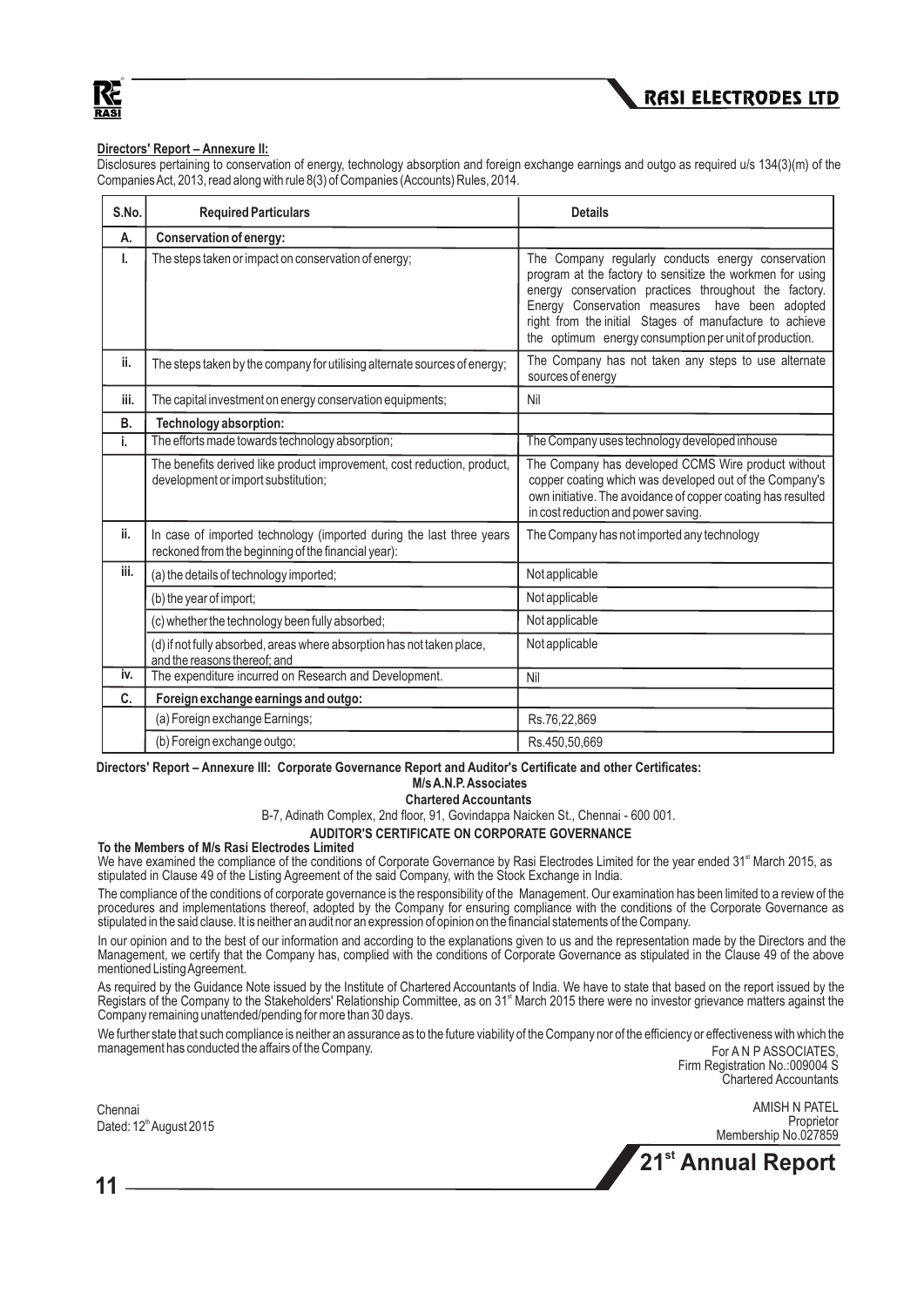

#### **RASI ELECTRODES LIMITED CIN: L52599TN1994PLC026980**

#### **REPORT ON CORPORATE GOVERNANCE**

#### **I. COMPANYS PHILOSOPHYON CODE OF GOVERNANCE**

Your company is in the business of manufacturing welding electrodes required by engineering, chemical and other manufacturing industries. Your company's philosophy of corporate governance is to provide low cost quality welding electrodes which best satisfy the needs of the customers and in the process, to bring about prosperity to the company, its shareholders, its investors and the country at large.

#### **II.BOARD OF DIRECTORS**

- I. The Company has an Executive Chairman. The Company's Board comprises Six Directors (as on 31<sup>st</sup> March 2015) of whom Three are Independent Directors (50%) and Three are Non-Independent Directors (50%). The number of Non-Executive Directors is Five (83%). The composition of the Board is in conformity with Clause 49 of the Listing Agreement.
- ii. None of the Directors on the Board is a Member of more than ten Committees or Chairman of more than 5 Committees as specified in Clause 49, across all the Companies in which he/she is a Director. Necessary disclosures regarding Directorship / Committee positions held by the Directors in other public companies as at 31<sup><sup>st</sup></sup> March 2015, have been made by the Directors.
- iii. The names and categories of Directors on the Board, their attendance at Board Meetings held during the year and the number of Directorships and Committee Chairmanships / Memberships held by them in other companies is given below. Other Directorships do not include alternate directorships, Directorships of private limited companies and of companies incorporated outside India. Chairmanship / Membership of Board Committees include only Audit and Shareholders / Investors Grievance Committees.

| Names of Directors                                       | Promoter/<br>non-promoter | Relationship<br>with other<br><b>Directors</b> | Executive/<br>Non-executive/<br>Independent | No. of<br>Board<br>Meetings<br>Attended | Last AGM<br>Attended<br>Yes/No | No. of<br>Outside<br>Directorship<br>held | Member of<br>Committee* |
|----------------------------------------------------------|---------------------------|------------------------------------------------|---------------------------------------------|-----------------------------------------|--------------------------------|-------------------------------------------|-------------------------|
| 1. Mr B Popatlal Kothari<br>Chairman & Managing Director | Promoter                  | Related                                        | Executive/<br>Non-independent               | 14                                      | Yes                            |                                           | Nil                     |
| 2. Mr Ranjit Kumar Kothari,<br>Director.                 | Promoter                  | Related                                        | Non-Executive/<br>Non-independent           | 14                                      | Yes                            |                                           | Nil                     |
| 3. Mr Hitesh M Dharamshi.<br>Director                    | Non-Promoter              | Not Related                                    | Non-Executive/<br>Independent               |                                         | Yes                            | Nil                                       | Nil                     |
| 4. Mr Ajay Goyal,<br>Director                            | Non-Promoter              | Not Related                                    | Non-Executive/<br>Independent               | 12                                      | Yes                            | Nil                                       | Nil                     |
| 5.Mr N Prakash Kumar                                     | Non-Promoter              | Not Related                                    | Non Executive/<br>Independent               | 14                                      | Yes                            | Nil                                       | Nil                     |
| 6. Mrs. Payal Jain                                       | Promoter                  | Related                                        | Non-Executive/<br>Non-independent           | Nil                                     | <b>NA</b>                      | Nil                                       | Nil                     |

iv. During the year ended 31<sup>\*</sup> March 2015, FOURTEEN (14) Board Meetings were held on 5<sup>th</sup> April 2014, 30<sup>th</sup> May 2014, 16<sup>th</sup> July 2014, 31<sup>\*</sup> July 2014, 14<sup>th</sup> August 2014, 28<sup>th</sup> August 2014, 1<sup>st</sup> September 2014, 27<sup>th</sup> September 2014, 29<sup>th</sup> September 2014, 20<sup>th</sup> October 2014, 14<sup>th</sup> November 2014, 15<sup>th</sup> November 2014, 11<sup>th</sup> February 2015 and 26<sup>th</sup> February 2015.

v. The Notice and Agenda for the Board Meeting is sent to each of the Director at least a week in advance. The Managing Director as the Chief Executive Officer of the Company briefs the Board at every meeting on the overall performance of the Company. The Board reviews all the mandatory matters as prescribed under Clause 49 of the Listing Agreement every quarter.

vi. The Independent Directors Mr Hitesh M Dharamshi, Mr Ajay Goyal and Mr N Prakash Kumar have been appointed by the members of the Company at the AGM held on  $29<sup>th</sup>$  September 2014 to hold office up to 31 $<sup>st</sup>$  March 2019.</sup>

vii. The Chairman & Managing Director Mr B Popatlal Kothari will be holding office up to 12<sup>th</sup> February 2016 as per approval accorded by the shareholders. The Board of Directors have appointed Mr Kashyap Kothari as Chief Financial Officer, in order to comply with the requirements of section 203 of the Companies Act, 2013, at their meeting held on 12<sup>th</sup> August 2015 for a period of five years up to 11<sup>th</sup> August 2020. Mr Kashyap Kothari, Chief Financial Officer, is related to Mr B Popatlal Kothari. The remuneration payable is within the limits prescribed under section 188(1)(d) of the Companies Act, 2013, read along with rule 15(3) of the Companies (Meetings of Board and its Powers) Rules, 2014, and as such is within the powers of the Board to approve his appointment as Chief Financial Officer.

viii. Mrs. Payal Jain was appointed as Additional Director on 31.03.2015 through circular resolution passed by the Directors to comply with the requirement of having at least one women director as required u/s 149(1) and Clause 49 of the Listing Agreement.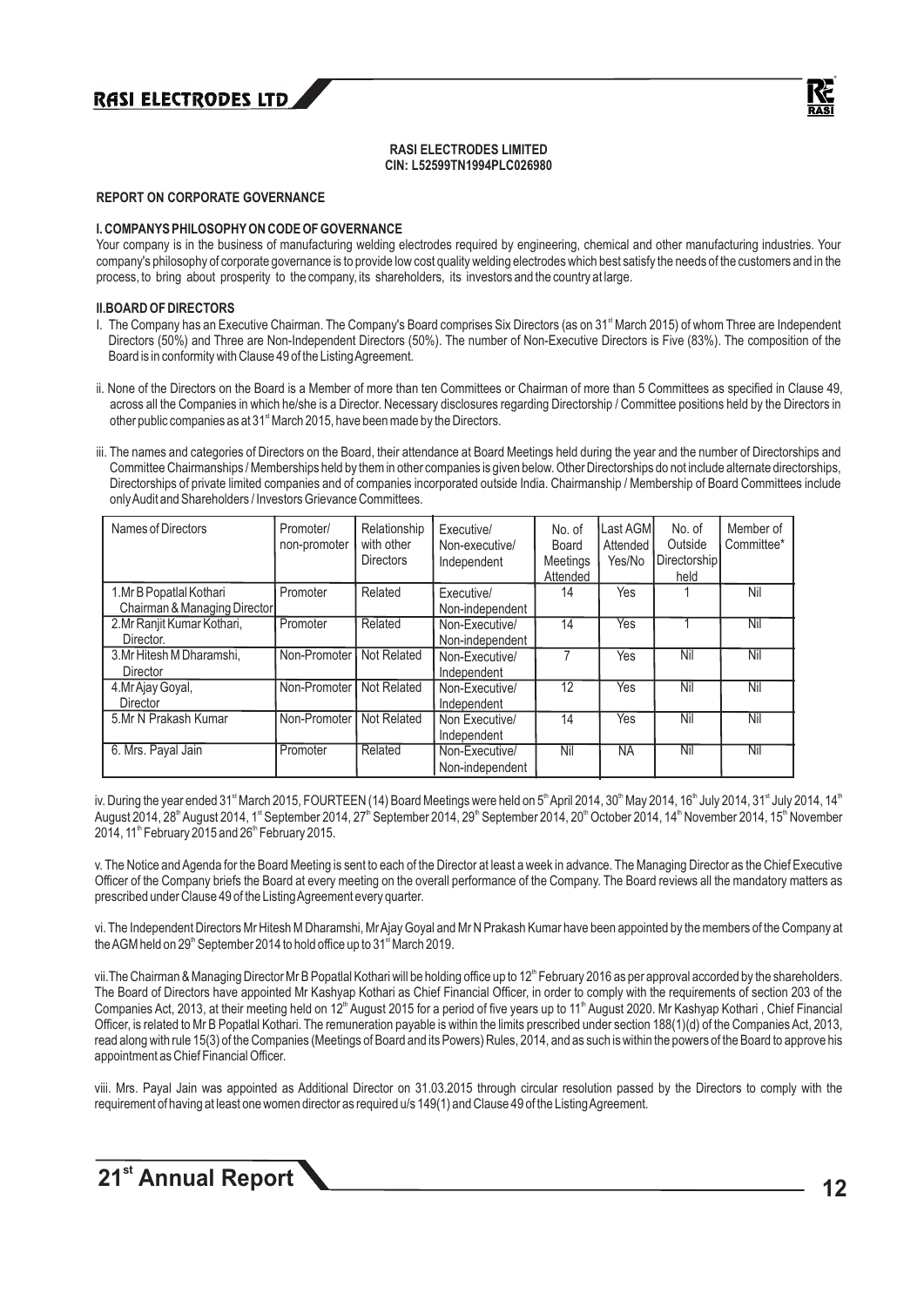



#### **III.AUDIT COMMITTEE**

i.The Company has in place an Audit Committee and its composition complies with the requirements of Clause 49 of the Listing Agreement and section 177(2) of the Companies Act, 2013.

ii.The terms of reference of the Audit Committee are in line with the one prescribed under Clause 49 of the Listing Agreement and section 177 of the Companies Act, 2013.

iii. In its meetings, the Audit Committee considered and reviewed matters relating to operational, financial and other business areas and also reviewed the quarterly results and annual results of the Company.

iv. The previous Annual General Meeting was held on  $29<sup>th</sup>$  September 2014 and it was attended by the Chairman of the Audit Committee.

v. The Audit Committee of Directors met FIVE (5) times during the year on 30<sup>th</sup> May 2014, 16<sup>th</sup> July 2014, 14<sup>th</sup> August 2014, 14<sup>th</sup> November 2014 and 11<sup>th</sup> February 2015.

vi. The composition of the Audit Committee and particulars of meetings attended by the members of the Audit Committee are given below:

| Name                    | Category                             | No.of meetings held | No.of meetings attended |
|-------------------------|--------------------------------------|---------------------|-------------------------|
| Mr Hitesh M Dharamshi   | Chairman, Independent, Non-Executive |                     |                         |
| Mr Ranjit Kumar Kothari | Non-Independent, Non-Executive       |                     |                         |
| Mr Ajay Goyal           | Independent, Non-Executive           |                     |                         |
|                         |                                      |                     |                         |

#### **IV. NOMINATION AND REMUNERATION COMMITTEE**

I. The Board of Directors have, at their meeting held on 14<sup>th</sup> November 2014, re-constituted the Nomination & Remuneration Committee of Directors to comply with the requirements of the revised Clause 49 of the Listing Agreement and the Committee comprises of the following Directors as its Members:

| S.No. NAME OF THE DIRECTOR | <b>CATEGORY</b>                      | No. of<br>Meetings held | No.of Meetings<br>attended |
|----------------------------|--------------------------------------|-------------------------|----------------------------|
| Mr Ajay Goyal              | Chairman, Independent, Non-Executive |                         |                            |
| Mr Ranjit Kumar Kothari    | Non-Independent, Non-Executive       |                         |                            |
| Mr Prakash Kumar           | Independent, Non-Executive           |                         |                            |

- ii. The terms of reference of the Remuneration Committee to review and recommend the remuneration payable to Executive Director and Non-Executive Directors, as when their appointment and revision in their remuneration is considered and determine the remuneration policy to be pursuend by the Company from time to time.
- iii. Ameeting of the Remuneration Committee was held once during the year on  $30<sup>th</sup>$  May 2014.
- iv. The Remuneration policy of the Company comprises of payment of suitable remuneration to its Executive Director as evaluated and recommended by the Remuneration Committee and approved by the Board and shareholders. The Non-Executive Directors will be paid sitting fees as approved by the Board for the meetings of the Board and Committees attended by them. The non-executive Directors are not being paid any other remuneration or commission. The Company does not have any Employee Stock Option Scheme or Employees Stock Purchase Scheme. The Managing Director has been authorized to determine the remuneration policy and pay suitable remuneration to the employees of the Company who are not Directors on the Board of the Company.
- v. Details of the remuneration paid to Executive and Non-Executive Directors for the year ended 31<sup>\*</sup> March 2015 is given below:

| Name                           | Designation         |                            | Remuneration paid to Remuneration paid to | Sitting fees paid to |
|--------------------------------|---------------------|----------------------------|-------------------------------------------|----------------------|
|                                |                     | <b>Executive Directors</b> | Non-Executive                             | <b>Directors</b>     |
|                                |                     | including pergusites       | Directors (Rs.)                           | (Rs.)                |
|                                |                     | (Rs.)                      |                                           |                      |
| 1. Mr B Popatlal Kothari       | Chairman            | 3000000                    | Nil                                       | Nil                  |
|                                | & Managing Director |                            |                                           |                      |
| 2. Mr Ranjit Kumar Kothari,    | Director            | Nil                        | Nil                                       | 22500                |
| 3. Mr Hitesh M Dharamshi       | Director            | Nil                        | Nil                                       | 12000                |
| 4. Mr Ajay Goyal, Director (&) | Director            | Nil                        | Nil                                       | 17500                |
| 15. Mr N Prakash Kumar         | Director            | Nil                        | Nil                                       | 17500                |

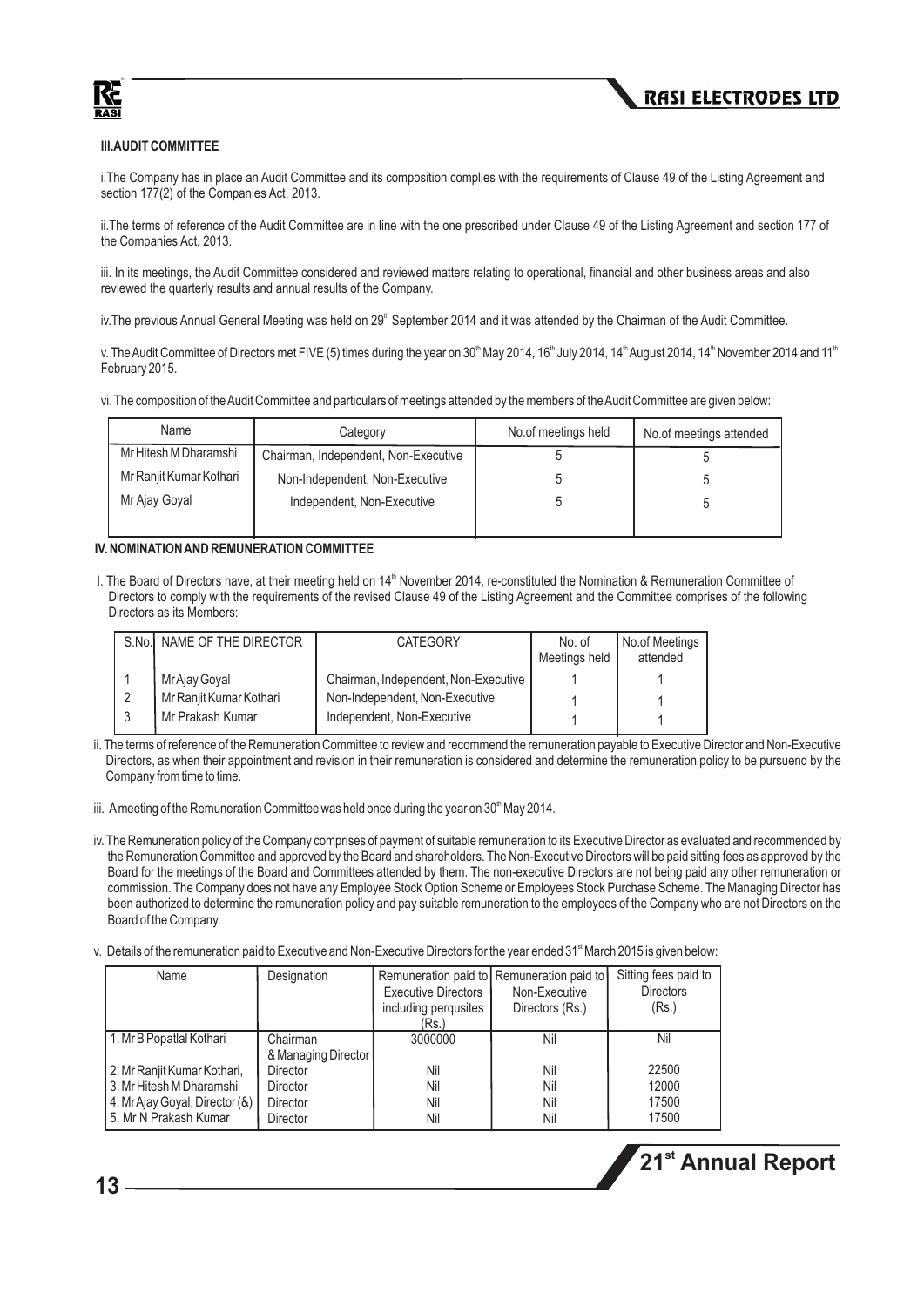

v. Details of shares of the Company held by Directors as on 31<sup>st</sup> March 2015 are as follows.

| Name                                  | Designation                  | Equity shares held |
|---------------------------------------|------------------------------|--------------------|
| 11. Mr B Popatlal Kothari             | Chairman & Managing Director | 966286             |
| 2. Mr Ranjit Kumar Kothari   Director |                              | 198000             |
| 3. Mr Hitesh M Dharamshi   Director   |                              | Nil                |
| 4. Mr Ajay Goyal, Director            | <b>I</b> Director            | 1700               |
| 15. Mr N Prakash Kumar                | Director                     | Nil                |

vi. The Company has not issued any convertible debentures.

- vii. During the year ended 31<sup>st</sup> March 2015, Mr B Popatlal Kothari, Managing Director converted 215000 Warrants issued to him into equal number of Equity shares on 28.08.2014 at a price of Rs 35.82 per Equity share as approved by the members at their EGM held on 22<sup>nd</sup> February 2013.
- viii. The Company has issued and allotted 10,00,000 Convertible Warrants at a price of Rs 54 each to the Promoters group and public pursuant to approval accorded by the members at their EGM held on 30<sup>th</sup> August 2014. Out of this, the Managing Director Mr B Popatlal Kothari have been issued 390000 Warrants. The Warrants are to be converted to Equity shares within a period of 18 months from the date of allotment at the option of the allottees which falls due on 28<sup>th</sup> March 2016. As on 31<sup>\*</sup> March 2015, none of these Warrants issued have been submitted to the Company for conversion into equity shares.

#### **V. STAKEHOLDERS RELATIONSHIPCOMMITTEE**

- i. The Board of Directors have, at their meeting held on 14<sup>th</sup> November 2014, re-constituted the Stakeholders Relationship Committee of Directors to comply with the requirements of the revised Clause 49 of the Listing Agreement and the Committee comprises of the following Directors as its Members:
- ii. The composition of the Share Transfer and Investor / Shareholders Grievance Committee and the details of meetings held and attended by the members of the Committee are given below:

| Name                      | Category                             | No. of meetings held | No. of meetings attended |
|---------------------------|--------------------------------------|----------------------|--------------------------|
| Mr B Popatlal Kothari     | Chairman, Executive, Non-independent |                      |                          |
| Mr B Ranjit Kumar Kothari | Non-Executive, non-Independent       |                      |                          |
| Mr Prakash Kumar          | Executive, Independent               |                      |                          |

- iii. The Committee met SIX (6) times during the year on 30<sup>th</sup> May 2014, 16<sup>th</sup> July 2014, 14<sup>th</sup> August 2014, 14<sup>th</sup> November 2014, 10<sup>th</sup> January 2015 and  $20<sup>th</sup>$  January 2015.
- iv. The terms of reference of the Committee are to consider and resolve the grievances of the security holders of the company including complaints related to transfer of shares, non-receipt of balance sheet, non-receipt of declared dividends besides approving the Share Transfers / Transmission, to take on record dematerialization of shares, to approve splits, consolidation of share certificates, etc.
- v. Name, Designation and address of Compliance Officer is given below: Mr B Popatlal Kothari

Managing Director Rasi Electrodes Limited Admn Off: 'Rams Apartments", Flat A-14, 12 (Old No.:21), Raja Annamalai Road, Chennai-600084. Tel: 044-26424523; 26427884

vi. Details of complaints received and redressed are given below:

| Received during the year<br>Opening Balance |  | Resolved during the year | Closing Balance |
|---------------------------------------------|--|--------------------------|-----------------|
| Nil                                         |  |                          | Nil             |

#### **VI.RISK MANAGEMENT COMMITTEE**

i. The Board of Directors have, at their meeting held on 14<sup>th</sup> November 2014, constituted the Risk management Committee of Directors to comply with the requirements of the revised Clause 49 of the Listing Agreement and the Committee comprises of the following Directors as its Members:

| S.No. Name of the Director | Designation                                 | No. of        | No.of Meetings |
|----------------------------|---------------------------------------------|---------------|----------------|
|                            |                                             | Meetings held | attended       |
| Mr Ajay Goyal              | Chairman, Member, Director - Independent    |               |                |
| Mr B Popatlal Kothari      | Member, Managing Director - Non-Independent |               |                |
| Mr B Ranjit Kumar Kothari  | Member, Director - Non-Independent          |               |                |

ii. The Risk Management Committee met once during the year on  $31<sup>st</sup>$  March 2015.

iii. The terms of reference of the Risk Management Committee are to monitor and review the risk management plan and aid and advise the Board in controlling and mitigating risks affecting the company and its business.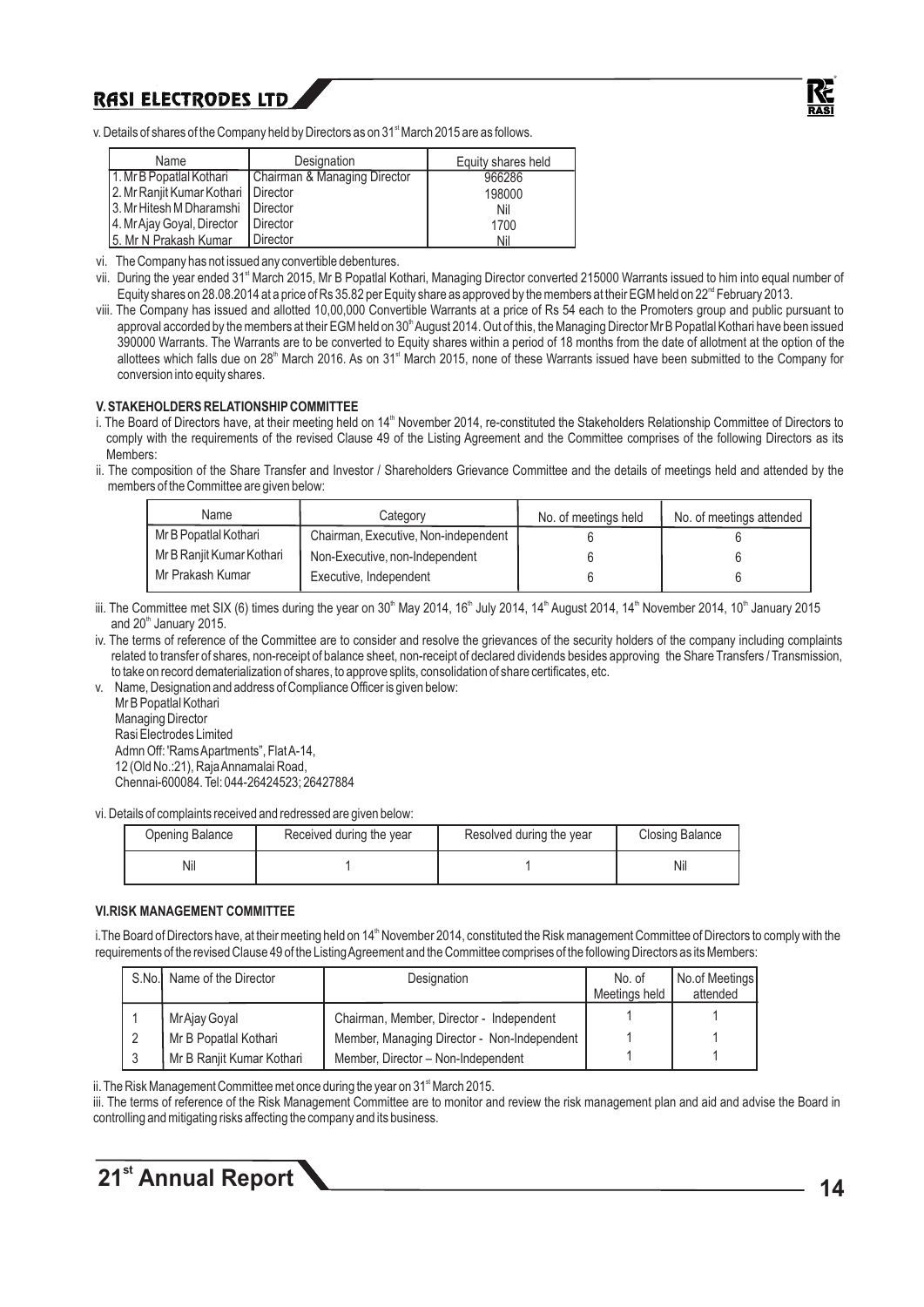

#### **VI. GENERALBODYMEETINGS**

I. The location, time where last three AGMs / EGMs held are furnished below:

| AGM/EGM              | <b>LOCATION</b>                                                                       | <b>DATE</b> | <b>TIME</b> |
|----------------------|---------------------------------------------------------------------------------------|-------------|-------------|
| $18^{\text{TH}}$ AGM | HOTEL ASHOKA PVT LTD.<br>New No 47 Old No 33, Pantheon Road, Egmore, Chennai - 600008 | 28.09.2012  | 9.00 A.M.   |
| $19^{\text{TH}}$ AGM | HOTEL ASHOKA PVT LTD.<br>New No 47 Old No 33, Pantheon Road, Egmore, Chennai - 600008 | 28.09.2013  | 9.00 A.M.   |
| EGM                  | Indian Red Cross Society, No.40, Montieth Road, Egmore, Chennai-600008                | 20.10.2012  | 9.30 A.M.   |
| EGM                  | Indian Red Cross Society, No.40, Montieth Road, Egmore, Chennai-600008                | 22.02.2013  | 9.30 A.M.   |
| <b>EGM</b>           | Indian Red Cross Society, No.40, Montieth Road, Egmore, Chennai-600008                | 30.08.2014  | 10.30.A.M.  |
| $20^{\text{TH}}$ AGM | HOTEL ASHOKA PVT LTD.<br>New No 47 Old No 33, Pantheon Road, Egmore, Chennai - 600008 | 29.09.2014  | 9.00 A.M    |

ii. The details of Special Resolutions passed during the three years ended  $31<sup>st</sup>$  March 2015 is furnished below:

| Date of AGM/EGM  | Details of Special Resolution Passed                                                                                                                                                                                                                                                                                                                                                                   |
|------------------|--------------------------------------------------------------------------------------------------------------------------------------------------------------------------------------------------------------------------------------------------------------------------------------------------------------------------------------------------------------------------------------------------------|
| 28.09.2012-AGM   | Nil                                                                                                                                                                                                                                                                                                                                                                                                    |
| 28.09.2013-AGM   | Re-appointment of Mr B Popatlal Kothari as Chairman & Managing Director for a further period of three years up to<br>12th February 2016                                                                                                                                                                                                                                                                |
| 20.10.2012-EGM   | Approval u/s 81(1A) for issue of 450000 Convertible Warrants to Promoters' & Promoters' Group at a price of Rs<br>26.35 per Warrant                                                                                                                                                                                                                                                                    |
|                  | ii. Increase in Authorised Capital from Rs 5 crores to Rs 6 crores and consequential amendment to Memorandum of<br>Association and Articles of Association.                                                                                                                                                                                                                                            |
| 22.02.2013 - EGM | Revised Approval u/s 81(1A) for issue of 450000 Convertible Warrants to Promoters' & Promoters' Group at a<br>revised price of Rs 35.16 per Warrant (subsequently revised to Rs 35.82 per Warrant as per the price calculation<br>finalized in consultation with BSE Ltd) in supersession of the approval granted by the shareholders by special<br>resolution passed at their EGM held on 20.10.2012. |
| 30.08.2014 - EGM | 1. Approval u/s 13,14 and 61 of the Companies Act, 2013 for Amendment to Memorandum and Articles of<br>Association for increasing the Authorised Capital from Rs 6 crores to Rs 8 crores.                                                                                                                                                                                                              |
|                  | 2. Approval u/s 62(1)© and 42 of the Companies Act, 2013 for issue of 10,00,000 Convertible Warrants and<br>15,00,000 Equity shares to Promoters and Promoters Group and Non-Promoters at a price of Rs 54/- including<br>a premium of Rs 44/- per share.                                                                                                                                              |

iii. The Company has passed the following resolution through the process of Postal Ballot and Electronic Voting on 11<sup>th</sup> April 2015:

a. Approval u/s 61(1)(d) and 64 of the Companies Act, 2013, for sub-division of Equity shares of Rs 10 each into 5 Equity shares of Rs 2/- each fully paid.

b. Approval under section 13 of the Companies Act, 2013 for for re-classifying the Authorised capital of Rs 8 vrores as comprising of 400,00,000 Equity shares of Rs 2 each in order to facilitate sub-division of Equity shares to Rs 2/- per share.

c. Approval under section 14 of the Companies Act, 2013 for for re-classifying the Authorised capital of Rs 8 vrores as comprising of 400,00,000 Equity shares of Rs 2 each in order to facilitate sub-division of Equity shares to Rs 2/- per share.

d. Approval u/s 13(1) of the Companies Act, 2013 to insert a new Clause III.B.25. to facilitate borrowings.

e. Approval u/s 180(1)(c) of the Companies Act, 2013 to facilitate borrowings up to a limit of Rs 100 crores.

f. Approval u/s 180(1)(a) of the Companbies Act, 2013 to facilitate provising security for borrowings made up toi a limit of Rs 100 crores.

iv. No resolution is proposed to be passed through postal ballot during the year ended  $31<sup>*</sup>$  March 2016..

#### **VII.DISCLOSURES**

i. Disclosures on materially significant related party transactions i.e Transaction of the company of material nature with its promoters, Directors or management, their subsidiaries or relatives etc. that may have potential conflict with the interest of the Company at large.

The disclosures relating to related party transactions is given in Note 22.4 : Other Significant Notes attached to Balance sheet .

ii. Details of non compliance by the company, penalties, strictures imposed on the Company by Stock exchange or SEBI or any statutory authority, on any matter related to capital market during the last three years :

None

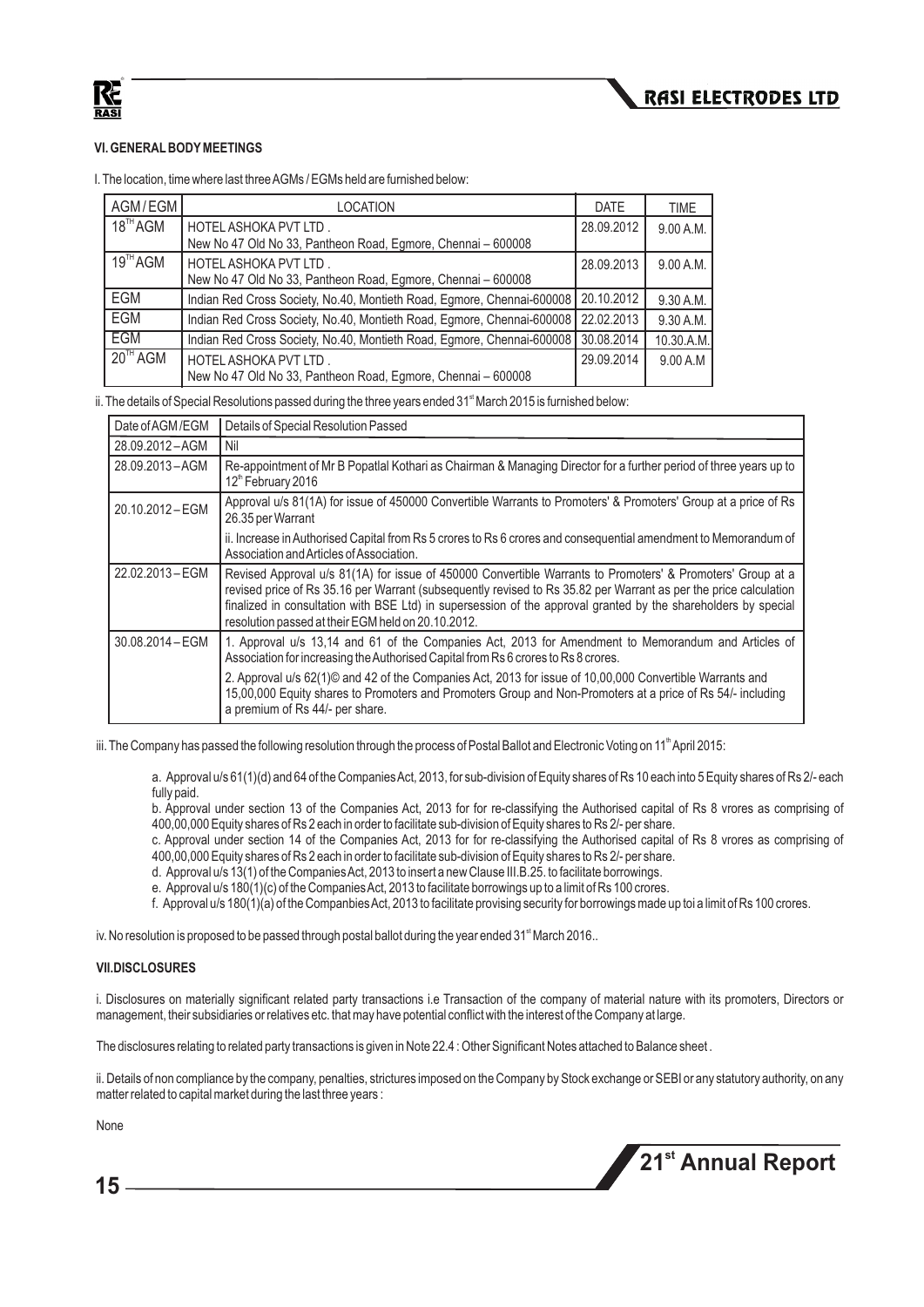

iii.The Board of Directors of the Company have adopted a suitable Code of Conduct to be adhered to by its Directors and Senior Management Personnel. All the Directors and Senior Management Personnel have affirmed compliance with the Code of Conduct during the year ended 31<sup>st</sup> March 2015 and the Certificate furnished by the Managing Director in his capacity as the Chief Executive Officer of the Company is annexed to this report.

v.The Company has adopted a Whistle Blower Policy and has established the necessary mechanism in line with Clause 49 of the Listing Agreement, for employees to report concerns about unethical behavior. No person has been denied access to the Audit Committee.

vi. The risk assessment and minimization procedures are in existence and the Board of Directors reviews the same at their quarterly meetings. vii. All the mandatory requirements as per Clause 49 of the Listing Agreement have been complied with by the Company.

viii. As regards the Non-Mandatory requirements : the Company has an Executive Chairman and as such provisions relating to separate Chairman's Office is not applicable to the company; Auditors have not made any qualification on the financial statements published by the Company during the year ended 31<sup><sup>st</sup> March 2015. The company has appointed Ms Jagruti J Jain as Company Secretary as required under section 203 of the Companies</sup> Act, 2013 with effect from 2<sup>nd</sup> May 2015 The Company proposes to retain the combined post of Chairman and Managing Director till the tenure of the present incumbent as approved by the shareholders concludes on 12<sup>th</sup> February 2016. The Company has engaged the services of an Independent Practicing Chartered Accountant as Internal Auditor who reports to the Audit Committee. The Company has not followed the practice of sending a halfyearly declaration of financial performance including summary of the significant events in last six-months to each household of shareholders.

#### **VIII. MEANS OF COMMUNICATION**

i.The quarterly and annual results are communicated to the Stock Exchange (i.e.BSE Ltd) immediately after the Board Meeting where in it is approved.

ii.The quarterly and annual results are also published in the news papers "Trinity Mirror" and "Makkal Kural".

90.90

71.00

415460

3024

iii.The results are also displayed at the official website of the Company <u>www.rasi electrodes.com</u>. The website also displays official news releases. iv.The Company has not made any presentation to institutional investors or to any financial analysts.

v.AManagement discussion and Analysis Statement is a part of the Directors Report furnished in the Company's Annual Report.

|      | LIVAL JI IANLI IULULIN INI UNWATIUN     |        |          |                                       |                                                              |                                                                                                         |  |
|------|-----------------------------------------|--------|----------|---------------------------------------|--------------------------------------------------------------|---------------------------------------------------------------------------------------------------------|--|
| I.   | 21 <sup>st</sup> Annual General Meeting |        |          | 29™ September 2015                    |                                                              |                                                                                                         |  |
|      | Date                                    |        | 9.00A.M. |                                       |                                                              |                                                                                                         |  |
|      | Time                                    |        |          | Hotel Ashoka Pvt Ltd                  |                                                              |                                                                                                         |  |
|      | Venue                                   |        |          |                                       | New No 47 Old No 33, Pantheon Road, Egmore, Chennai - 600008 |                                                                                                         |  |
| ii.  | Financial year:                         |        |          | 31 <sup>st</sup> March 2015           |                                                              |                                                                                                         |  |
|      | Year ending AGM in                      |        |          | 29™ September 2015                    |                                                              |                                                                                                         |  |
|      | Dividend payment                        |        |          |                                       |                                                              | The Board of Directors have recommended a dividend @ Re.0.10 ps per Equity share of                     |  |
|      |                                         |        |          |                                       |                                                              | Rs 2/- each which when declared at the 21 <sup>st</sup> AGM will be paid to the shareholders on or      |  |
|      |                                         |        |          | before 27 <sup>th</sup> October 2015. |                                                              |                                                                                                         |  |
| iii. | Date of book closure                    |        |          |                                       |                                                              | From Tuesday 15 <sup>th</sup> September 2015 to Tuesday, the 29 <sup>th</sup> September 2015 (both days |  |
|      |                                         |        |          |                                       |                                                              | inclusive) for the purpose of determining the shareholders eligible for dividend                        |  |
| iv.  | Listing on Stock Exchanges              |        |          |                                       | Bombay Stock Exchange Limited                                |                                                                                                         |  |
| V.   | Stock code                              |        | 531233   |                                       |                                                              |                                                                                                         |  |
|      | ISIN No.                                |        |          | INE822D01021                          |                                                              |                                                                                                         |  |
| vi.  | Market price data                       |        |          |                                       |                                                              | The details of share prices as traded on the Bombay Stock Exchange is furnished                         |  |
|      |                                         |        | below:   |                                       |                                                              |                                                                                                         |  |
|      | Month                                   |        | High     | Low                                   | No.of shares traded                                          | No.of Trades                                                                                            |  |
|      | April 2014                              | 38.70  |          | 29.65                                 | 536034                                                       | 792                                                                                                     |  |
|      | May 2014                                | 49.70  |          | 36.65                                 | 552034                                                       | 2351                                                                                                    |  |
|      | <b>June 2014</b>                        | 50.55  |          | 41.05                                 | 341494                                                       | 1551                                                                                                    |  |
|      | <b>July 2014</b>                        | 58.05  |          | 45.55                                 | 332819                                                       | 1817                                                                                                    |  |
|      | August 2014                             | 77.90  |          | 59.00                                 | 479614                                                       | 2621                                                                                                    |  |
|      | September 2014                          | 81.00  |          | 65.50                                 | 426744                                                       | 3148                                                                                                    |  |
|      | October 2014                            | 77.00  |          | 62.80                                 | 22703                                                        | 477                                                                                                     |  |
|      | November 2014                           | 75.00  |          | 61.00                                 | 215907                                                       | 1409                                                                                                    |  |
|      | December 2014                           | 75.00  |          | 56.00                                 | 154778                                                       | 1882                                                                                                    |  |
|      | January 2015                            | 102.90 |          | 68.05                                 | 765041                                                       | 6058                                                                                                    |  |
|      | February 2015                           | 97.00  |          | 80.20                                 | 206999                                                       | 2144                                                                                                    |  |

#### **IX. GENERAL SHAREHOLDER INFORMATION**

March 2015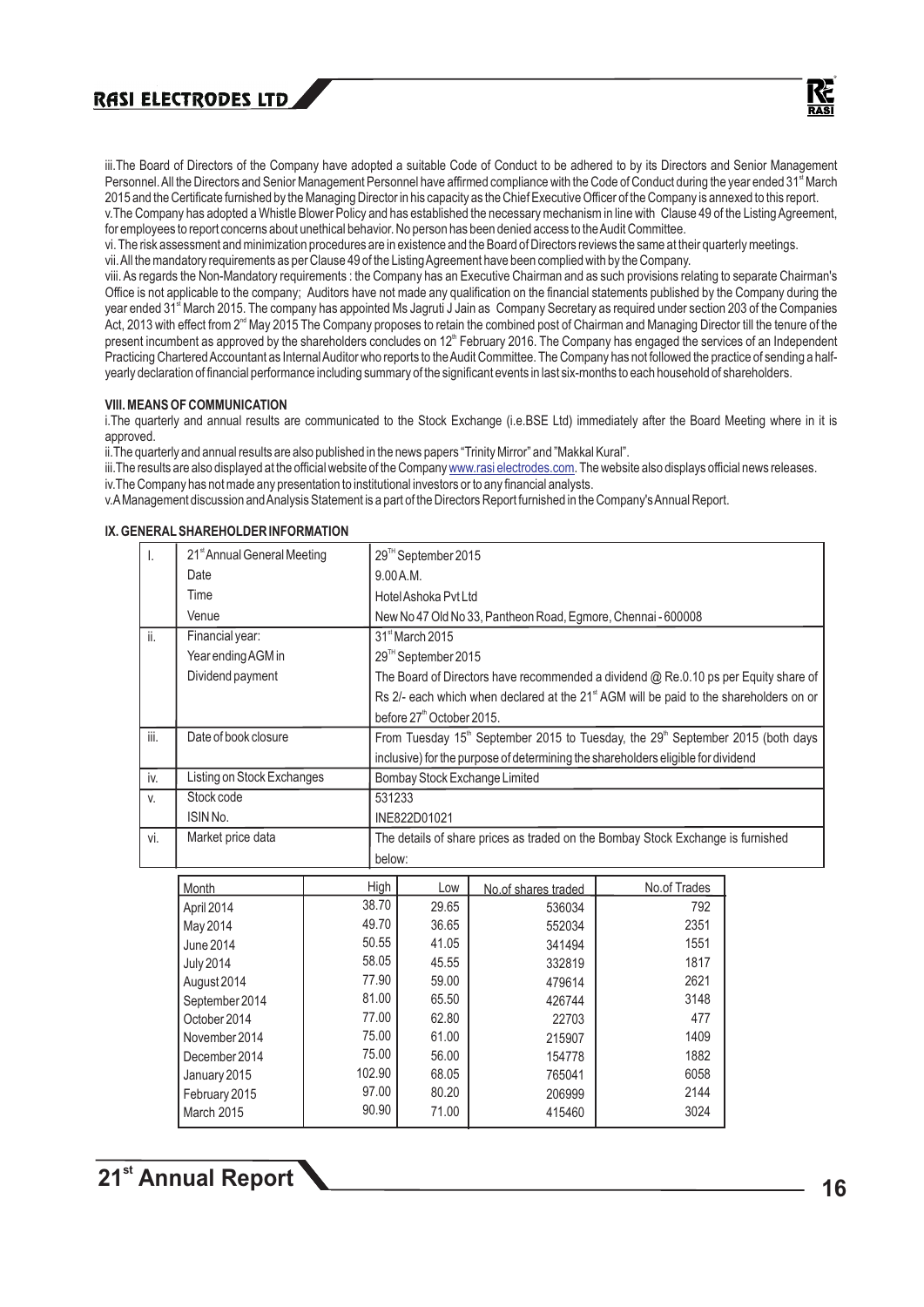

| vii.  | Registrar & Transfer Agent   | Cameo Corporate Services Limited<br>Subramanian Building<br>1. Club House Road.<br>Chennai-600002<br>Tel: 044-28460390-91-92                                                                                                                                                                                                                                                                  |
|-------|------------------------------|-----------------------------------------------------------------------------------------------------------------------------------------------------------------------------------------------------------------------------------------------------------------------------------------------------------------------------------------------------------------------------------------------|
| viii. | <b>Share Transfer System</b> | A total of 5958381 equity shares representing 96.7097% of the paid-up<br>capital of the Company are in electronic form. Transfer of these shares is<br>done through the depositories with no involvement of the Company.<br>The shares in the physical form are normally transferred within a period of<br>15 days from the date of receipt if the documents are complete in all<br>respects. |
| IX.   | Distribution of shareholding |                                                                                                                                                                                                                                                                                                                                                                                               |

a. Distribution of shareholding as on  $31<sup>st</sup>$  March 2015 is furnished below:

| Distribution Range    | No. of shareholders | % of total | Value of Equity shares of | % of total |
|-----------------------|---------------------|------------|---------------------------|------------|
| (No.of shares)        |                     |            | Rs 10 each held (Rs.)     |            |
| 5000l<br>10           | 977                 | 59.5368    | 1134840                   | 1.8419     |
| $5001 - 10000$        | 276                 | 16.8190    | 2122030                   | 3.4442     |
| 10001 - 2000OI        | 129                 | 7.8610     | 1931740                   | 3.1353     |
| $20001 - 30000$       | 48                  | 2.9250     | 1227050                   | 1.9916     |
| $30001 - 4000$ $\Phi$ | 29                  | 1.7672     | 1031630                   | 1.6744     |
| $40001 - 5000$ $\Phi$ | 36                  | 2.1937     | 1707220                   | 2.7709     |
| 50001-100000          | 50                  | 3.0469     | 3982370                   | 6.4637     |
| 100001 & above        | 96                  | 5.8500     | 48474120                  | 78.6777    |
| Total                 | 1641                | 100.000    | 61611000                  | 100,0000   |

b. Categories of shareholders as on 31<sup>st</sup> March 2015 is furnished below:

| Category           | No.of shares | Percentage |
|--------------------|--------------|------------|
| Promoters holdings | 1709590      | 27.7481    |
| Corporate Bodies   | 563764       | 9.1504     |
| Indian Public      | 3887746      | 63.1015    |
| Total              | 6161100      | 100.000    |

| $X_{\cdot}$ | Dematerialisation of shares | The Company's shares are compulsorily traded in dematerialized form and are available for trading on   |
|-------------|-----------------------------|--------------------------------------------------------------------------------------------------------|
|             | and liquidity               | both the depositories in India viz. National Securities Depository Ltd(NSDL) and Central Depository    |
|             |                             | Services Limited (CSDL). 5958381 Equity shares of the Company representing 96.7097% of the             |
|             |                             |                                                                                                        |
|             |                             | Company's share capital are dematerialized as on March 31, 2015. Under the Depository System, the      |
|             |                             | International Securities Identification Number (ISIN) allotted to the Company's shares is INE822D01021 |
| Xİ          | Oustanding GDRs/ADRs        | The Company has so far not issued any GDRs/ADRs/Warrants or any convertible instruments.               |
| xii.        | <b>Plant locations</b>      | Welding Electrodes Manufacturing Plant                                                                 |
|             |                             | Upparapalayam Village                                                                                  |
|             |                             | Alamathi Post.                                                                                         |
|             |                             | <b>Redhills</b>                                                                                        |
|             |                             | Chennai-600052                                                                                         |
| xiii.       | Address for correspondence  | Administrative Office:                                                                                 |
|             |                             | 'Rams', A-14, III Floor,                                                                               |
|             |                             | 21, Raja Annamalai Road,                                                                               |
|             |                             | Chennai-600084                                                                                         |
|             |                             | For transfer of shares, dematerialisation, change of address, etc., to:                                |
|             |                             | CAMEO CORPORATE SERVICES LIMITED                                                                       |
|             |                             | Subramaniam Building,                                                                                  |
|             |                             | No.1, Club House Road, Chennai-600002                                                                  |
| xiv.        | Exclusive E-Mail ID for     | The Company has designated an e-mail ID exclusively for the purpose of registering complaints by       |
|             | Redressal of Investor       | investors. The e-mail ID is info@rasielectrodes.com .Shareholders / Investors can send their           |
|             | Complaints                  | complaints / Grievances to the above e-mail ID.                                                        |

**CHENNAI DATED: 12.08.2015**   **for and on behalf of the Board of Directors B.POPATLAL KOTHARI Chairman and Managing Director DIN: 00594168 st 21 Annual Report**

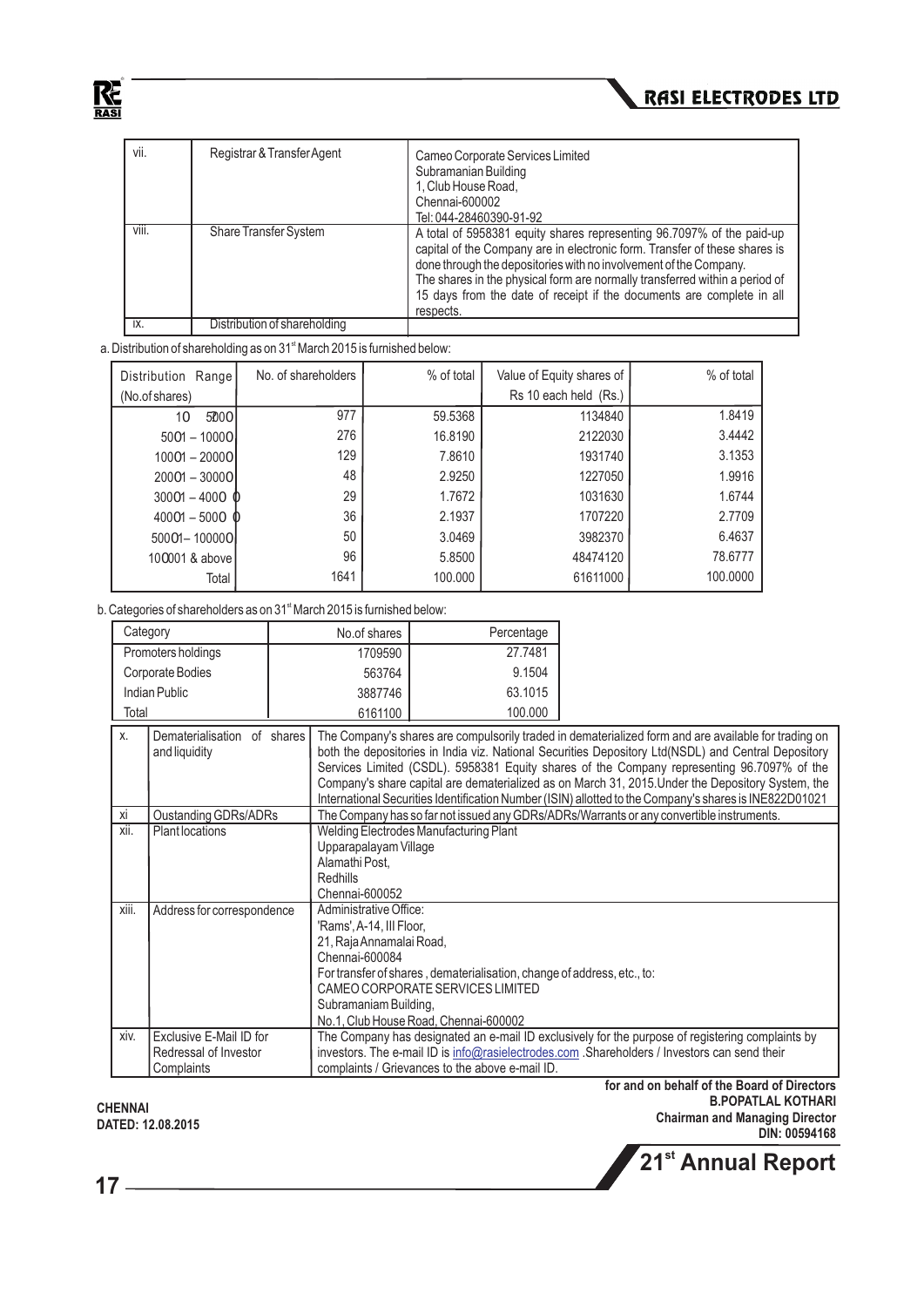

#### **CEO/ CFO CERTIFICATION:**

I, B Popatlal Kothari, Managing Director, certify that:

- (a) I have reviewed the financial statements and the cash flow statement for the year ended  $31<sup>st</sup>$  March 2015 and that to the best of our knowledge and belief:<br>(i) Thes
	- These statements do not contain any materially untrue statement or omit any material fact or contain statements that might be misleading
	- (ii) These statements together present a true and fair view of the company's affairs and are in compliance with existing accounting standards, applicable laws and regulations
- (b) There are, to the best of our knowledge and belief, no transactions entered into by the company during the year which are fraudulent, illegal or violative of the company's code of conduct.
- (c) I accept responsibility for establishing and maintaining internal controls and we have evaluated the effectiveness of the internal control system of the company and we have disclosed to the auditors and the Audit Committee, deficiencies in the design and operation for internal controls, if any, of which we are aware and the steps we have taken or propose to take to rectify these deficiencies.
- (d) I have indicated to the auditors and the Audit Committee
	- 1. Significant change in internal control during the year, wherever applicable;
	- 2. Significant changes in accounting policies during the year and that the same have been disclosed in the notes to the financial statements wherever applicable: and
	- 3. Instances of significant fraud of which we became aware or the involvement therein, if any, of the management or an employee having a significant role in the company's internal control system.

B POPATLAL KOTHARI MANAGING DIRECTOR

**CHENNAI** DATED: 30<sup>th</sup> May 2015

#### **MANAGING DIRECTOR'S DECLARATION ON CODE OF CONDUCT**

As required by Clause 49 of the Listing Agreement the Managing Director's Declaration on compliance of the Code of Conduct is given below:

To The Members of Rasi Electrodes Limited.

I, B. Popatlal Kothari, Managing Director of the Company, hereby declare that all Board Members and Senior Managerial Personnel have affirmed their compliance with the Code of Conduct during the year ended 31<sup>st</sup> March 2015.

> B POPATLAL KOTHARI MANAGING DIRECTOR

CHENNAI DATED: 30<sup>th</sup> May 2015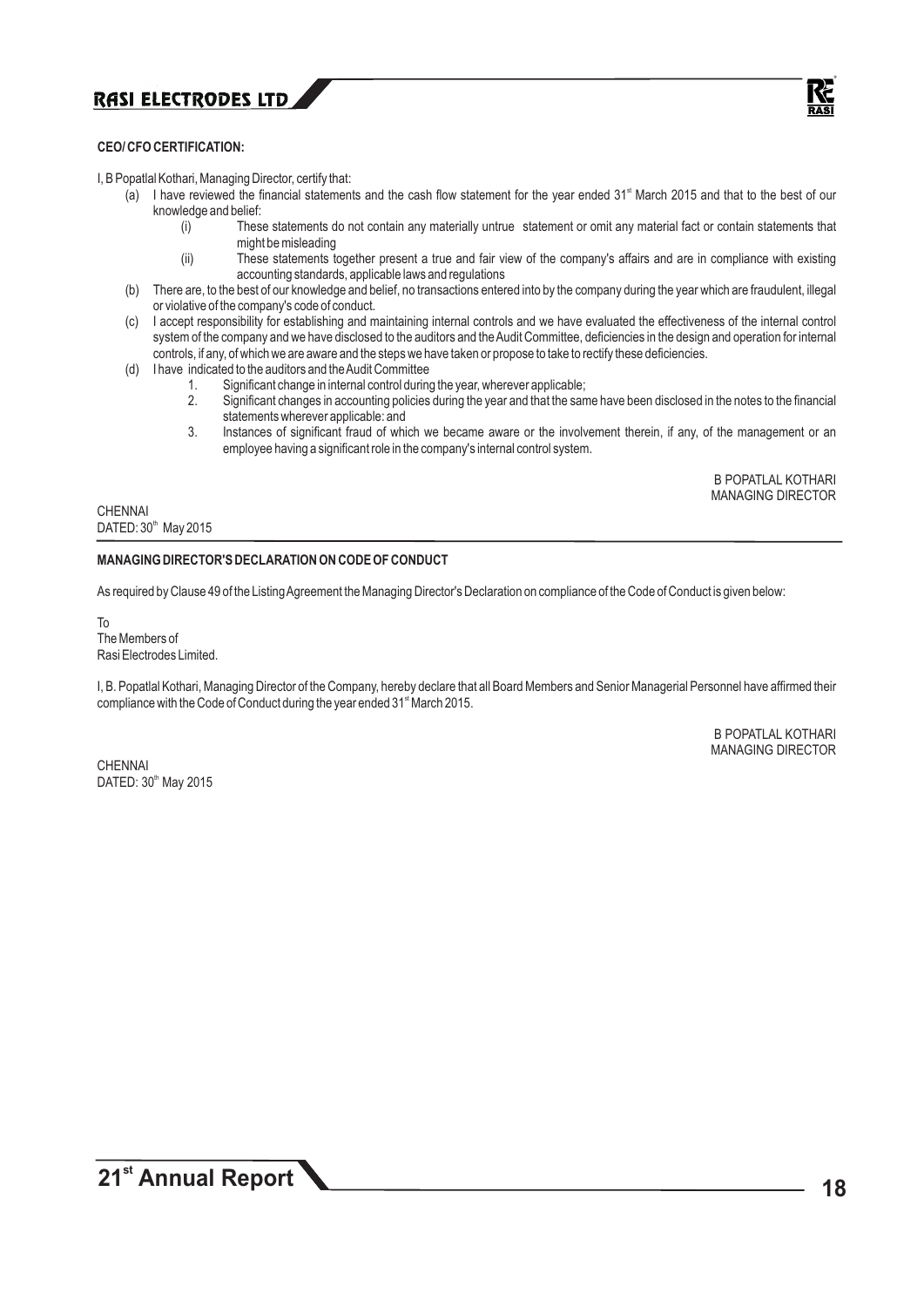



**Directors' Report – Annexure IV:** 

#### **Form No. MGT- 9 EXTRACT OF ANNUAL RETURN As on the financial year ended on 31st March, 2015 of**

**RASI ELECTRODES LIMITED**

[Pursuant to Section 92(3) of the Companies Act, 2013 And

Rule 12(1) of the Companies (Management and Administration) Rules, 2014]

#### **I.REGISTRATION AND OTHER DETAILS:**

| i.   | <b>CIN</b>                                                                 | L52599TN1994PLC026980                                                                                                                                                                                                                                                                                   |
|------|----------------------------------------------------------------------------|---------------------------------------------------------------------------------------------------------------------------------------------------------------------------------------------------------------------------------------------------------------------------------------------------------|
| ii.  | <b>Registration Date</b>                                                   | 8 <sup>TH</sup> MARCH 1994                                                                                                                                                                                                                                                                              |
| iii. | Name of the Company                                                        | <b>RASI ELECTRODES LIMITED</b>                                                                                                                                                                                                                                                                          |
| iv.  | Category / sub-category of the Company                                     | <b>Company Limited by Shares / Indian Non-Government</b><br>Company                                                                                                                                                                                                                                     |
| V.   | Address of the registered office and contact details                       | <b>Registered Office:</b><br>44/4, Strotten Muthiah Street, Chennai-600079.<br><b>Administrative Office:</b><br>A-14, RAMS Apartment, 3 <sup>rd</sup> Floor, 21, Raja Annamalai Road,<br>Chennai-600084.<br>Tel.No.: 044-26424523;<br>Email: info@rasielectrodes.com<br>Website: www.rasielectrodes.com |
| vi.  | Whether Listed Company (Yes / No)                                          | Yes (Listed at BSE Ltd)                                                                                                                                                                                                                                                                                 |
| vii  | Name, address and contact details of Registrar & Transfer<br>Agent, if any | <b>Cameo Corporate Services Limited</b><br>'Subramaniam Building', 1, Club House road, Chennai-600002<br>Tel.No.:28460390.                                                                                                                                                                              |

#### **II. PRINCIPAL BUSINESS ACTIVITIES OF THE COMPANY:**

**All the business activities contributing 10% or more of the total turnover of the Company shall be stated.**

| Name & Description of the main products / services | NIC Code of the<br><b>Product / Service</b> | % of Total turnover of<br>the Company |
|----------------------------------------------------|---------------------------------------------|---------------------------------------|
| <b>Welding Electrodes &amp; CCMS Wire</b>          | 4004                                        | 88%                                   |

#### **III.PARTICULARS OF HOLDING, SUBSIDIARY AND ASSOCIATE COMPANIES: NIL**

IV. SHARE HOLDING PATTERN (Equity Share Capital Breakup as percentage of Total Equity)

| (i) Category-wise Share Holding |                                |
|---------------------------------|--------------------------------|
| Name of the Company:            | : RASI ELECTRODES LIMITED      |
| Face Value                      | $:$ Rs. 10/-                   |
| Paidup Shares as on 01-Apr-2014 | : 4970000                      |
| Paidup Shares as on 31-Mar-2015 | :6161100                       |
| For the Period From             | : 01-Apr-2014 To : 31-Mar-2015 |

**st 21 Annual Report**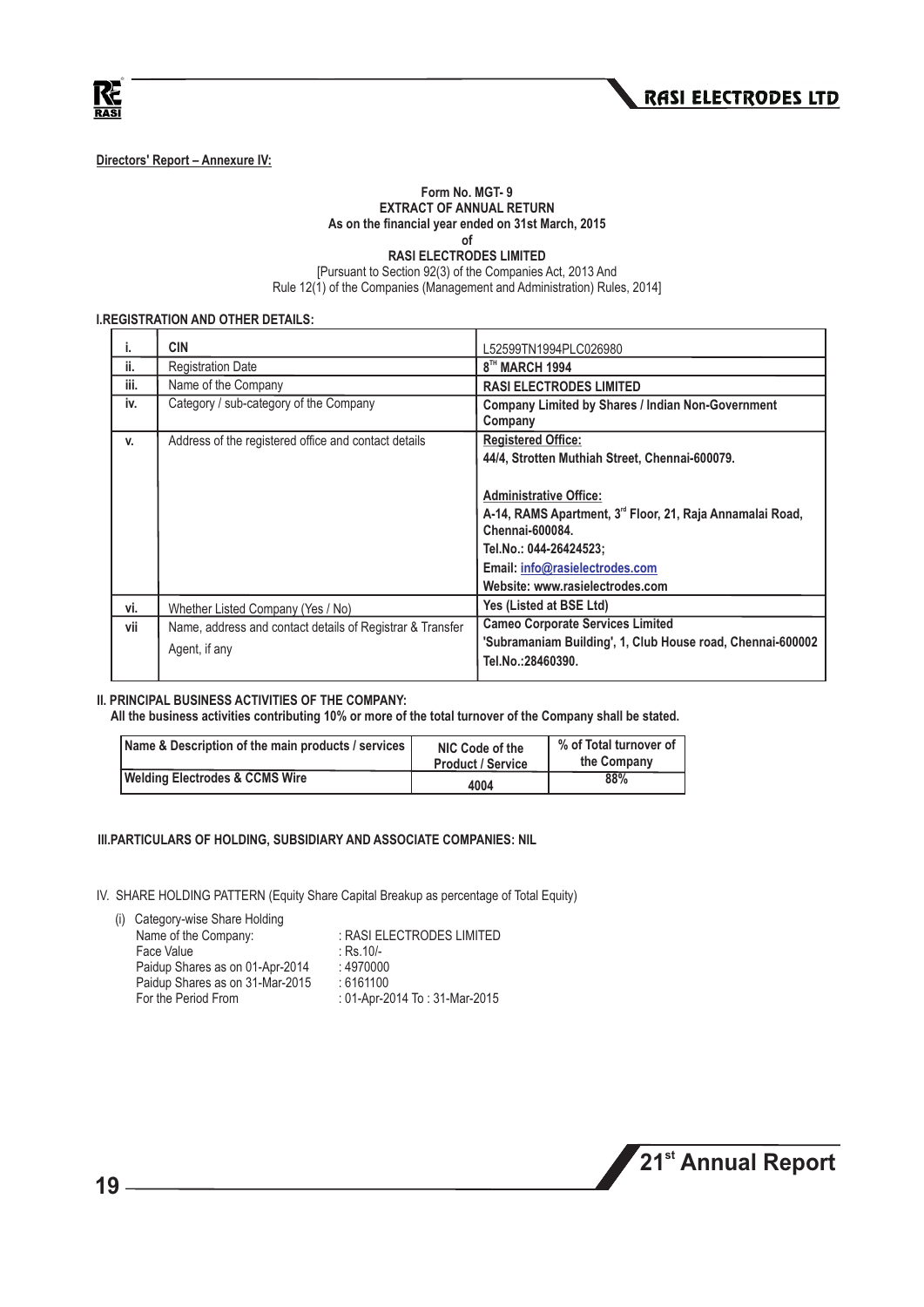| Category               | Category of Shareholder                                   |                         |                         | No. of shares held at the beginning of the year |                             |                         |                         | No. of shares held at the end of the year |                             | % Change             |
|------------------------|-----------------------------------------------------------|-------------------------|-------------------------|-------------------------------------------------|-----------------------------|-------------------------|-------------------------|-------------------------------------------|-----------------------------|----------------------|
| code                   |                                                           | Demat                   | Physical                | Total                                           | % of Total<br><b>Shares</b> | Demat                   | Physical                | Total                                     | % of Total<br><b>Shares</b> | the year<br>during   |
| ∢                      | $\Omega$<br>SHAREHOLDING OF PROMOTER AN<br>PROMOTER GROUP |                         |                         |                                                 |                             |                         |                         |                                           |                             |                      |
| $\div$                 | <b>INDIAN</b>                                             |                         |                         |                                                 |                             |                         |                         |                                           |                             |                      |
| ത് ച                   | <b>ATII</b> N<br>INDIVIDUALS/HINDU UNDIVIDED FAI          | 1209590                 | 210000                  | 1419590                                         | 28.5632                     | 1659590                 | $\circ$                 | 1659590                                   | 26.9365                     | 0.4746               |
|                        | CENTRAL GOVERNMENT/STATE                                  |                         |                         |                                                 |                             |                         |                         |                                           |                             |                      |
|                        | GOVERNMENT(S)                                             | $\circ$                 |                         | $\circ$                                         | 0.0000                      |                         |                         |                                           | 0.0000                      |                      |
|                        | <b>BODIES CORPORATE</b>                                   | 50000                   | $\circ$ $\circ$ $\circ$ | 50000                                           | 1.0060                      | $\circ$ $\circ$ $\circ$ | $\circ$ $\circ$ $\circ$ | $\circ$ $\circ$ $\circ$                   | 0.0000                      | $0.0000$<br>$0.0000$ |
| ပံ ဗ<br>نه             | FINANCIAL INSTITUTIONS/BANKS<br>ANY OTHER                 | $\circ$                 |                         | $\circ$                                         | 0.0000                      |                         |                         |                                           | 0.0000                      |                      |
|                        | SUB - TOTAL (A)(1)                                        | 1259590                 | 210000                  | 1469590                                         | 29.5692                     | 1659590                 | 0                       | 1659590                                   | 26.9365                     | 0.4746               |
|                        | FOREIGN                                                   |                         |                         |                                                 |                             |                         |                         |                                           |                             |                      |
| പ് ര്                  | INDIVIDUALS (NON-RESIDENT INDIVIDUALS/                    |                         |                         |                                                 |                             |                         |                         |                                           |                             |                      |
|                        | FOREIGN INDIVIDUALS)                                      |                         | $\circ$                 |                                                 | 0.0000                      | $\circ$                 |                         |                                           | 0.0000                      | 0.0000               |
|                        | BODIES CORPORATE                                          | $\circ\circ\circ\circ$  | $\circ$ $\circ$ $\circ$ | $\circ$ $\circ$ $\circ$                         | 0.0000                      | $\circ$                 | $\circ$ $\circ$ $\circ$ | $\circ\circ\circ\circ$                    | 0.0000                      | 0.0000               |
|                        | <b>INSTITUTIONS</b>                                       |                         |                         |                                                 | 0.0000                      | $\circ$ $\circ$         |                         |                                           | 0.0000                      | 0.0000               |
| ம் ப் ப                | QUALIFIED FOREIGN INVESTOR                                |                         |                         |                                                 | 0.0000                      |                         |                         |                                           | 0.0000                      | 0.0000               |
| $\dot{\sigma}$         | ANY OTHER                                                 |                         |                         |                                                 |                             |                         |                         |                                           |                             |                      |
|                        | SUB-TOTAL (A)(2)                                          | 0                       | 0                       | 0                                               | 0.0000                      | 0                       | 0                       | 0                                         | 0.0000                      | 0.0000               |
|                        | <b>DTER</b><br>TOTAL SHARE HOLDING OF PROMO               |                         |                         |                                                 |                             |                         |                         |                                           |                             |                      |
|                        | $)+(A)(2)$<br>AND PROMOTER GROUP $(A) = (A)(1)$           | 1259590                 | 210000                  | 1469590                                         | 29.5692                     | 1659590                 | $\bullet$               | 1659590                                   | 26.9365                     | 0.4746               |
|                        | PUBLIC SHAREHOLDING                                       |                         |                         |                                                 |                             |                         |                         |                                           |                             |                      |
| മ —                    | <b>INSTITUTIONS</b>                                       |                         |                         |                                                 |                             |                         |                         |                                           |                             |                      |
|                        | MUTUAL FUNDS/UT                                           | $\circ$                 | $\circ$                 |                                                 | 0.0000                      | $\circ$                 |                         |                                           | 0.0000                      | 0.0000               |
| க் ⊿் ப் ச் ப் ← க் ட் | FINANCIAL INSTITUTIONS/BANKS                              | $\circ$                 | $\circ$                 | $\circ$ $\circ$                                 | 0.0000                      | $\circ$                 | $\circ$ $\circ$ $\circ$ | 。。。。。。。。                                  | 0.0000                      | 0.0000               |
|                        | ERNMENTS)<br>CENTRAL GOVERNMENT/STATE GOV                 |                         | $\circ$                 | $\circ$                                         | 0.0000                      |                         |                         |                                           | 0.0000                      | 0.0000               |
|                        | VENTURE CAPITAL FUNDS                                     | $\circ$ $\circ$ $\circ$ | $\circ$                 | $\circ$                                         | 0.0000                      | 0000000                 | $\circ$                 |                                           | 0.0000                      | 0.0000               |
|                        | INSURANCE COMPANIES                                       |                         |                         |                                                 | 0.0000                      |                         |                         |                                           | 0.0000                      | 0.0000               |
|                        | FOREIGN INSTITUTIONAL INVESTORS                           | $\circ$                 | $\circ$                 | $\circ$                                         | 0.0000                      |                         | $\circ$                 |                                           | 0.0000                      | 0.0000               |
|                        | FOREIGN VENTURE CAPITAL INVESTORS                         | $\circ$                 | $\circ$                 | $\circ$ $\circ$                                 | 0.0000                      |                         | $\circ$ $\circ$         |                                           | 0.0000                      | 0.0000               |
|                        | QUALIFIED FOREIGN INVESTOR<br><b>ANY OTHER</b>            | $\circ$                 | $\circ$                 |                                                 | 0.0000                      |                         |                         |                                           | 0.0000                      | 0.0000               |
|                        | SUB - TOTAL (B)(1)                                        | 0                       | 0                       | 0                                               | $\frac{0.0000}{2}$          | 0                       | 0                       | 0                                         | 0.0000                      | 0.0000               |
|                        |                                                           |                         |                         |                                                 |                             |                         |                         |                                           |                             |                      |

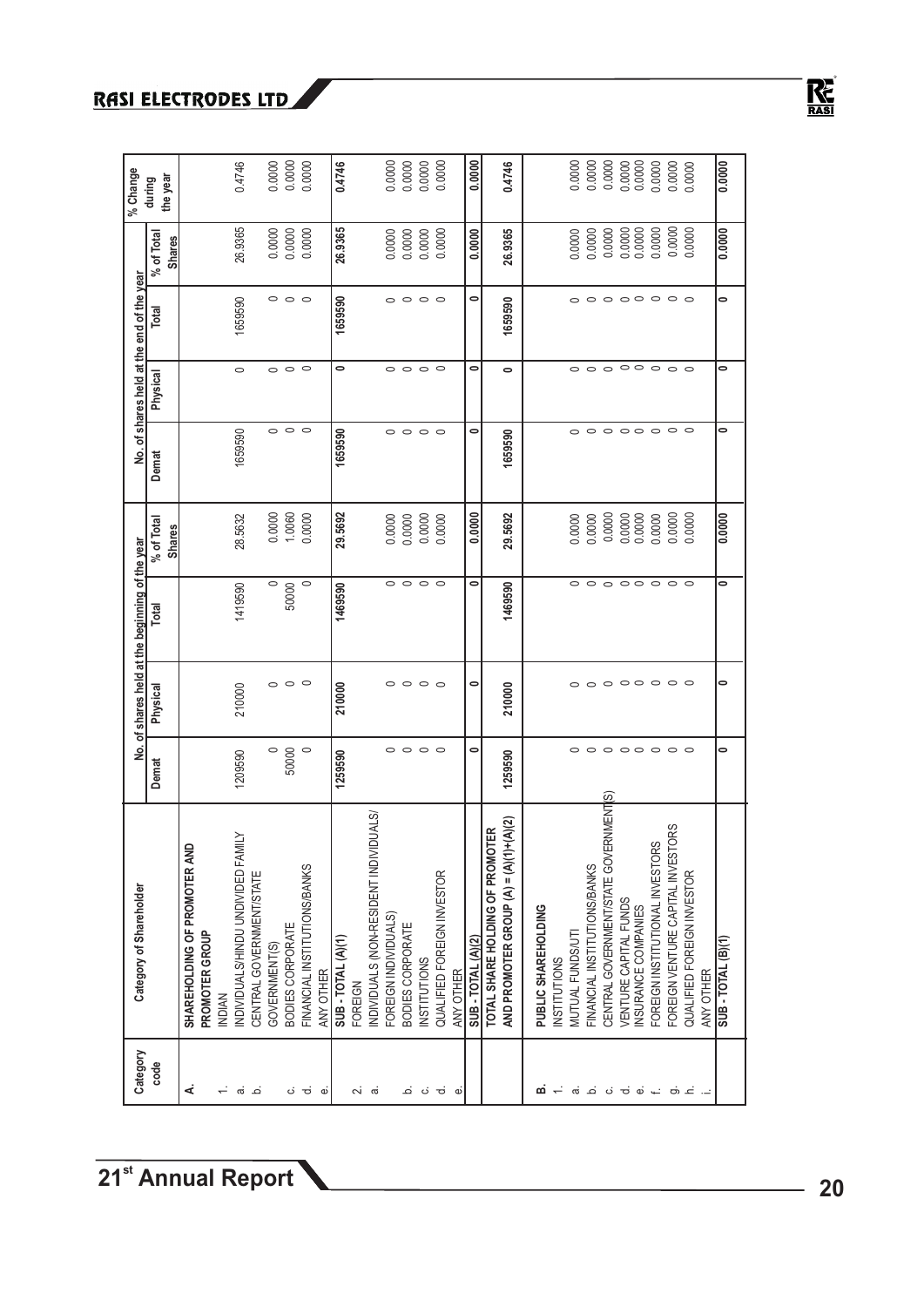# $R_{\text{RASI}}$

| Category     | Category of Shareholder                                                  |                 |          | No. of shares held at the beginning of the year |               |                         | No. of shares held at the end of the year |         |               | % Change  |
|--------------|--------------------------------------------------------------------------|-----------------|----------|-------------------------------------------------|---------------|-------------------------|-------------------------------------------|---------|---------------|-----------|
| code         |                                                                          | Demat           | Physical | Total                                           | % of Total    | Demat                   | Physical                                  | Total   | % of Total    | during    |
|              |                                                                          |                 |          |                                                 | <b>Shares</b> |                         |                                           |         | <b>Shares</b> | the year  |
| Ń۰           | NON-INSTITUTIONS                                                         |                 |          |                                                 |               |                         |                                           |         |               |           |
| <del>ര</del> | BODIES CORPORATE                                                         | 510300          | $\circ$  | 510300                                          | 10.2676       | 613764                  | $\circ$                                   | 613764  | 9.9619        | $-0.7586$ |
| .<br>م       | NDIVIDUALS-                                                              |                 |          |                                                 |               |                         |                                           |         |               |           |
|              | I INDIVIDUAL SHAREHOLDERS                                                |                 |          |                                                 |               |                         |                                           |         |               |           |
|              | HOLDING NOMINAL SHARE CAPITAL                                            |                 |          |                                                 |               |                         |                                           |         |               |           |
|              | UPTO RS. 1 LAKH                                                          | 552797          | 225819   | 778616                                          | 15.6663       | 921262                  | 202719                                    | 1123981 | 18.2431       | 1.8857    |
|              | II INDIVIDUAL SHAREHOLDERS                                               |                 |          |                                                 |               |                         |                                           |         |               |           |
|              | HOLDING NOMINAL SHARE CAPITAL                                            |                 |          |                                                 |               |                         |                                           |         |               |           |
|              | IN EXCESS OF RS. 1 LAKH                                                  | 2037777         | $\circ$  | 2037777                                         | 41.0015       | 2488123                 | $\circ$                                   | 2488123 | 40.3843       | $-2.4260$ |
| ن            | QUALIFIED FOREIGN INVESTOR                                               | $\circ$         | $\circ$  | $\circ$                                         | 0.0000        | $\circ$                 | $\circ$                                   | $\circ$ | 0.0000        | 0.0000    |
| ರ            | ANY OTHER                                                                |                 |          |                                                 |               |                         |                                           |         |               |           |
|              | CLEARING MEMBERS                                                         | 36825           | $\circ$  | 36825                                           | 0.7409        | 13174                   | $\circ$                                   | 13174   | 0.2138        | -0.5598   |
|              | FOREIGN NATIONALS                                                        | $\approx$       | $\circ$  | 100                                             | 0.0020        |                         | $\circ$                                   |         | 0.0000        | $-0.0021$ |
|              | HINDU UNDIVIDED FAMILIES                                                 | 136792          | $\circ$  | 136792                                          | 2.7524        | 262068                  | $\circ$                                   | 262068  | 4.2535        | 1.3798    |
|              | <b>VON RESIDENT INDIANS</b>                                              | $\circ$         | $\circ$  |                                                 | 0.0000        | 400                     | $\circ$                                   | 400     | 0.0064        | 0.0064    |
|              |                                                                          | 173717          | $\circ$  | 173717                                          | 3.4953        | 275642                  |                                           | 275642  | 4.4739        | 0.8243    |
|              | SUB - TOTAL (B)(2)                                                       | 3274591         | 225819   | 3500410                                         | 70.4308       | 4298791                 | 202719                                    | 4501510 | 73.0634       | $-0.4746$ |
|              | TOTAL PUBLIC SHAREHOLDING                                                |                 |          |                                                 |               |                         |                                           |         |               |           |
|              | $(B) = (B)(1)+(B)(2)$                                                    | 3274591         | 225819   | 3500410                                         | 100.0000      | 4298791                 | 202719                                    | 4501510 | 73.0634       | $-0.4746$ |
|              | TOTAL (A)+(B)                                                            | 4534181         | 435819   | 4970000                                         | 100.0000      | 5958381                 | 202719                                    | 6161100 | 100.0000      | 0.0000    |
| ن            | SHARES HELD BY CUSTODIANS AND AGAINST                                    |                 |          |                                                 |               |                         |                                           |         |               |           |
|              | WHICH DEPOSITORY RECEPTS HAVE BEEN ISSUED<br>Promoter and Promoter Group |                 | $\circ$  | $\circ$                                         | 0.0000        |                         | $\circ$                                   | $\circ$ | 0.0000        | 0.0000    |
|              | Public                                                                   | $\circ$ $\circ$ | $\circ$  | $\circ$                                         | 0.0000        | $\circ$ $\circ$ $\circ$ | $\circ$                                   | $\circ$ | 0.0000        | 0.0000    |
|              | TOTAL CUSTODIAN (C)                                                      | $\circ$         |          | $\circ$                                         | 0.0000        |                         |                                           |         | 0.0000        | 0.0000    |
|              | GRAND TOTAL (A)+(B)+(C)                                                  | 4534181         | 435819   | 4970000                                         | 100.0000      | 5958381                 | 202719                                    | 6161100 | 100.0000      |           |
|              |                                                                          |                 |          |                                                 |               |                         |                                           |         |               |           |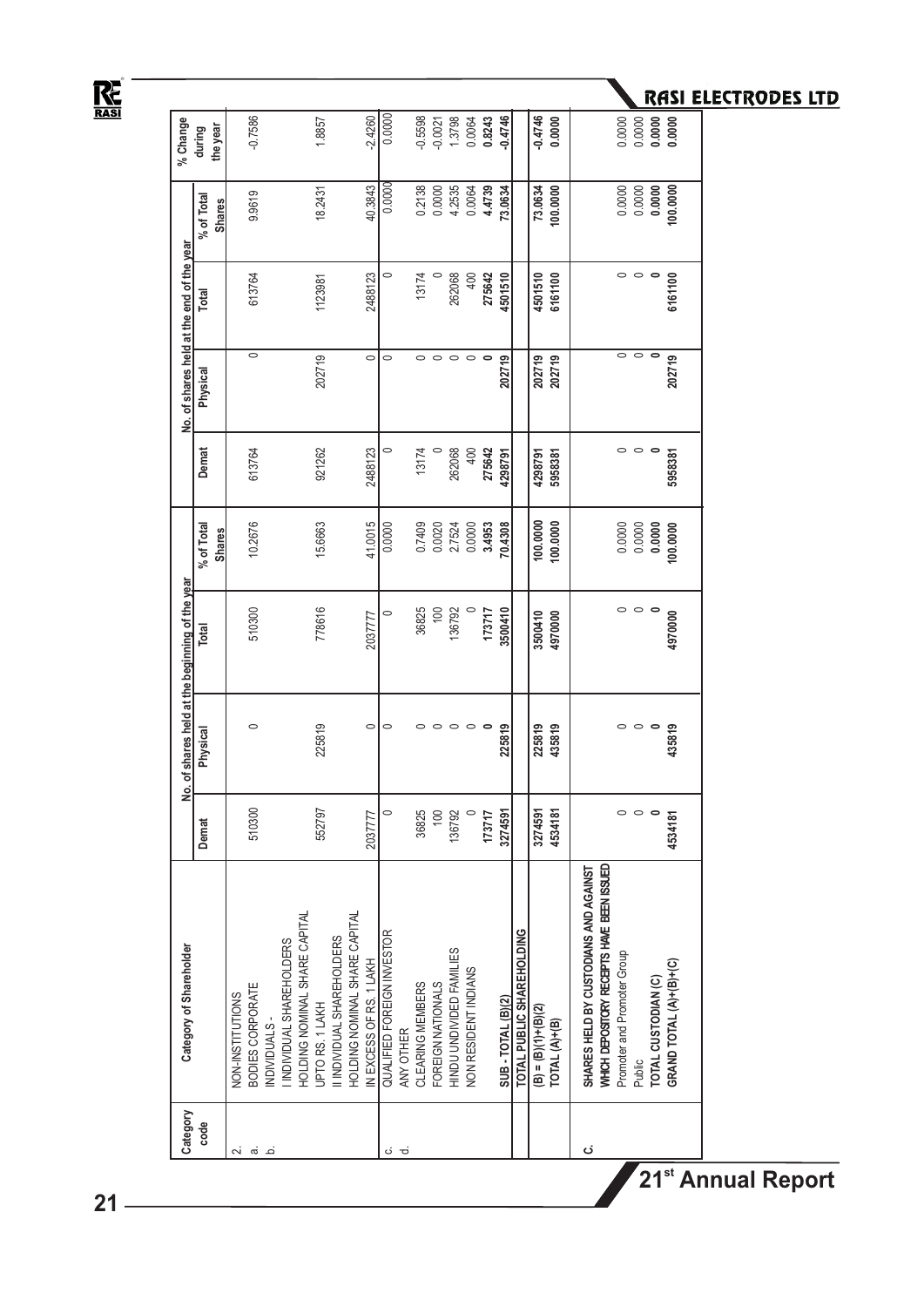ii. Shareholding of promoters: **ii. Shareholding of promoters:** IV. SHARE HOLDING PATTERN (Equity Share Capital Breakup as percentage of Total Equity) (Contd.) **IV. SHARE HOLDING PATTERN (Equity Share Capital Breakup as percentage of Total Equity) (Contd.)**

ii) Shareholding of promoters **ii) Shareholding of promoters** : RASI ELECTRODES LIMITED **Name of the Company : RASI ELECTRODES LIMITED** Name of the Company

|                                        | Pledged      | Shares       | at end of<br>đ | the Year     | 0                  |                   |                               |                  |                        |                          |                          |                         |                      |
|----------------------------------------|--------------|--------------|----------------|--------------|--------------------|-------------------|-------------------------------|------------------|------------------------|--------------------------|--------------------------|-------------------------|----------------------|
|                                        | Pledged      | Shares       | at beginning   | the Year     |                    |                   |                               |                  |                        |                          |                          |                         |                      |
|                                        | % change in  | shareholding | during the     | year         | 4.8692             | 0.0000            | 0.0000                        | 0.8115<br>0.0000 |                        | 0.8115                   | 0.0000                   | 0.000                   | 0.000                |
|                                        | % of shares  | pledged/     | encumbered to  | total shares | 0.0000             | 0.0000            | 0000                          | 0.0000           |                        | 0.000C                   |                          | 0.0000                  | 0000                 |
| Shareholding at the end of the year    | % of total   | shares of    | he company     |              | 15.6836            | 2.7294            | 0.1359                        | 3.4457           | 2.2254                 | 1.7123                   | 0.7095                   | 0.2944                  | 0.81154              |
|                                        | No of shares |              |                |              | 966286             | 168162            | 8378                          | 212297           | 137111                 | 105502                   | 43714                    | 18140                   | 50000                |
| reholding at the beginning of the year | % of shares  | pledged/     | encumbered to  | total shares | 0.0000             | 0.0000            | 0.0000                        | 0.0000           | 0.0000                 | 0.0000                   | 0000.                    | 0.0000                  | 0000                 |
|                                        | % of total   | shares of    | the company    |              | 15.1164            | 3.3835            | 0.1686                        | 3.7686           | 2.7588                 | 2.1228                   | 0.8796                   | 0.3650                  | 0060                 |
| ີ້<br>ເສ                               | No of shares |              |                |              | 751286             | 168162            | 8378                          | 187297           | 137111                 | 105502                   |                          | 43714<br>18140<br>50000 |                      |
| Shareholder's Name                     |              |              |                |              | B POPATLAL KOTHARI | P MANJULA KOTHARI | <b><i>IANJULA KOTHARI</i></b> | P NITYA KOTHARI  | <b>KASHYAP KOTHARI</b> | <b>KASHYAP KOTHARI P</b> | OPATLAL KOTHARI AND SONS | <b>RUCHI N KOTHARI</b>  | BPK DEVELOPERS P LTD |
| SI No                                  |              |              |                |              |                    |                   |                               |                  |                        |                          |                          |                         | တ                    |

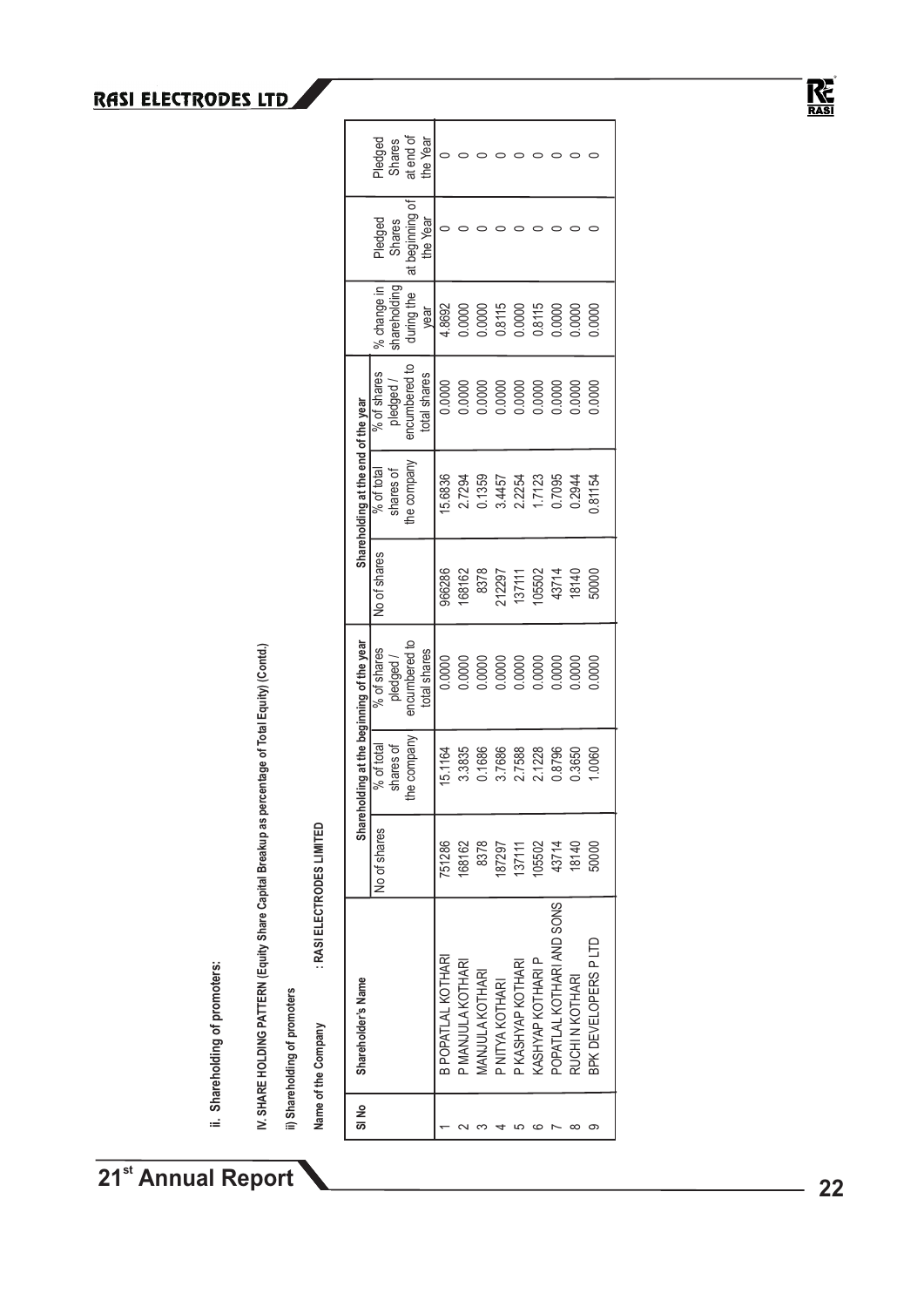

#### **(iii) Change in Promoters' Shareholding (please specify, if there is no change)**

| Name of the Company | : RASI ELECTRODES LIMITED |
|---------------------|---------------------------|
|---------------------|---------------------------|

|                                  |                                                                                                                                                             |                                     | Shareholding at the<br>beginning of the year |                                      | <b>Cumulative Shareholding</b><br>during the year |                   |            |
|----------------------------------|-------------------------------------------------------------------------------------------------------------------------------------------------------------|-------------------------------------|----------------------------------------------|--------------------------------------|---------------------------------------------------|-------------------|------------|
| <b>SI</b><br>No.                 | Name of the Share holder                                                                                                                                    | No of<br>shares                     | % of total<br>shares of<br>the company       | No of<br>shares                      | % of total<br>shares of<br>the company            | FOLIO/DP_CL_ID    | <b>PAN</b> |
| $\mathbf{1}$                     | <b>B POPATLAL KOTHARI</b><br>At the beginning of the year 01-Apr-2014<br>Purchase 01-Aug-2014<br>Purchase 21-Nov-2014<br>At the end of the Year 31-Mar-2015 | 666286<br>85000<br>215000<br>966286 | 13.9976<br>1.3796<br>3.4896<br>15.6836       | 666286<br>751286<br>966286<br>966286 | 13.9976<br>12.1940<br>15.6836<br>15.6836          | 'IN30302851933459 | AAIPK7746D |
| $\overline{2}$<br>$\overline{2}$ | P MANJULA KOTHARI<br>At the beginning of the year 01-Apr-2014<br>At the end of the Year 31-Mar-2015<br><b>HAVING SAME PAN</b><br><b>MANJULA KOTHARI</b>     | 168162<br>168162                    | 3.5328<br>2.7294                             | 168162<br>168162                     | 3.5328<br>2.7294                                  | 'IN30018312341922 | AAIPK7745A |
|                                  | At the beginning of the year 01-Apr-2014<br>At the end of the Year 31-Mar-2015                                                                              | 8378<br>8378                        | 0.1760<br>0.1359                             | 8378<br>8378                         | 0.1760<br>0.1359                                  | 1204840000191301  | AAIPK7745A |
| 3                                | P NITYA KOTHARI<br>At the beginning of the year 01-Apr-2014<br>Purchase 01-Aug-2014<br>Purchase 21-Nov-2014<br>At the end of the Year 31-Mar-2015           | 162297<br>25000<br>25000<br>212297  | 3.4096<br>0.4057<br>0.4057<br>3.4457         | 162297<br>187297<br>212297<br>212297 | 3.4096<br>3.0399<br>3.4457<br>3.4457              | 'IN30267931755448 | AANPK2428F |
| $\overline{4}$                   | P KASHYAP KOTHARI<br>At the beginning of the year 01-Apr-2014<br>At the end of the Year 31-Mar-2015<br><b>HAVING SAME PAN</b>                               | 137111<br>137111                    | 2.8804<br>2.2254                             | 137111<br>137111                     | 2.8804<br>2.2254                                  | 'IN30108022506127 | AAOPK0675M |
| 4                                | KASHYAP KOTHARI P<br>At the beginning of the year 01-Apr-2014<br>Purchase 01-Aug-2014<br>At the end of the Year 31-Mar-2015                                 | 55502<br>50000<br>105502            | 1.1660<br>0.8115<br>1.7123                   | 55502<br>105502<br>105502            | 1.1660<br>1.7123<br>1.7123                        | 'IN30287120469915 | AAOPK0675M |
| 5                                | POPATLAL KOTHARI AND SONS<br>At the beginning of the year 01-Apr-2014<br>At the end of the Year 31-Mar-2015                                                 | 43714<br>43714                      | 0.9183<br>0.7095                             | 43714<br>43714                       | 0.9183<br>0.7095                                  | 1203150000202059  | AAAHP2895Q |
| 6                                | <b>RUCHI N KOTHARI</b><br>At the beginning of the year 01-Apr-2014<br>At the end of the Year 31-Mar-2015                                                    | 18140<br>18140                      | 0.3810<br>0.2944                             | 18140<br>18140                       | 0.3810<br>0.2944                                  | 'IN30115123472352 | AFIPJ0913Q |

**21<sup>st</sup> Annual Report**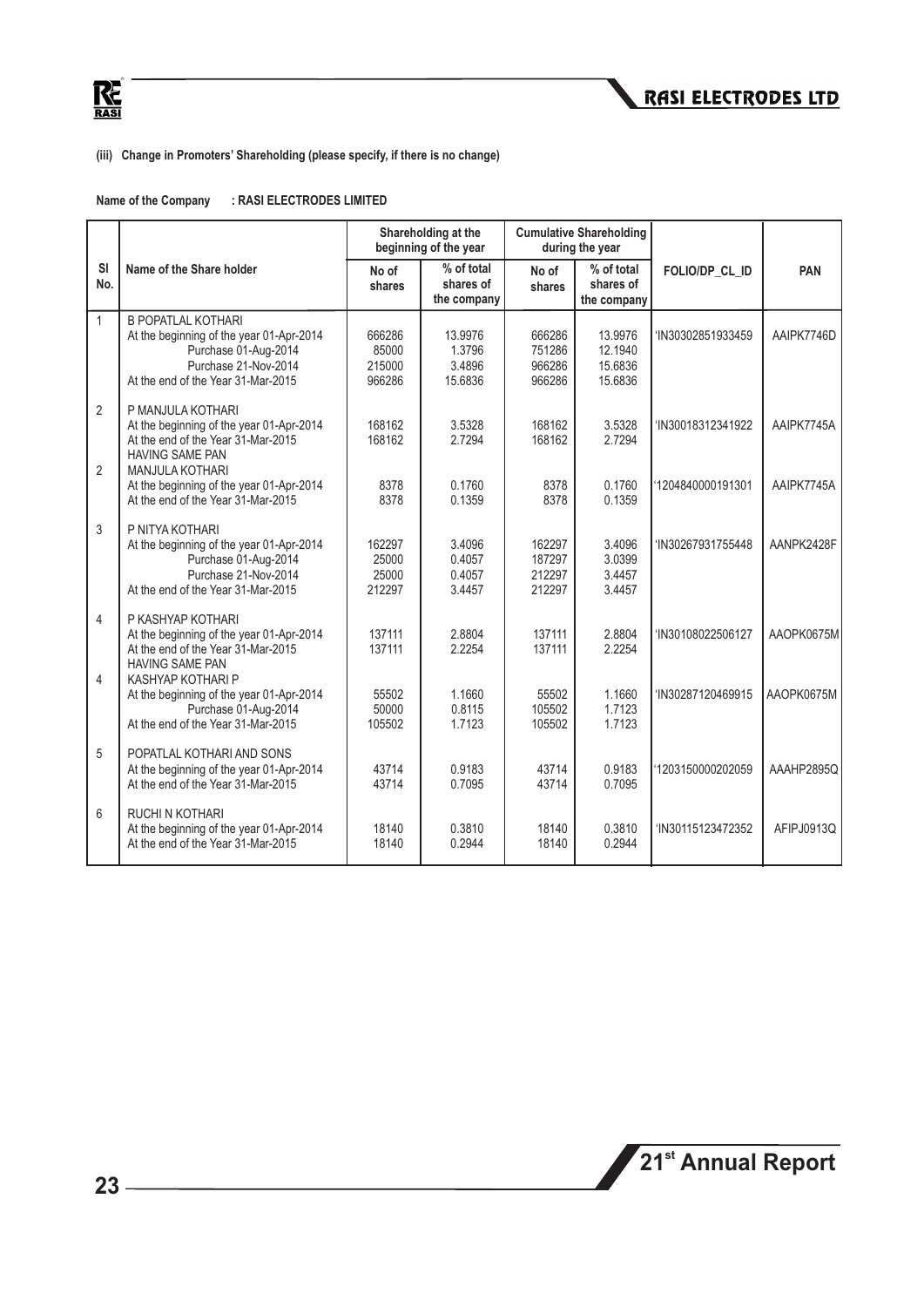

**(iv) Shareholding Pattern of top ten shareholders (other than Directors, Promoters and Holders of GDRs and ADRs):**

**Name of the Company : RASI ELECTRODES LIMITED**

|                |                                                            |                 | Shareholding at the<br>beginning of the year |                 | <b>Cumulative Shareholding</b><br>during the year |                   |            |
|----------------|------------------------------------------------------------|-----------------|----------------------------------------------|-----------------|---------------------------------------------------|-------------------|------------|
| SI<br>No.      | Name of the Share holder                                   | No of<br>shares | % of total<br>shares of<br>the company       | No of<br>shares | % of total<br>shares of<br>the company            | FOLIO/DP_CL_ID    | PAN        |
| $\mathbf{1}$   | <b>B RANJEET KOTHARI</b>                                   |                 |                                              |                 |                                                   |                   |            |
|                | At the beginning of the year 01-Apr-2014                   | 233100          | 4.8970                                       | 233100          | 4.8970                                            | '1203320000092849 | AAKPK6088N |
|                | Sale 04-Apr-2014                                           | $-18000$        | 0.2921                                       | 215100          | 3.4912                                            |                   |            |
|                | Sale 25-Apr-2014                                           | $-17100$        | 0.2775                                       | 198000          | 3.2137                                            |                   |            |
|                | At the end of the Year 31-Mar-2015                         | 198000          | 3.2137                                       | 198000          | 3.2137                                            |                   |            |
| $\overline{2}$ | <b>GLOBE CAPITAL MARKET LTD</b>                            |                 |                                              |                 |                                                   |                   |            |
|                | At the beginning of the year 01-Apr-2014                   | 215471          | 4.5267                                       | 215471          | 4.5267                                            | 'IN30096610060240 | AAACG4267G |
|                | Purchase 04-Apr-2014                                       | 9999            | 0.1622                                       | 225470          | 3.6595                                            |                   |            |
|                | Sale 11-Apr-2014                                           | $-9900$         | 0.1606                                       | 215570          | 3.4988                                            |                   |            |
|                | Sale 25-Apr-2014                                           | $-10000$        | 0.1623                                       | 205570          | 3.3365                                            |                   |            |
|                | Purchase 02-May-2014                                       | 1000            | 0.0162                                       | 206570          | 3.3528                                            |                   |            |
|                | Purchase 09-May-2014                                       | 3000            | 0.0486                                       | 209570          | 3.4015                                            |                   |            |
|                | Sale 16-May-2014                                           | $-3599$         | 0.0584                                       | 205971          | 3.3430                                            |                   |            |
|                | Purchase 30-May-2014                                       | 16500           | 0.2678                                       | 222471          | 3.6108                                            |                   |            |
|                | Sale 20-Jun-2014                                           | $-34880$        | 0.5661                                       | 187591          | 3.0447                                            |                   |            |
|                | Sale 30-Jun-2014                                           | $-105$          | 0.0017                                       | 187486          | 3.0430                                            |                   |            |
|                | Sale 04-Jul-2014                                           | $-271$          | 0.0043                                       | 187215          | 3.0386                                            |                   |            |
|                | Sale 11-Jul-2014                                           | $-100000$       | 1.6230                                       | 87215           | 1.4155                                            |                   |            |
|                | Sale 18-Jul-2014                                           | $-515$          | 0.0083                                       | 86700           | 1.4072                                            |                   |            |
|                | Sale 25-Jul-2014                                           | $-16247$        | 0.2637                                       | 70453           | 1.1435                                            |                   |            |
|                | Sale 01-Aug-2014                                           | $-20000$        | 0.3246                                       | 50453           | 0.8188                                            |                   |            |
|                | Purchase 14-Aug-2014                                       | 71000           | 1.1523                                       | 121453          | 1.9712                                            |                   |            |
|                | Purchase 22-Aug-2014                                       | 21000           | 0.3408                                       | 142453          | 2.3121                                            |                   |            |
|                | Sale 29-Aug-2014                                           | $-3080$         | 0.0499                                       | 139373          | 2.2621                                            |                   |            |
|                | Sale 12-Sep-2014                                           | $-120$          | 0.0019                                       | 139253          | 2.2601                                            |                   |            |
|                | Sale 30-Sep-2014                                           | $-12952$        | 0.2102                                       | 126301          | 2.0499                                            |                   |            |
|                | Sale 14-Nov-2014                                           | $-380$          | 0.0061                                       | 125921          | 2.0438                                            |                   |            |
|                | Sale 28-Nov-2014                                           | $-900$          | 0.0146                                       | 125021          | 2.0291                                            |                   |            |
|                | Purchase 12-Dec-2014                                       | 5000            | 0.0811                                       | 130021          | 2.1103                                            |                   |            |
|                | Sale 02-Jan-2015                                           | $-14233$        | 0.2310                                       | 115788          | 1.8793                                            |                   |            |
|                | Sale 09-Jan-2015                                           | $-19800$        | 0.3213                                       | 95988           | 1.5579                                            |                   |            |
|                | Sale 16-Jan-2015                                           | $-20067$        | 0.3257                                       | 75921           | 1.2322                                            |                   |            |
|                | Sale 23-Jan-2015                                           | $-13200$        | 0.2142                                       | 62721           | 1.0180                                            |                   |            |
|                | Sale 30-Jan-2015                                           | $-2400$         | 0.0389                                       | 60321           | 0.9790                                            |                   |            |
|                | Sale 06-Feb-2015                                           | $-9000$         | 0.1460                                       | 51321           | 0.8329                                            |                   |            |
|                | Purchase 13-Feb-2015                                       | 11000           | 0.1785                                       | 62321           | 1.0115                                            |                   |            |
|                | Sale 20-Feb-2015                                           | $-12950$        | 0.2101                                       | 49371           | 0.8013                                            |                   |            |
|                | Sale 27-Feb-2015                                           | $-2350$         | 0.0381                                       | 47021           | 0.7631                                            |                   |            |
|                | Purchase 06-Mar-2015                                       | 5500            | 0.0892                                       | 52521           | 0.8524                                            |                   |            |
|                | Purchase 20-Mar-2015                                       | 3375            | 0.0547                                       | 55896           | 0.9072                                            |                   |            |
|                | Purchase 27-Mar-2015<br>At the end of the Year 31-Mar-2015 | 20451<br>76347  | 0.3319<br>1.2391                             | 76347<br>76347  | 1.2391<br>1.2391                                  |                   |            |
|                |                                                            |                 |                                              |                 |                                                   |                   |            |
| $\sqrt{3}$     | <b>JALPA HITESH DHARAMSHI</b>                              |                 |                                              |                 |                                                   |                   |            |
|                | At the beginning of the year 01-Apr-2014                   | 204320          | 4.2924                                       | 204320          | 4.2924                                            | 'IN30154919200255 | AGKPD4461A |
|                | Sale 25-Apr-2014                                           | -55000          | 0.8926                                       | 149320          | 2.4235                                            |                   |            |
|                | Sale 02-May-2014                                           | $-10000$        | 0.1623                                       | 139320          | 2.2612                                            |                   |            |
|                | At the end of the Year 31-Mar-2015                         | 139320          | 2.2612                                       | 139320          | 2.2612                                            |                   |            |
|                |                                                            |                 |                                              |                 |                                                   |                   |            |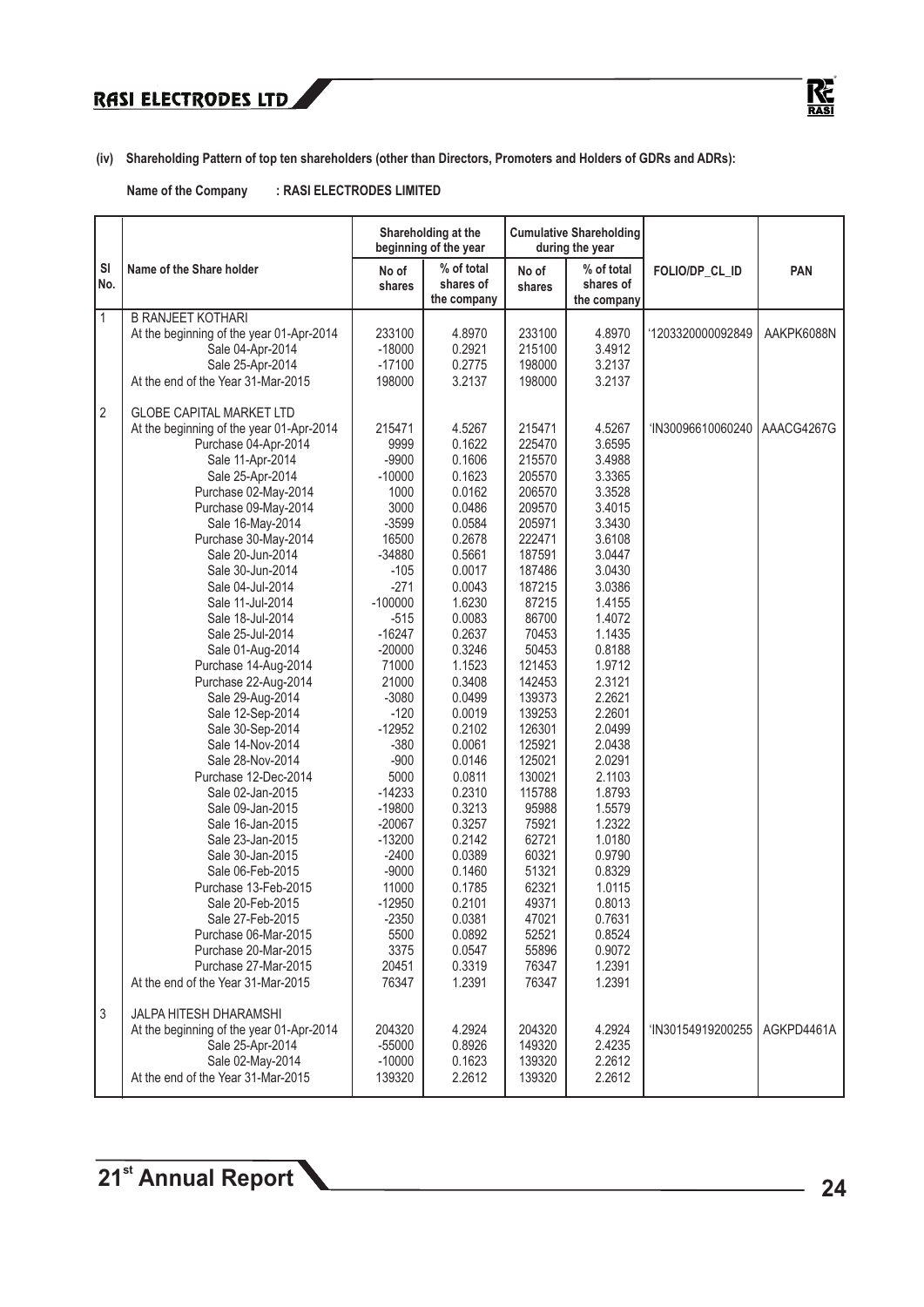

|                  |                                                                                                                                                                                                          |                                        | Shareholding at the<br>beginning of the year |                                  | <b>Cumulative Shareholding</b><br>during the year |                   |            |
|------------------|----------------------------------------------------------------------------------------------------------------------------------------------------------------------------------------------------------|----------------------------------------|----------------------------------------------|----------------------------------|---------------------------------------------------|-------------------|------------|
| SI<br>No.        | Name of the Share holder                                                                                                                                                                                 | No of<br>shares                        | % of total<br>shares of<br>the company       | No of<br>shares                  | % of total<br>shares of<br>the company            | FOLIO/DP_CL_ID    | <b>PAN</b> |
| 4                | HITESH RAMJI JAVERI<br>JT1: RADHABAI RAMJI JAVERI<br>JT2: HARSHA HITESH JAVERI<br>At the beginning of the year 01-Apr-2014<br>Sale 02-May-2014<br>Sale 09-May-2014<br>At the end of the Year 31-Mar-2015 | 160000<br>$-94419$<br>$-65480$<br>101  | 3.3613<br>1.5325<br>1.0627<br>0.0016         | 160000<br>65581<br>101<br>101    | 3.3613<br>1.0644<br>0.0016<br>0.0016              | 'IN30036020087818 | AABPJ4691H |
| 5                | CHANDRAKALA<br>At the beginning of the year 01-Apr-2014<br>At the end of the Year 31-Mar-2015<br><b>HAVING SAME PAN</b>                                                                                  | 143881<br>143881                       | 3.0227<br>2.3353                             | 143881<br>143881                 | 3.0227<br>2.3353                                  | 'IN30061010291777 | AAEPC5084C |
| 5                | CHANDRAKALA KOTHARI<br>At the beginning of the year 01-Apr-2014<br>At the end of the Year 31-Mar-2015<br><b>HAVING SAME PAN</b>                                                                          | 54608<br>54608                         | 1.1472<br>0.8863                             | 54608<br>54608                   | 1.1472<br>0.8863                                  | '1201750000177786 | AAEPC5084C |
| 5                | CHANDRAKALA<br>At the beginning of the year 01-Apr-2014<br>At the end of the Year 31-Mar-2015                                                                                                            | 1<br>1                                 | 0.0000<br>0.0000                             | 1<br>1                           | 0.0000<br>0.0000                                  | 'IN30189510341916 | AAEPC5084C |
| 6                | <b>UTTAM KUMAR</b><br>At the beginning of the year 01-Apr-2014<br>At the end of the Year 31-Mar-2015<br><b>HAVING SAME PAN</b>                                                                           | 110100<br>110100                       | 2.3130<br>1.7870                             | 110100<br>110100                 | 2.3130<br>1.7870                                  | 'IN30061010208936 | AAFPK4604H |
| 6                | UTTAM KUMAR KOTHARI<br>At the beginning of the year 01-Apr-2014<br>At the end of the Year 31-Mar-2015<br><b>HAVING SAME PAN</b>                                                                          | 13828<br>13828                         | 0.2905<br>0.2244                             | 13828<br>13828                   | 0.2905<br>0.2244                                  | '1203320000111759 | AAFPK4604H |
| 6                | UTTAM KUMAR KOTHARI<br>At the beginning of the year 01-Apr-2014<br>At the end of the Year 31-Mar-2015<br><b>HAVING SAME PAN</b>                                                                          | 6180<br>6180                           | 0.1298<br>0.1003                             | 6180<br>6180                     | 0.1298<br>0.1003                                  | '1201750000177617 | AAFPK4604H |
| 6                | <b>B UTTAM KUMAR</b><br>At the beginning of the year 01-Apr-2014<br>At the end of the Year 31-Mar-2015                                                                                                   | 1120<br>1120                           | 0.0235<br>0.0181                             | 1120<br>1120                     | 0.0235<br>0.0181                                  | 'IN30018313064782 | AAFPK4604H |
| 7                | PANKAJ KOTHARI T<br>At the beginning of the year 01-Apr-2014<br>At the end of the Year 31-Mar-2015                                                                                                       | 94507<br>94507                         | 1.9854<br>1.5339                             | 94507<br>94507                   | 1.9854<br>1.5339                                  | 'IN30061010490028 | AITPP5447M |
| 8                | AADRIK DISTRIBUTORS PVT. LTD<br>At the beginning of the year 01-Apr-2014<br>At the end of the Year 31-Mar-2015                                                                                           | 89993<br>89993                         | 1.8906<br>1.4606                             | 89993<br>89993                   | 1.8906<br>1.4606                                  | '1201750000228270 | AAECA6320J |
| $\boldsymbol{9}$ | TEJRAJ KOTHARI B<br>At the beginning of the year 01-Apr-2014<br>Sale 25-Apr-2014<br>Sale 02-May-2014<br>At the end of the Year 31-Mar-2015                                                               | 86100<br>$-40000$<br>$-20000$<br>26100 | 1.8088<br>0.6492<br>0.3246<br>0.4236         | 86100<br>46100<br>26100<br>26100 | 1.8088<br>0.7482<br>0.4236<br>0.4236              | 'IN30061010490061 | AACPT6374N |

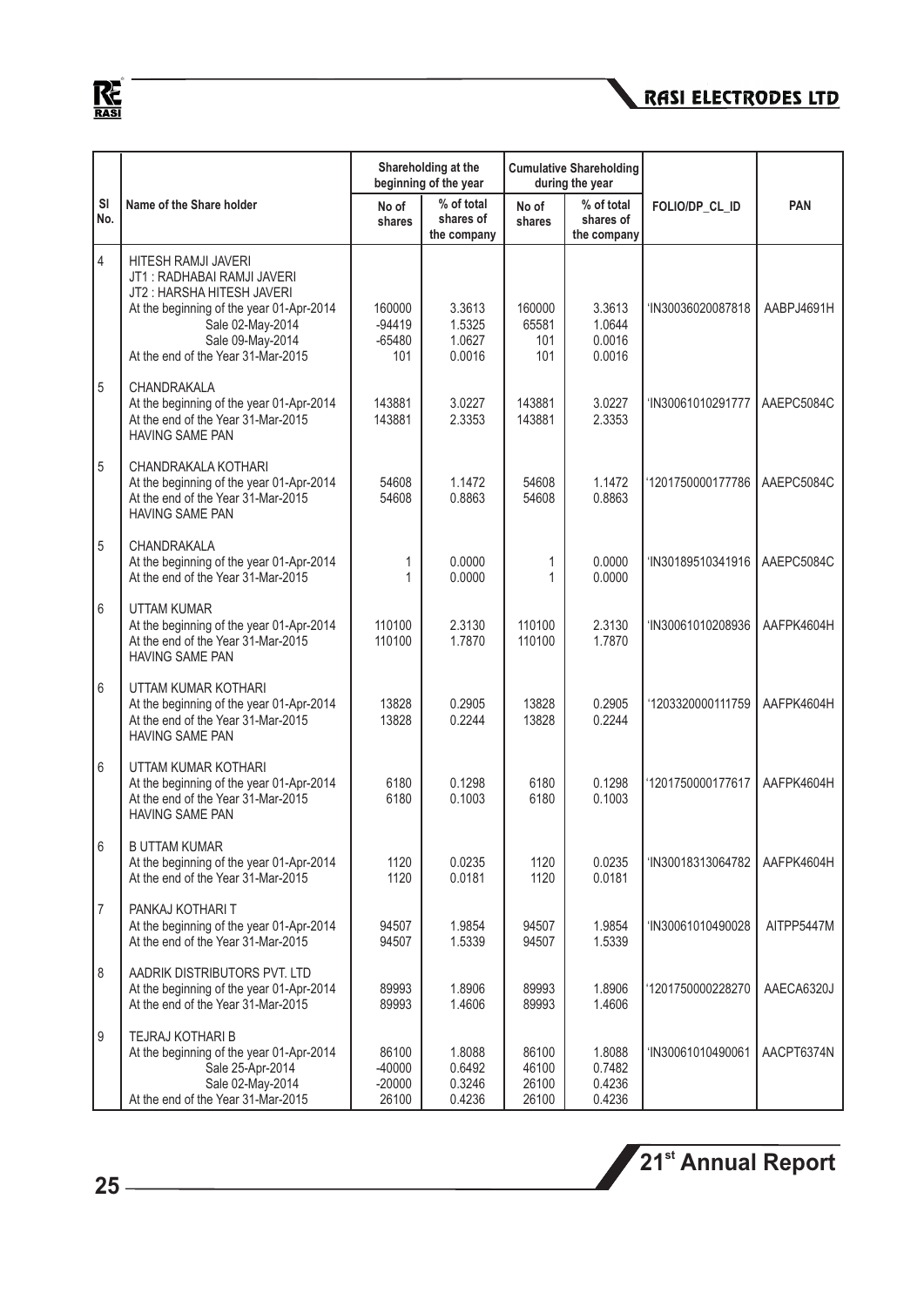

|           |                                                                                                                                                                                                                                                                                                                                                                |                                                                                                       | Shareholding at the<br>beginning of the year                                                                         |                                                                                                             | <b>Cumulative Shareholding</b><br>during the year                                                                    |                   |            |
|-----------|----------------------------------------------------------------------------------------------------------------------------------------------------------------------------------------------------------------------------------------------------------------------------------------------------------------------------------------------------------------|-------------------------------------------------------------------------------------------------------|----------------------------------------------------------------------------------------------------------------------|-------------------------------------------------------------------------------------------------------------|----------------------------------------------------------------------------------------------------------------------|-------------------|------------|
| SI<br>No. | Name of the Share holder                                                                                                                                                                                                                                                                                                                                       | No of<br>shares                                                                                       | % of total<br>shares of<br>the company                                                                               | No of<br>shares                                                                                             | % of total<br>shares of<br>the company                                                                               | FOLIO/DP_CL_ID    | <b>PAN</b> |
| 10        | DEEPJYOT HOLDING AND FINANCE PVTILTD<br>At the beginning of the year 01-Apr-2014<br>Purchase 25-Apr-2014<br>Purchase 02-May-2014<br>Purchase 09-May-2014<br>Sale 23-May-2014<br>Sale 30-May-2014<br>Purchase 18-Jul-2014<br>Purchase 09-Jan-2015<br>Purchase 30-Jan-2015<br>Purchase 13-Feb-2015<br>Purchase 27-Mar-2015<br>At the end of the Year 31-Mar-2015 | 82231<br>22500<br>8250<br>3572<br>$-40001$<br>$-11931$<br>2620<br>4042<br>4347<br>400<br>648<br>76678 | 1.7275<br>0.3651<br>0.1339<br>0.0579<br>0.6492<br>0.1936<br>0.0425<br>0.0656<br>0.0705<br>0.0064<br>0.0105<br>1.2445 | 82231<br>104731<br>112981<br>116553<br>76552<br>64621<br>67241<br>71283<br>75630<br>76030<br>76678<br>76678 | 1.7275<br>1.6998<br>1.8337<br>1.8917<br>1.2425<br>1.0488<br>1.0913<br>1.1569<br>1.2275<br>1.2340<br>1.2445<br>1.2445 | 'IN30009511479070 | AABCD9057G |
| 11        | NEW TOP 10 AS ON (31-Mar-2015)<br>SUBHASH BRIJMOHAN BOHRA<br>At the beginning of the year 01-Apr-2014<br>Purchase 28-Nov-2014<br>At the end of the Year 31-Mar-2015                                                                                                                                                                                            | 0<br>100000<br>100000                                                                                 | 0.0000<br>1.6230<br>1.6230                                                                                           | $\Omega$<br>100000<br>100000                                                                                | 0.0000<br>1.6230<br>1.6230                                                                                           | '1202000000112827 | AILPB9416E |
| 12        | CNI RESEARCH LIMITED<br>At the beginning of the year 01-Apr-2014<br>Purchase 11-Jul-2014<br>At the end of the Year 31-Mar-2015<br><b>HAVING SAME PAN</b>                                                                                                                                                                                                       | $\mathbf{0}$<br>100000<br>100000                                                                      | 0.0000<br>1.6230<br>1.6230                                                                                           | $\Omega$<br>100000<br>100000                                                                                | 0.0000<br>1.6230<br>1.6230                                                                                           | 1202870000004023  | AACCC2842H |
| 12        | CNI RESEARCH LIMITED<br>At the beginning of the year 01-Apr-2014<br>Purchase 25-Apr-2014<br>Purchase 02-May-2014<br>Purchase 20-Mar-2015<br>At the end of the Year 31-Mar-2015                                                                                                                                                                                 | $\mathbf{0}$<br>15000<br>11117<br>5121<br>31238                                                       | 0.0000<br>0.2434<br>0.1804<br>0.0831<br>0.5070                                                                       | $\mathbf{0}$<br>15000<br>26117<br>31238<br>31238                                                            | 0.0000<br>0.2434<br>0.4239<br>0.5070<br>0.5070                                                                       | 1203990000069191  | AACCC2842H |
| 13        | <b>SRINIVAS KANAKAGIRI</b><br>At the beginning of the year 01-Apr-2014<br>Purchase 28-Nov-2014<br>At the end of the Year 31-Mar-2015                                                                                                                                                                                                                           | 0<br>100000<br>100000                                                                                 | 0.0000<br>1.6230<br>1.6230                                                                                           | $\mathbf{0}$<br>100000<br>100000                                                                            | 0.0000<br>1.6230<br>1.6230                                                                                           | 1205890000004874  | ADOPK7177K |
| 14        | JAYANT SADASHIV BASRURJT1:<br>PADMINI JAYANT BASRUR<br>At the beginning of the year 01-Apr-2014<br>Purchase 28-Nov-2014<br>At the end of the Year 31-Mar-2015                                                                                                                                                                                                  | 0<br>100000<br>100000                                                                                 | 0.0000<br>1.6230<br>1.6230                                                                                           | $\mathbf{0}$<br>100000<br>100000                                                                            | 0.0000<br>1.6230<br>1.6230                                                                                           | 'IN30021417329046 | AAEPB0230B |
|           |                                                                                                                                                                                                                                                                                                                                                                |                                                                                                       |                                                                                                                      |                                                                                                             |                                                                                                                      |                   |            |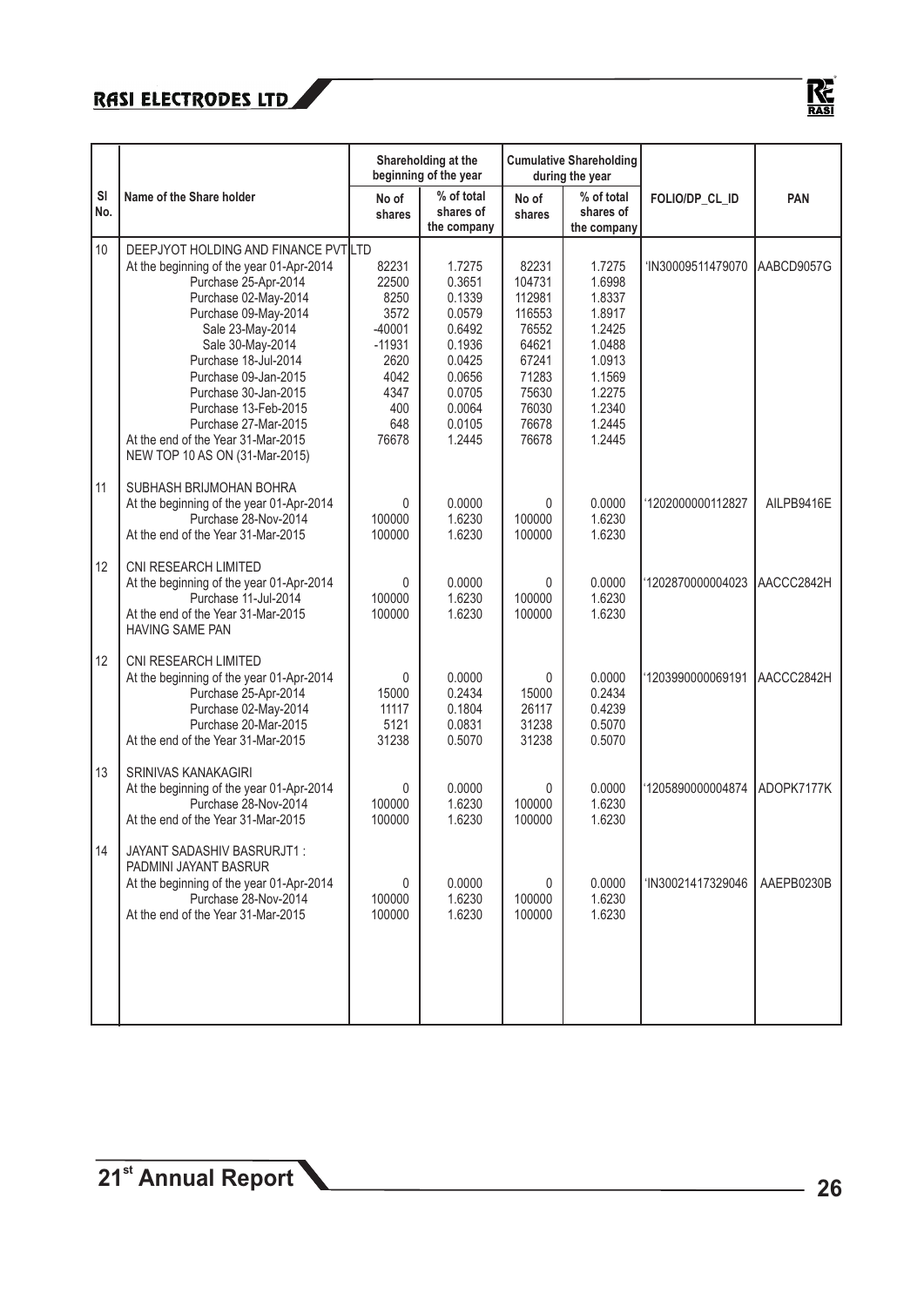



**v.Shareholding of Directors and Key Managerial Personnel:**

| S.<br>No.      | Names of Directors / KMPs                                 |                  | No of shares held<br>at the beginning<br>of the year |                          | Change<br>in<br>shareholding | Reason       |                  | No of shares held<br>at the end<br>of the year |
|----------------|-----------------------------------------------------------|------------------|------------------------------------------------------|--------------------------|------------------------------|--------------|------------------|------------------------------------------------|
|                |                                                           | No. of<br>shares | % of total<br>shares                                 |                          |                              |              | No. of<br>shares | % of total<br>shares                           |
| 1              | <b>B POPATLAL KOTHARI</b><br>Chairman & Managing Director | 666286           | 13.9976                                              | 01.08.2014               | Conversion<br>of warrants    | 85000        |                  |                                                |
|                |                                                           |                  |                                                      | 21.11.2014               | Conversion<br>of warrants    | 215000       | 966286           | 16.167                                         |
| $\overline{2}$ | RANJEET KUMAR KOTHARI<br>Director                         | 233100           | 4.8970                                               | 04.04.2014<br>25.04.2014 | $-18000$<br>$-17100$         | Sale<br>Sale | 198000           | 3.2137                                         |
| 3              | HITESH M DHARAMSHI<br>Director                            | Nil              | Nil                                                  | Nil                      | Nil                          | Nil          | Nil              | nil                                            |
| 4              | AJAY GOYAL<br><b>Director</b>                             | 4200             | 0.0845                                               | 11.06.2014<br>03.07.2014 | 1000<br>1000                 | Sale<br>Sale |                  |                                                |
|                |                                                           |                  |                                                      | 05.08.2014               | 500                          | Sale         | 1700             | 0.0276                                         |
| 5              | N PRAKASH KUMAR<br>Director                               | Nil              | Nil                                                  | Nil                      | Nil                          | Nil          | Nil              | nil                                            |
| 6              | Mrs PAYAL JAIN<br>Director                                | Nil              | Nil                                                  | Nil                      | Nil                          | Nil          | Nil              | nil                                            |

**V.INDEBTEDNESS (of the Company including interest outstanding/accrued but not due for payment):**

|                                                                                                                                                 | Secured Loans<br>Rs. | Unsecured loans<br>Rs. | Deposits<br>Rs.          | Total<br>Rs.   |
|-------------------------------------------------------------------------------------------------------------------------------------------------|----------------------|------------------------|--------------------------|----------------|
| Indebtedness at the beginning of the Financial Year:<br>i.Principal Amount<br>ii.Interest due but not paid<br>iii. Interest accrued but not due | 4, 10, 55, 418       |                        | 85,000                   | 4, 11, 40, 418 |
| Total $(i + ii + iii)$                                                                                                                          | 4, 10, 55, 418       | 0                      | 85,000                   | 4, 11, 40, 418 |
| Change in Indebtedness during the financial year:<br>Addition<br>Reduction<br>Net change                                                        |                      | 0                      | ∩<br>25,000<br>$-25.000$ |                |
| Indebtedness at the end of the Financial Year:<br>i.Principal Amount<br>ii. Interest due but not paid<br>iii.Interest accrued but not due       | 3,17,06,363          | 0                      | 60,000                   | 3,17,66,363    |
| Total $(i + ii + iii)$                                                                                                                          | 3, 17, 06, 363       | 0                      | 60,000                   | 3, 17, 66, 363 |

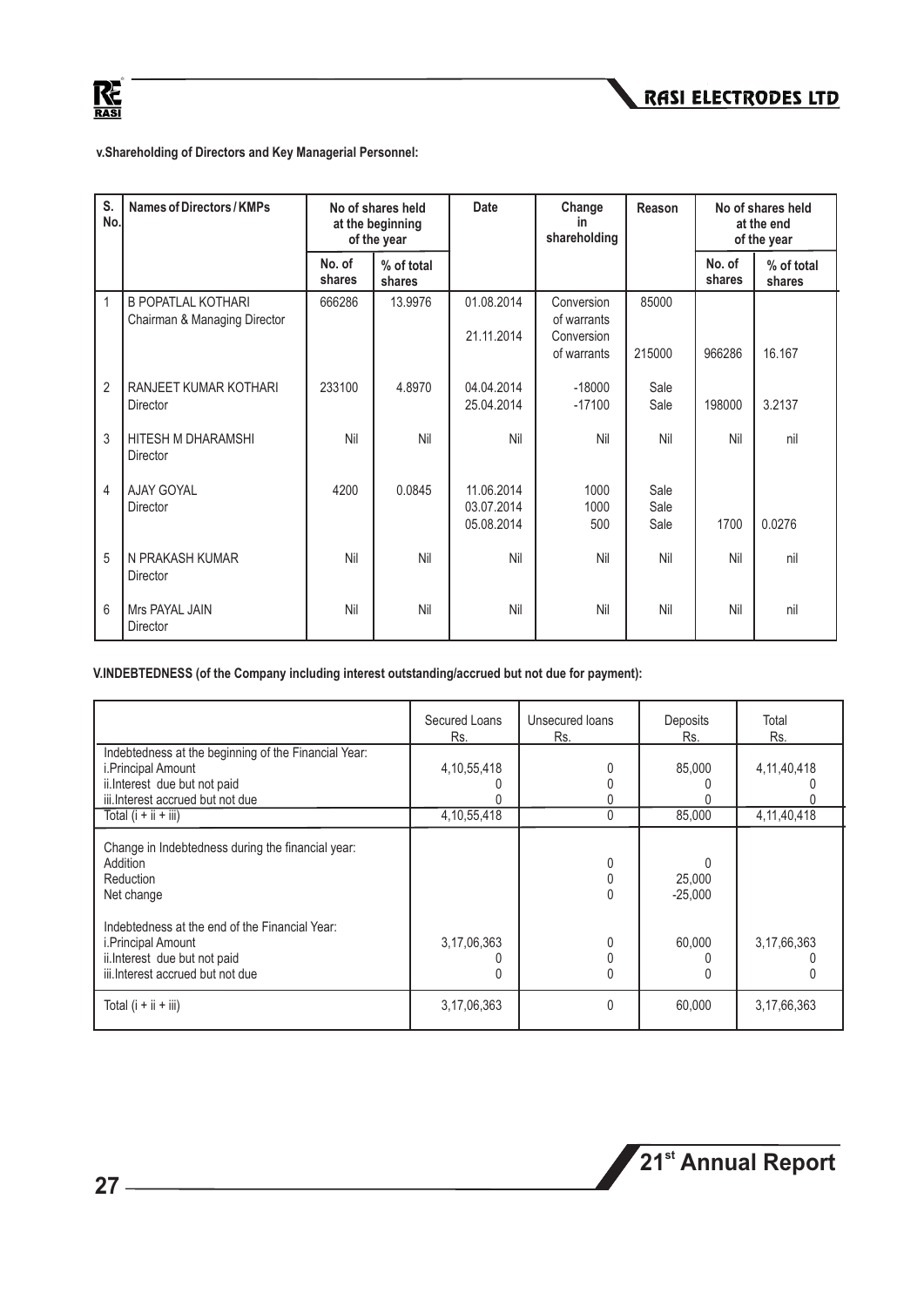

#### **VI.REMUNERATION OF DIRECTORS AND KEY MANAGERIAL PERSONNEL**

**A.Remuneration to Managing Director & Wholetime Directors:**

| S.<br>No. | Particulars of remuneration                                                                                    | <b>Total Remuneration paid to Managing Director</b><br>Mr B Popatlal Kothari during the YE 31.3.2015                                               |
|-----------|----------------------------------------------------------------------------------------------------------------|----------------------------------------------------------------------------------------------------------------------------------------------------|
|           | <b>Gross Salary:</b><br>(a) Salary as per provisions contained<br>in section 17(1) of the Income Tax Act, 1961 | Rs.<br>24,00,000                                                                                                                                   |
|           | (b) Value of perquisites $u/s$ 17(2) of the<br>Income Tax Act, 1961                                            | 6,00,000                                                                                                                                           |
|           | (c) Profits in lieu of salary under section<br>17(3) of the Income Tax Act, 1961                               | Nil                                                                                                                                                |
| 2.        | Commission as a % of Profit<br>Total (A)<br>Ceiling as per Companies Act, 2013                                 | Nil<br>30,00,000<br>The remuneration has been<br>paid as minimum remuneration<br>in the absence or inadequacy of<br>profits as approved by members |

#### **B. Remuneration to other Directors:**

| S.             | <b>Particulars of</b>                                           |                                     | Name of the Independent Director         |                                                                                                      | <b>Total Amount</b> |
|----------------|-----------------------------------------------------------------|-------------------------------------|------------------------------------------|------------------------------------------------------------------------------------------------------|---------------------|
| No.            | remuneration                                                    | <b>Hitesh M</b><br><b>Dharamshi</b> | Ajay Goyal                               | N Prakash Kumar                                                                                      |                     |
|                | <b>Independent Directors:</b><br>(a) Fees for attending Board / | Rs.                                 | Rs.                                      | Rs.                                                                                                  | Rs.                 |
|                | Committee Meetings.                                             | 12,000                              | 17,500                                   | 17,500                                                                                               | 47,000              |
|                | (b) Commission                                                  | Nil                                 | Nil                                      | Nil                                                                                                  | nil                 |
|                | (c) Others, please specify                                      | Nil                                 | Nil                                      | Nil                                                                                                  | nil                 |
|                | Total (1)                                                       | 12,000                              | 17.500                                   | 17.500                                                                                               | 47,000              |
|                |                                                                 |                                     | Name of the Other Non-Executive Director |                                                                                                      |                     |
|                |                                                                 | <b>B</b> Ranjeet<br>Kothari         | Payal Jain                               |                                                                                                      |                     |
| $\overline{2}$ | <b>Other Non-Executive Directors:</b>                           | Rs.                                 | Rs.                                      |                                                                                                      | Rs.                 |
|                | (a) Fees for attending Board /                                  |                                     |                                          |                                                                                                      |                     |
|                | Committee Meetings.                                             | 22,500                              | Nil                                      |                                                                                                      | 22,500              |
|                | (b) Commission                                                  | Nil                                 | Nil                                      |                                                                                                      | Nil                 |
|                | (c) Others, please specify                                      | Nil                                 | Nil                                      |                                                                                                      | Nil                 |
|                | Total (2)                                                       | 22,500                              | Nil                                      |                                                                                                      | 22,500              |
|                | Total (B)=(1+2)                                                 |                                     |                                          |                                                                                                      | 69.500              |
|                | Total Managerial Remuneration                                   | Not applicable                      | 30,69,500                                |                                                                                                      |                     |
|                | Overall ceiling as per Act.                                     |                                     |                                          | Paid as minimum remuneration in the absence or<br>inadequacy of profits as approved by shareholders. | <b>NA</b>           |
|                |                                                                 |                                     |                                          |                                                                                                      |                     |

#### **C.Remuneration to key managerial personnel other than MD and WTD:**

The Company has not appointed any KMPs other than MD and WTD.

**VII.PENALTIES/PUNISHMENT/COMPOUNDING OF OFFENCES UNDER THE COMPANIES ACT, 2013: NIL**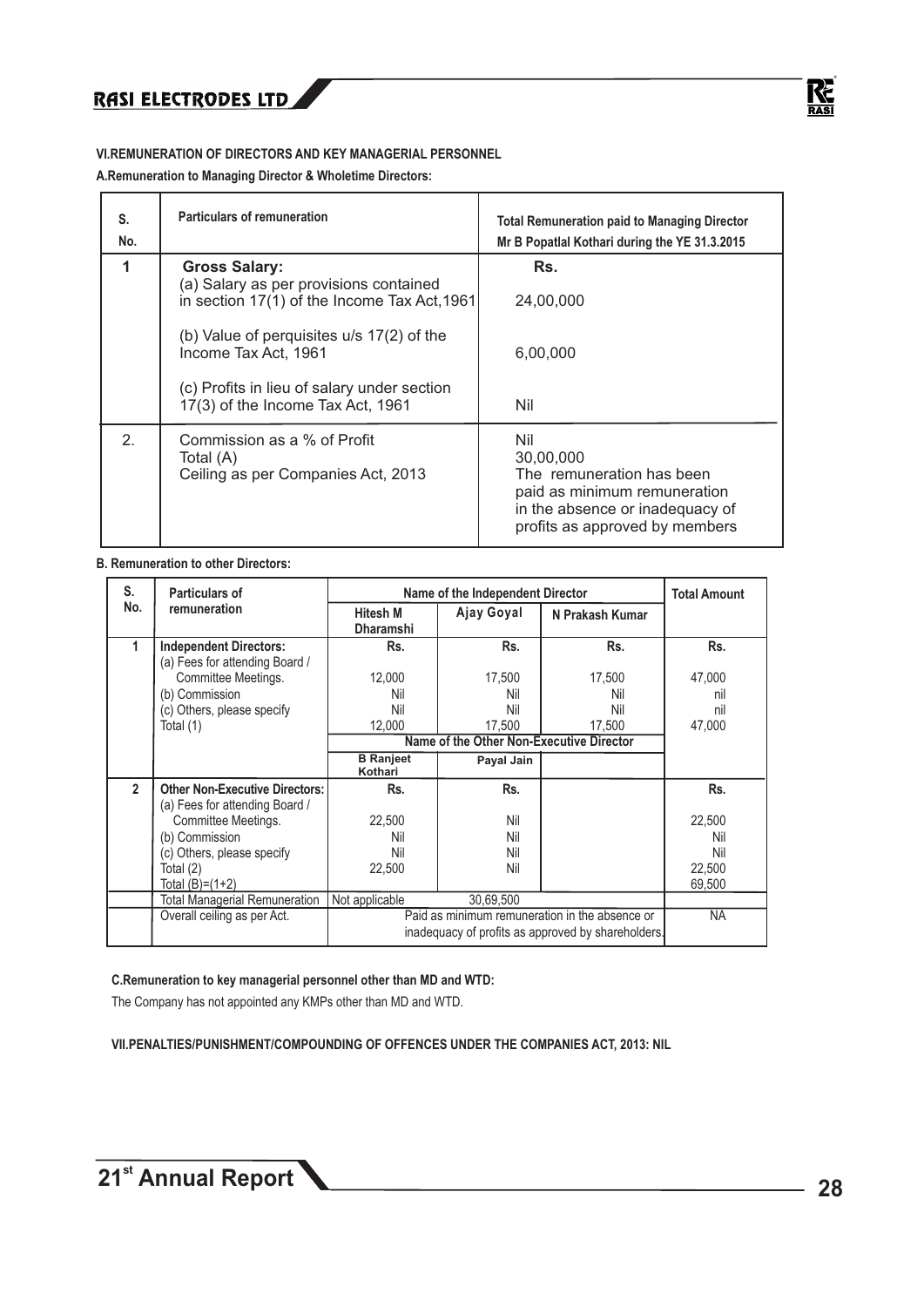



**Directors' Report – Annexure V:** 

 **Form No. MR-3**

 **SECRETARIAL AUDIT REPORT**

#### **FOR THE FINANCIAL YEAR ENDED 31st MARCH 201** *[Pursuant to section 204(1) of the Companies Act, 2013 and rule No.9 of the Companies (Appointment and Remuneration of Managerial Personnel) Rules, 2014]*

**To,**

 **The Members, RASI ELECTRODES LIMITED CIN: L52599TN1994PLC026980 REGD OFF: 44/4, STROTTEN MUTHIAH STREET, CHENNAI-600079**

I have conducted the secretarial audit of the compliance of applicable statutory provisions and the adherence to good corporate practices by **M/s RASI ELECTRODES LIMITED (hereinafter called the company)**. Secretarial Audit was conducted in a manner that provided me a reasonable basis for evaluating the corporate conducts/statutory compliances and expressing my opinion thereon.

Based on my verification of the company's books, papers, minute books, forms and returns filed and other records maintained by the company and also the information provided by the Company, its officers, agents and authorized representatives during the conduct of secretarial audit, I hereby report that in my opinion, the company has, during the audit period covering the financial year ended on 31<sup>5T</sup> MARCH 2015 ('Audit **Period')** complied with the statutory provisions listed hereunder and also that the Company has proper Board-processes and compliancemechanism in place to the extent, in the manner and subject to the reporting made hereinafter:

1. I have examined the books, papers, minute books, forms and returns filed and other records maintained by the company for the financial year **ST** ended on **31 MARCH 2015**, according to the provisions of:

- 1.1.The Companies Act, 2013 (the Act) and the rules made thereunder;
- 1.2. The Securities Contracts (Regulation) Act, 1956 ('SCRA') and the rules made thereunder;
- 1.3. The Depositories Act, 1996 and the Regulations and Bye-laws framed thereunder;
- 1.4. Foreign Exchange Management Act, 1999 and the rules and regulations made thereunder to the extent of Foreign Direct Investment, Overseas Direct Investment and External Commercial Borrowings **(Not applicable to the Company during the Audit Period)**;
- 1.5.The following Regulations and Guidelines prescribed under the Securities and Exchange Board of India Act, 1992 ('SEBI Act'):-
	- 1.5.1.The Securities and Exchange Board of India (Substantial Acquisition of Shares and Takeovers) Regulations, 2011;
	- 1.5.2.The Securities and Exchange Board of India (Prohibition of Insider Trading) Regulations, 1992;
	- 1.5.3.The Securities and Exchange Board of India (Issue of Capital and Disclosure Requirements) Regulations, 2009.
	- 1.5.4. The Securities and Exchange Board of India (Employee Stock Option Scheme and Employee Stock Purchase Scheme) Guidelines, 1999 **(Not applicable to the Company during the Audit Period)**;
	- 1.5.5. The Securities and Exchange Board of India (Issue and Listing of Debt Securities) Regulations, 2008 **(Not applicable to the Company during the Audit Period)**;
	- 1.5.6. The Securities and Exchange Board of India (Registrars to an Issue and Share Transfer Agents) Regulations, 1993 regarding the Companies Act and dealing with client;
	- 1.5.7. The Securities and Exchange Board of India (Delisting of Equity Shares) Regulations, 2009 **(Not applicable to the Company during the Audit Period)**; and
	- 1.5.8. The Securities and Exchange Board of India (Buyback of Securities) Regulations, 1998 **(Not applicable to the Company during the Audit Period)**;
- 1.6. I have relied on the representation made by the Company and its Officers regarding the systems and mechanism put in place by the Company to ensure compliance with the other Acts, Laws and Regulations applicable to the activities carried on by the Company during the Audit Period. Other Laws that are applicable specifically to the Company apart from general laws such as Factories Act, Minimum Wages Act, etc., are as follows:

(i).Environment (Protection) Act, 1986.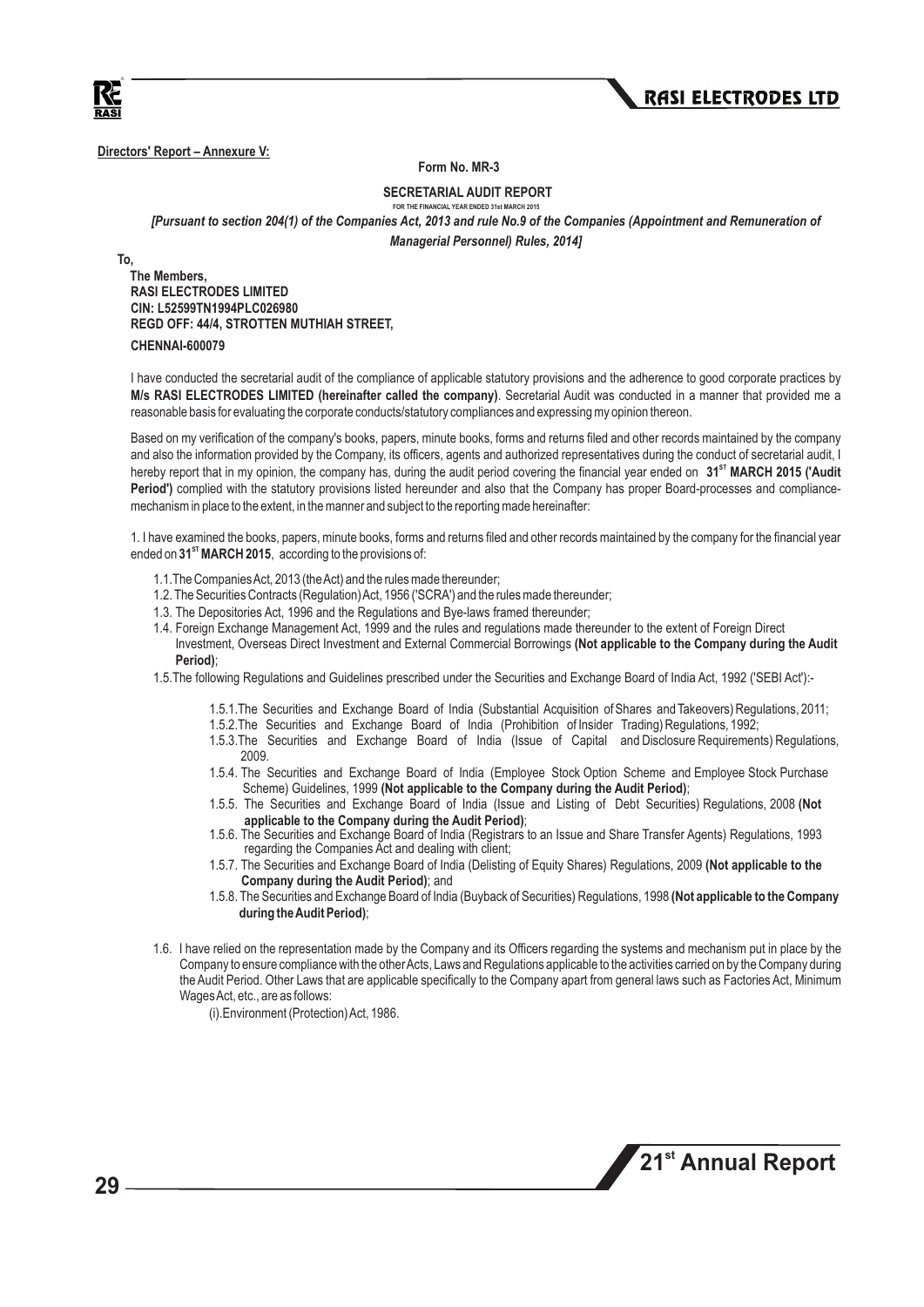

- 2. I have also examined compliance with the applicable clauses of the following:
	- 2.1. Secretarial Standards issued by The Institute of Company Secretaries of India (Not notified and hence not applicable during the Audit Period).
	- 2.2. The Listing Agreements entered into by the Company with the Stock Exchange i.e., BSE LTD.
- 3. During the period under review the Company has complied with the provisions of the Act, Rules, Regulations, Guidelines, Standards, etc. mentioned above subject to the following observations:
	- 3.1. The Company has not appointed a Chief Financial Officer as required u/s 203 of the Companies Act, 2013.
	- 3.2. The Company has not filed the prescribed returns as required u/s 93 of the Companies Act, 2013, with regard to changes in the number of shares held by the specified persons during the year ended 31st March 2015.
- 4. I further report that:

 4.1. The Board of Directors of the Company is duly constituted with proper balance of Executive Directors, Non-Executive Directors and Independent Directors. The changes in the composition of the Board of Directors that took place during the period under review were carried out in compliance with the provisions of the Act.

4.2. Adequate notice is given to all directors to schedule the Board Meetings, agenda and detailed notes on agenda were sent at least seven days in advance, and a system exists for seeking and obtaining further information and clarifications on the agenda items before the meeting and for meaningful participation at the meeting.

4.3. All the decisions at Board meetings and Committee Meetings are carried out unanimously as recorded in the minutes of the meetings of the Board of Directors or Committee of the Board, as the case may be and based on the scrutiny of minutes of the meetings as referred above, I have not come across any dissenting views that were recorded during the Audit Period. There exists a system for capturing and recording the dissent of any members of the Board or Committee in the minutes of the meetings.

- 5. I further report that there are adequate systems and processes in the company commensurate with the size and operations of the company to monitor and ensure compliance with applicable laws, rules, regulations and guidelines.
- 6. I further state that during the audit period the following specific events / actions have happened having a major bearing on the company's affairs in pursuance of the above referred laws, rules, regulations, guidelines, standards, etc. referred to above:

6.1. The members of the Company have passed special resolutions at their Extraordinary General Meeting held on 30<sup>th</sup> August 2014, according approval u/s 13,14 and 61 of the Companies Act, 2013 for Amendment to Capital Clause of the Memorandum and Articles of Association for increasing the Authorised Capital from Rs 6 crores to Rs 8 (rupees eight) crores.

6.2. The members of the Company have passed special resolution at their Extraordinary General Meeting held on 30<sup>th</sup> August 2014, approval u/s 62(1)(c) and 42 of the Companies Act, 2013 for issue of 10,00,000 (ten lakhs) Convertible Warrants and 15,00,000 (fifteen lakhs) Equity shares to Promoters and Promoters Group and Non-Promoters at a price of Rs 54/- (rupees fifty four only) including a premium of Rs 44/- per share on a preferential basis.

6.3.The Company has allotted 240,000 (two lakhs and forty thousand only) Equity shares of Rs 10 each for cash at a price of Rs 35.82 (rupees thirty five and paise eighty two only) per share to promoters and promoters group upon conversion of Warrants.

6.4. The Company has allotted 951,100 (nine lakhs fifty one thousand one hundred only) Equity shares of Rs 10 each for cash at a price of Rs 54.00 (rupees fifty four only), which includes a premium of Rs 44/- per share, on a preferential basis to applicants belonging to Non-Promoters group as per approval accorded by the members at their Extraordinary General Meeting held on 30<sup>th</sup> August 2014.

6.5.The Company has allotted 10,00,000 (ten lakhs) Convertible Equity Warrants with each Warrant convertible, within a period of eighteen months from the date of allotment, into one equity share of the Company of nominal value of Rs. 10/- each at a price of Rs. 54/- (rupees fifty four only), including a premium of Rs. 44/- per share on preferential basis to the applicants belonging to the Promoters and Non-Promoters Group as per approval accorded by the members at their Extraordinary General Meeting held on 30<sup>th</sup> August 2014.

**A M GOPIKRISHNAN COMPANY SECRETARY IN PRACTICE FCS 2276; COP 2051 Place: Chennai th Dated: 30 May 2015**

## **21<sup>st</sup> Annual Report 1 30**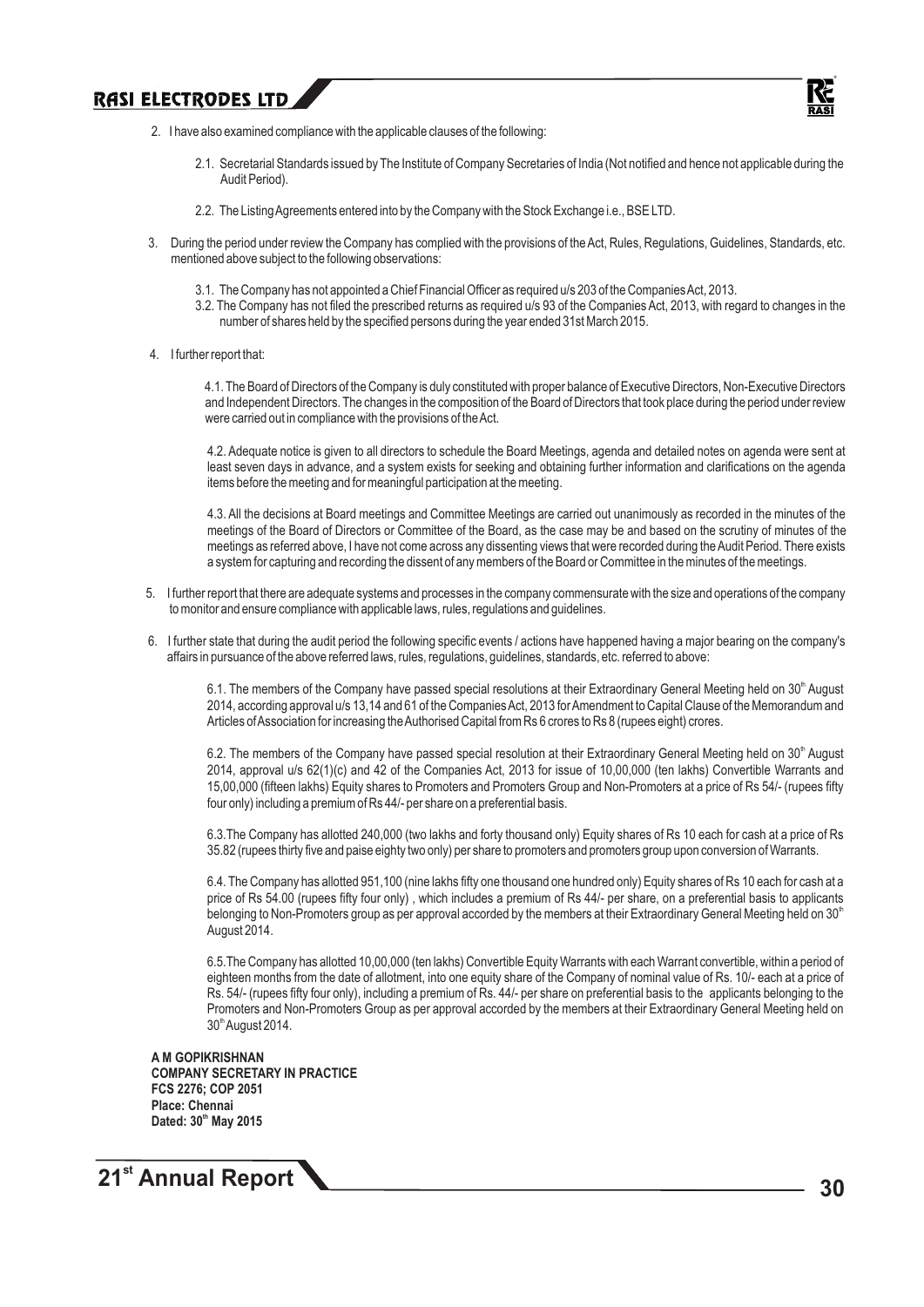

#### **Directors' Report – Annexure VI:**

#### **INDEPENDENT AUDITORS REPORT TO THE MEMBERS OF RASI ELECTRODES LIMITED**

#### **Report on the Standalone Financial Statements**

We have audited the accompanying standalone financial statements of Rasi Electrodes Limited ("the company"), which comprise the Balance Sheet as at 31<sup><sup>\*</sup></sup> March 2015, the Statement of Profit and Loss, the Cash Flow Statement for the year the ended and a summary of the significant policies and other explanatory information.

#### **Managements Responsibility for the Standalone Financial Statements**

The Company's Board of Directors is responsible for the matters stated in Section 134(5) of the Companies Act, 2013 ("the Act") with respect to the preparation of these standalone financial statements that give a true and fair view of the financial position, financial performance and cash flows of the Company in accordance with the accounting principles generally accepted in India, including the Accounting Standard specified under Section 133 of the Act, read with Rule 7 of the Companies (Accounts) Rules, 2014. This responsibility also includes maintenance of adequate accounting records in accordance with the provisions of the Act for safeguarding of the assets of the Company and for preventing and detecting frauds and other irregularities: selection and application of appropriate accounting policies; making judgments and estimates that are reasonable and prudent; and design, implementation and maintenance of adequate internal financial controls, that were operating effectively for ensuring the accuracy and completeness of the accounting records, relevant to the preparation and presentation of the financial statements that give a true and fair view and are free from material misstatements, whether due to fraud or error.

#### **Auditors Responsibility**

Our responsibility is to express an opinion on these standalone financial statements based on our audit. We have taken into account the provisions of Act, the accounting and auditing standards and matters which are required to be included in the audit report under the provisions of the Act and Rules made there under.

We conducted our audit in accordance with the Standards on Auditing specified under Section 143(10) of the Act. Those Standards require that we comply with ethical requirements and plan and perform the audit to obtain reasonable assurance about whether the financial statements are free from material misstatement. An Audit involves performing procedures to obtain audit evidence about the amounts and the disclosures in the financial statements. The procedures selected depend on the auditor's judgment, including the assessment of the risk of material misstatements of the financial statements, whether due to fraud or error. In making those risk assessments; the auditor considers internal financial control relevant to the Company's preparation of the financial statements that give a true and fair view in order to design audit procedures that are appropriate in the circumstances, but not for the purpose of expressing an opinion on whether the Company has in place an adequate internal financial control systems over financial reporting and the operating effectiveness of such controls. An audit also includes evaluating the appropriateness of the accounting policies used and the reasonableness of the accounting estimates made by the Company's Directors, as well as evaluating the overall presentation of the financial statements. We believe that the audit evidence we have obtained is sufficient and appropriate to provide a basis for audit opinion on the standalone financial statements.

#### **Opinion**

In our opinion and to the best of our information and according to the explanations given to us, the aforesaid standalone financial statements give the information required by the Act in the manner so required and give a true and fair view in conformity with the accounting principles generally accepted in India, of the state of affairs of the Company as at 31st March, 2015, and its profit and its cash flow for the year ended n the date.

#### **Report on Other Legal and Regulatory Requirements**

1. As required by Section 143 (3) of the Act, we report that:

a. We have sought and obtained all the information and explanations which to the best of our knowledge and belief were necessary for the purpose of our audit;

b. In our opinion, proper books of accounts as required by law have been kept by the Company so far as it appears from our examination of those books; c. The Balance Sheet, the Statement of Profit and Loss and the Cash Flow Statement dealt with by this Report are in agreement with the books of

#### account;

d. In our opinion, the aforesaid standalone financial statements comply with the Accounting Standards specified under Section 133 of the Act, read with Rule 7 of the Companies (Accounts) Rules, 2004;

e. In our opinion there are no financial transactions or matters which have any adverse effect on the functioning of the Company;

f. On the basis of the representation made by the directors and taken on record by the Board of Directors and the information and explanations given to us, none of the directors is, as at 31st March, 2015 prima facie disqualified from being appointed as a director in terms of section 164(2) of the Act;

g. With respect to the other matters to be included in the Auditors Report in accordance with Rule 11 of the Companies (Audit and Auditors) Rules, 2014. In our opinion and to the best of our information and according to explanations given to us:

i. The Company does not have any pending litigations which would impact its financial position.

ii.The Company did not have any long term contracts including derivative contracts for which there were any material foreseeable losses;

iii There has been no delay in transferring amounts, required to be transferred, to the investor education and protection fund by the Company

2. As required by the Companies (Auditors Report) Order, 2015 issued by the Central Government of India in terms of sub-section (11)of section 143 of the Act, we give in the Annexure a statement on the matters specifies in paragraphs 3 and 4 of the Order.

> For ANP ASSCOIATES CHARTERED ACCOUNTANTS Firm Registration No. 009004S

 AMISH N PATEL NAI PROPRIETOR ANNO 1999 - ANNO 1999 - ANNO 1999 - ANNO 1999 - ANNO 1999 - ANNO 1999 - ANNO 1999 - ANNO 1999 -Membership No.027859



CHENNAI Dated: May 30, 2015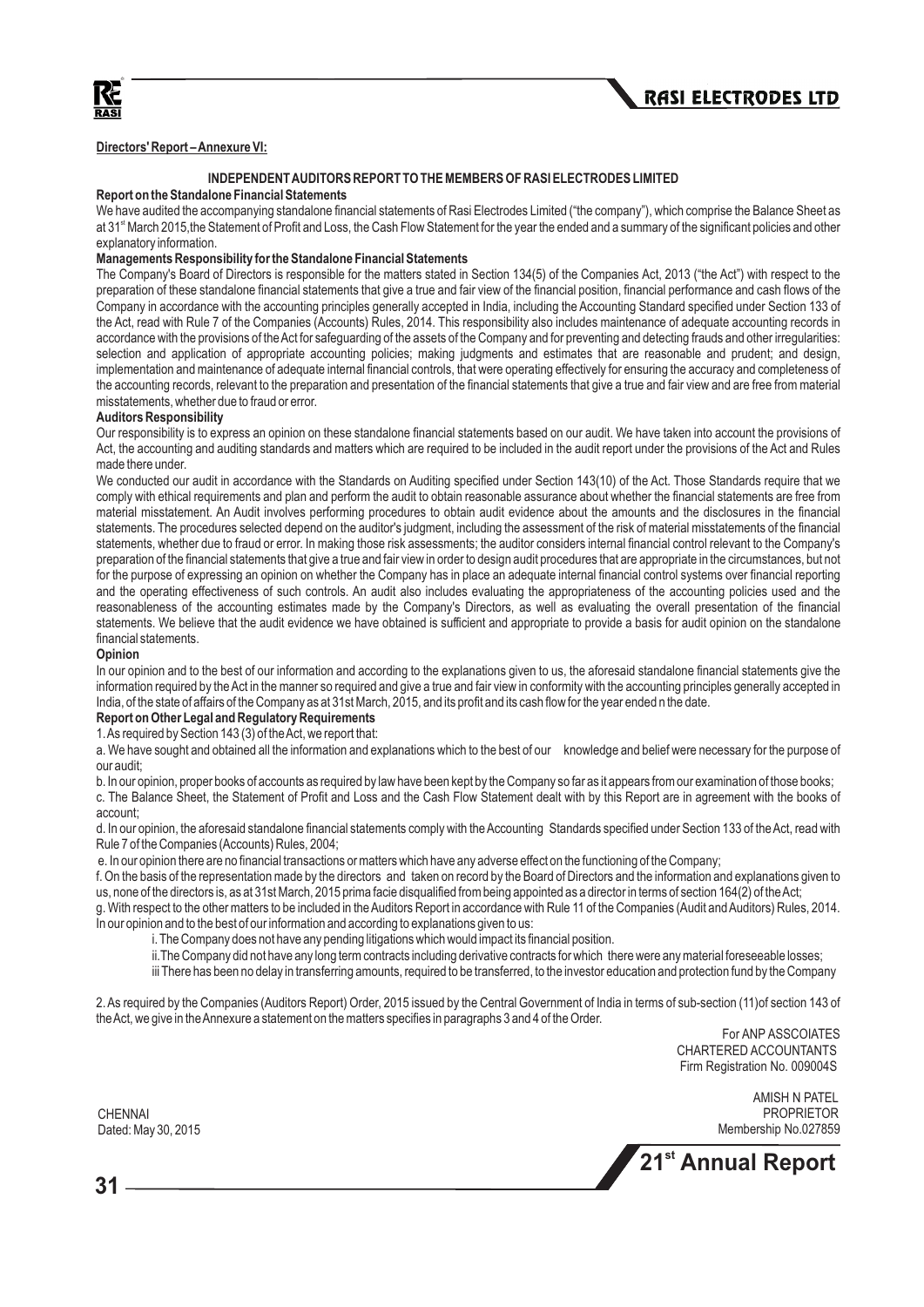#### **ANNEXURE TO THE AUDITORS REPORT:**

(Referred to in our above report of even date)

- 1.(a) The Company has maintained proper records showing full particulars including quantitative details and situation of fixed assets.
- (b) As Explained to us, considering the nature of the Fixed Assets, the same have been physically verified by the management at reasonable intervals including during the current year as per the verification plan adopted by the Company, which in our opinion, is reasonable having regard to the size of the Company and the nature of its assets. According to the information and explanations given to us and the records produced to us for our verification, no discrepancies were noticed during such physical verification.
- 2.(a) The inventory has been physically verified during the year by the management, which, is in our opinion, at reasonable intervals
- (b) The procedures of physical verification of inventories followed by the management are reasonable and adequate in relation to the size of the Company and the nature of its business.
- (c) On the basis of our examination of the records of inventory, we are the opinion that the Company is maintaining Proper records of inventory. No material discrepancies were noticed on verification between the physical stock and the book records.
- 3.(a) The Company has not granted any loans, secured or unsecured, to companies, firms and other parties covered in the Registered maintained under Section 189 of the Companies Act 2013, during the year
- 4. The Company has got adequate internal control system commensurate with the size of the Company and the nature of its business for the purchase of inventory, fixed assets and for the sale of goods and services. During the course of our audit, we have not observed any continuing failure to correct major weakness in the internal control system.
- 5. The Company has not accepted any deposits from the public during the year.
- 6. We have broadly reviewed the books of accounts maintained by the Company pursuant to the rules prescribed by the Central Government for maintenance of Cost records under section 148(1) of the Companies Act, 2013 and are of the opinion that, prima facie, the prescribed accounts and records have been made and maintained. However, we have not made a detailed examination of the records.
- 7. (a) According to the records the Company, the Company is regular in depositing undisputed statutory dues with the appropriate authorities. According to the information and explanations given to us, no undisputed amounts payable in respect of Provident Fund , ESI, Sales Tax, VAT, Income tax, Customs Duty, Wealth Tax, Service Tax, Excise Duty, Cess and any other statutory dues were outstanding, as at the balance sheet date for a period of more than six months from the date they became payable.
	- (b) According to the information and explanations given to us, there are no disputed amounts that are unpaid in respect of Sales Tax, VAT, Income Tax, Customs Duty, Excise Duty, Cess and Service Tax as at 31<sup>st</sup> March 2015.
- ( c ) According to the records, information and explanations given to us, the amount required to be transferred to investor education and protection fund in accordance with the relevant provisions of the Companies Act, 2013 and rules made there under has been transferred to such fund within the time as prescribed.
- 8. The Company has neither accumulated losses as at 31<sup>\*</sup> March 2015 nor has incurred any cash losses during the financial year on that date and in the immediately preceding financial year.
- 9. Based on our audit procedures and on the information and explanations given by the management, we are of the opinion that the Company has not defaulted in repayment of dues to any financial institution or bank. The Company has not issued any debentures.
- 10. According to the information and explanations given to us. the Company has not given any guarantee for loans taken by others from bank or financial institutions.
- 11. The Company has not raised any term loans during the year.

12. Based upon the audit procedures performed and information and explanation given by the management, we report that no fraud on or by the Company has been noticed or reported during the course of our audit.

> For ANP ASSOCIATES CHARTERED ACCOUNTANTS Firm Registration No. 009004S

**CHENNAI** Dated: May 30, 2015

 AMISH N PATEL PROPRIETOR Membership No.027859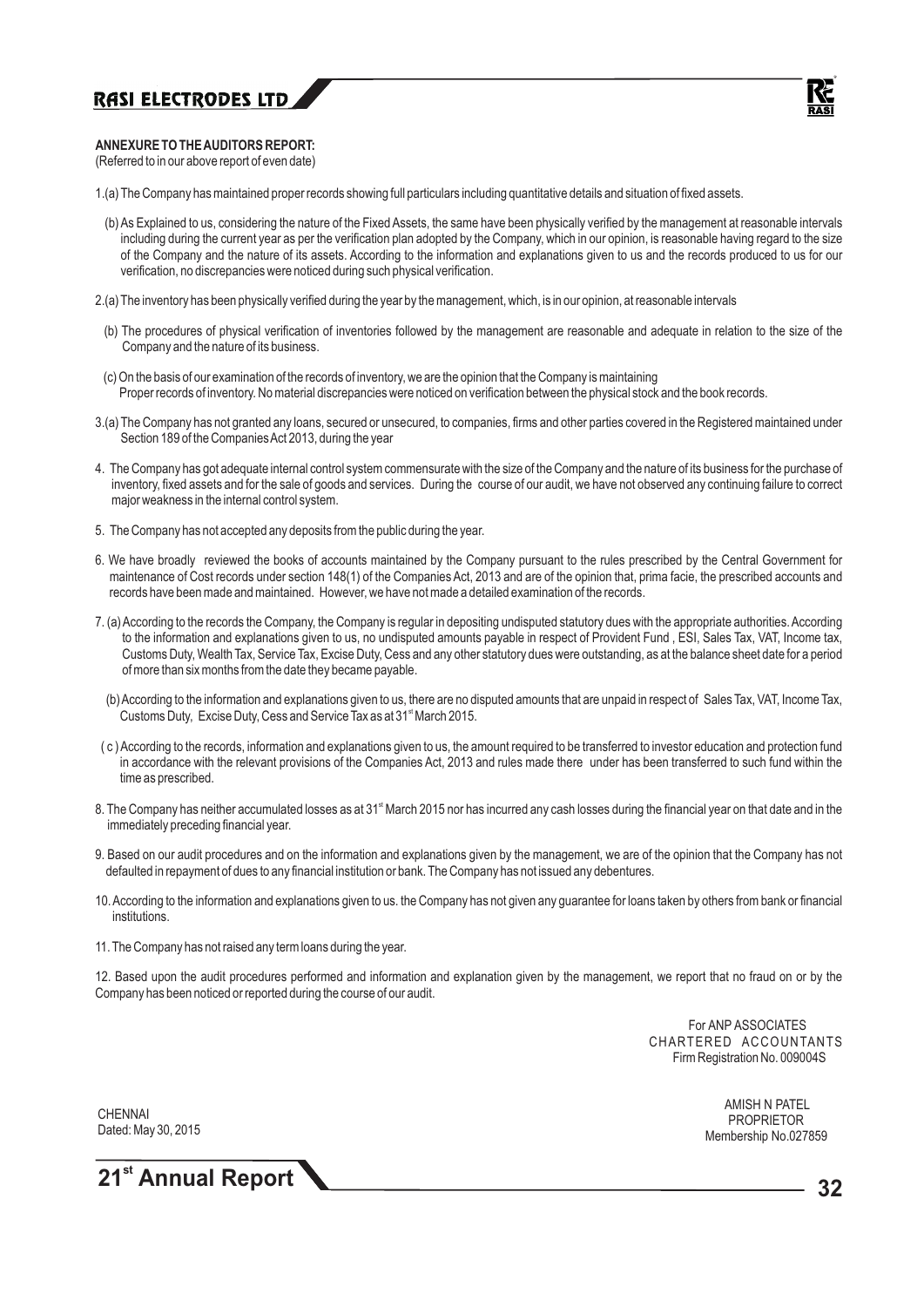$R_{\overline{\text{RASI}}}$ 

| <b>SNO</b>                                                                                                                                                                                                                                                                                                                                                                                                                                                                                                                                                                                                                                                  | <b>PARTICULARS</b>                                | <b>Notes</b>   | AS AT 31.03.2015 | AS AT 31.03.2014 |
|-------------------------------------------------------------------------------------------------------------------------------------------------------------------------------------------------------------------------------------------------------------------------------------------------------------------------------------------------------------------------------------------------------------------------------------------------------------------------------------------------------------------------------------------------------------------------------------------------------------------------------------------------------------|---------------------------------------------------|----------------|------------------|------------------|
| Α                                                                                                                                                                                                                                                                                                                                                                                                                                                                                                                                                                                                                                                           | <b>EQUITY AND LIABILITIES</b>                     |                |                  |                  |
| 1                                                                                                                                                                                                                                                                                                                                                                                                                                                                                                                                                                                                                                                           | <b>Shareholder's Funds</b>                        |                |                  |                  |
| [a]                                                                                                                                                                                                                                                                                                                                                                                                                                                                                                                                                                                                                                                         | Share capital                                     | 1              | 61611000         | 49700000         |
| [b]                                                                                                                                                                                                                                                                                                                                                                                                                                                                                                                                                                                                                                                         | Reserves & surplus                                | $\overline{2}$ | 122274156        | 69109926         |
| [c]                                                                                                                                                                                                                                                                                                                                                                                                                                                                                                                                                                                                                                                         | Money received against convertible share warrants |                | 13500000         | 2149200          |
|                                                                                                                                                                                                                                                                                                                                                                                                                                                                                                                                                                                                                                                             | Sub Total - Shareholders' Funds                   |                | 197385156        | 120959126        |
| $\mathbf{2}$                                                                                                                                                                                                                                                                                                                                                                                                                                                                                                                                                                                                                                                | <b>Non-current Liabilities</b>                    |                |                  |                  |
| [a]                                                                                                                                                                                                                                                                                                                                                                                                                                                                                                                                                                                                                                                         | Long-term provisions                              | 3              | 2385731          | 1771530          |
|                                                                                                                                                                                                                                                                                                                                                                                                                                                                                                                                                                                                                                                             | <b>Sub Total - Non-current Liabilities</b>        |                | 2385731          | 1771530          |
| 3                                                                                                                                                                                                                                                                                                                                                                                                                                                                                                                                                                                                                                                           | <b>Current Liabilities</b>                        |                |                  |                  |
| [a]                                                                                                                                                                                                                                                                                                                                                                                                                                                                                                                                                                                                                                                         | Short term borrowings                             | 4              | 31766363         | 41140418         |
| $[b] \centering% \includegraphics[width=0.9\columnwidth]{figures/fig_0a}% \includegraphics[width=0.9\columnwidth]{figures/fig_0b}% \includegraphics[width=0.9\columnwidth]{figures/fig_0b}% \includegraphics[width=0.9\columnwidth]{figures/fig_0b}% \includegraphics[width=0.9\columnwidth]{figures/fig_0b}% \includegraphics[width=0.9\columnwidth]{figures/fig_0b}% \includegraphics[width=0.9\columnwidth]{figures/fig_0b}% \includegraphics[width=0.9\columnwidth]{figures/fig_0b}% \includegraphics[width=0.9\columnwidth]{figures/fig_0b}% \includegraphics[width=0.9\columnwidth]{figures/fig_0b}% \includegraphics[width=0.9\columnwidth]{figures$ | Trade payables                                    | 5              | 7584226          | 4181824          |
| [c]                                                                                                                                                                                                                                                                                                                                                                                                                                                                                                                                                                                                                                                         | Other current liabilities                         | 6              | 4698138          | 3785687          |
| [d]                                                                                                                                                                                                                                                                                                                                                                                                                                                                                                                                                                                                                                                         | Short-term provisions                             | 7              | 8857711          | 2725979          |
|                                                                                                                                                                                                                                                                                                                                                                                                                                                                                                                                                                                                                                                             | <b>Sub Total - Current Liabilities</b>            |                | 52906438         | 51833908         |
|                                                                                                                                                                                                                                                                                                                                                                                                                                                                                                                                                                                                                                                             | <b>TOTAL - EQUITY AND LIABILITIES</b>             |                | 252677325        | 174564564        |
| В.                                                                                                                                                                                                                                                                                                                                                                                                                                                                                                                                                                                                                                                          | <b>ASSETS</b>                                     |                |                  |                  |
| 1                                                                                                                                                                                                                                                                                                                                                                                                                                                                                                                                                                                                                                                           | <b>Non-current Assets</b>                         |                |                  |                  |
| [a]                                                                                                                                                                                                                                                                                                                                                                                                                                                                                                                                                                                                                                                         | <b>Fixed assets</b>                               | 8              |                  |                  |
|                                                                                                                                                                                                                                                                                                                                                                                                                                                                                                                                                                                                                                                             | Tangible assets                                   |                | 62872076         | 37508821         |
|                                                                                                                                                                                                                                                                                                                                                                                                                                                                                                                                                                                                                                                             | Intangible assets                                 |                | $\Omega$         | 0                |
|                                                                                                                                                                                                                                                                                                                                                                                                                                                                                                                                                                                                                                                             | Capital work-in-progress                          |                | 1322244          | $\Omega$         |
|                                                                                                                                                                                                                                                                                                                                                                                                                                                                                                                                                                                                                                                             | Total fixed assets                                |                | 64194320         | 37508821         |
| [b]                                                                                                                                                                                                                                                                                                                                                                                                                                                                                                                                                                                                                                                         | Non-current investments                           | 9              | 185130           | 1847074          |
| [c]                                                                                                                                                                                                                                                                                                                                                                                                                                                                                                                                                                                                                                                         | Deferred tax assets (net)                         | 10             | 72744            | 243377           |
|                                                                                                                                                                                                                                                                                                                                                                                                                                                                                                                                                                                                                                                             | <b>Sub Total - Non-current Assets</b>             |                | 64452194         | 39599272         |
| $\overline{2}$                                                                                                                                                                                                                                                                                                                                                                                                                                                                                                                                                                                                                                              | <b>Current Assets</b>                             |                |                  |                  |
| [a]                                                                                                                                                                                                                                                                                                                                                                                                                                                                                                                                                                                                                                                         | Inventories                                       | 11             | 39260226         | 30883006         |
| $[b] \centering% \includegraphics[width=0.9\columnwidth]{figures/fig_0a}% \includegraphics[width=0.9\columnwidth]{figures/fig_0b}% \includegraphics[width=0.9\columnwidth]{figures/fig_0b}% \includegraphics[width=0.9\columnwidth]{figures/fig_0b}% \includegraphics[width=0.9\columnwidth]{figures/fig_0b}% \includegraphics[width=0.9\columnwidth]{figures/fig_0b}% \includegraphics[width=0.9\columnwidth]{figures/fig_0b}% \includegraphics[width=0.9\columnwidth]{figures/fig_0b}% \includegraphics[width=0.9\columnwidth]{figures/fig_0b}% \includegraphics[width=0.9\columnwidth]{figures/fig_0b}% \includegraphics[width=0.9\columnwidth]{figures$ | Trade receivables                                 | 12             | 62827932         | 52006464         |
| [c]                                                                                                                                                                                                                                                                                                                                                                                                                                                                                                                                                                                                                                                         | Cash and bank balances                            | 13             | 26668611         | 27600063         |
| [d]                                                                                                                                                                                                                                                                                                                                                                                                                                                                                                                                                                                                                                                         | Short-term loans and advances                     | 14             | 59468362         | 24475759         |
|                                                                                                                                                                                                                                                                                                                                                                                                                                                                                                                                                                                                                                                             | <b>Sub Total - Current Assets</b>                 |                | 188225131        | 134965292        |
|                                                                                                                                                                                                                                                                                                                                                                                                                                                                                                                                                                                                                                                             | <b>TOTAL - ASSETS</b>                             |                | 252677325        | 174564564        |
|                                                                                                                                                                                                                                                                                                                                                                                                                                                                                                                                                                                                                                                             | <b>Significant Accounting Policies</b>            | 21             |                  |                  |
|                                                                                                                                                                                                                                                                                                                                                                                                                                                                                                                                                                                                                                                             | Other significant notes on financial statements   | 22             |                  |                  |

### **BALANCE SHEET AS AT 31ST MARCH 2015**

 As per our report of even date attached For **ANP Associates** Chartered Accountants FRN:009004 S

For and on behalf of the Board of Directors

Chennai Dated : 30th May 2015

**B POPATLAL KOTHARI RANJIT KOTHARI AMISH N PATEL**<br>
nairman & Manaqing Director Director Director Proprietor Proprietor **Chairman & Managing Director** 

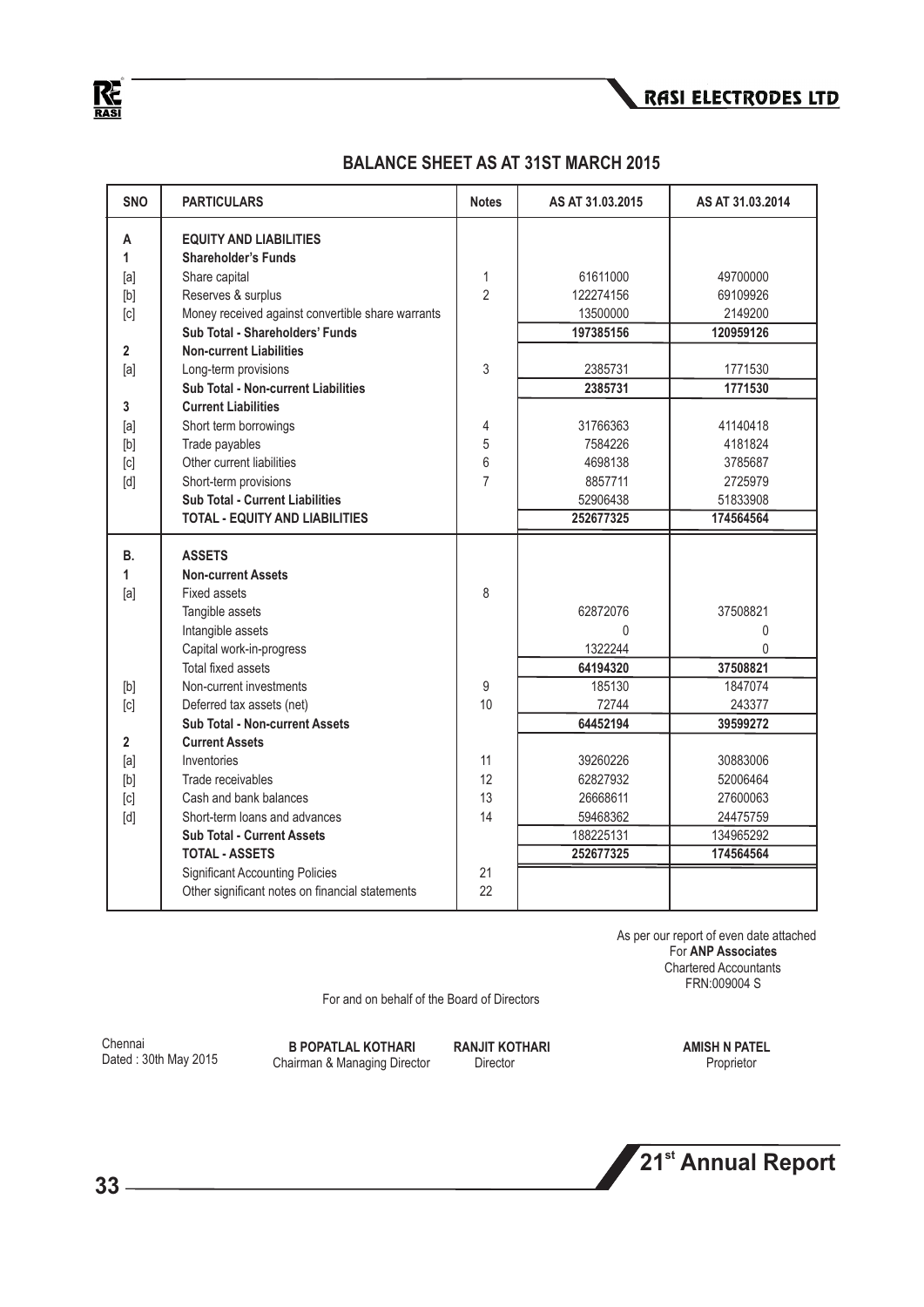

### **STATEMENT OF PROFIT AND LOSS FOR THE YEAR ENDED 31ST MARCH 2015**

| <b>SNO</b>     | <b>PARTICULARS</b>                                            | <b>Notes</b> | <b>YEAR ENDED</b> | <b>YEAR ENDED</b> |
|----------------|---------------------------------------------------------------|--------------|-------------------|-------------------|
| $\mathbf{1}$   | <b>Income from Operations:</b>                                |              | 31.03.2015        | 31.03.2014        |
| a.             | <b>Gross Sales</b>                                            |              | 257031648         | 227542712         |
|                | Less: Excise Duty on Sales                                    |              | 24113777          | 21104843          |
|                | <b>Net Sales</b>                                              |              | 232917871         | 206437869         |
| b              | Other Income                                                  | 15           | 5524852           | 3420893           |
|                | Total Income From Operations $(a + b)$                        |              | 238442723         | 209858762         |
|                |                                                               |              |                   |                   |
| $\overline{2}$ | <b>Expenses:</b>                                              |              |                   |                   |
|                | [a].Cost of materials consumed                                | 16           | 148631517         | 124968928         |
|                | [b].Purchases of stock in trade                               |              | 27824845          | 21746423          |
|                | [c]. Changes in inventories of finished goods,                |              |                   |                   |
|                | work-in-progress and stock-in-trade                           | 17           | -4288791          | 12138394          |
|                | [d].Employees benefits expense                                | 18           | 20116492          | 15756788          |
|                | [e].Finance costs                                             | 19           | 3689599           | 5713835           |
|                | [f]. Depreciation and amortisation expense                    | 8            | 6047459           | 4012047           |
|                | [g].Other expenses                                            | 20           | 21604418          | 17207113          |
|                | <b>Total Expenses</b>                                         |              | 223625539         | 201543528         |
|                |                                                               |              |                   |                   |
| 3              | <b>Profit Before Tax</b>                                      |              | 14817184          | 8315234           |
| 4              | Tax expense:                                                  |              |                   |                   |
|                | Current tax                                                   |              | 5253621           | 2725979           |
|                | Prior period tax                                              |              |                   | $\Omega$          |
|                | Deferred tax                                                  |              | 170633            | $-19872$          |
|                |                                                               |              |                   |                   |
| 5              | <b>Profit after Tax</b>                                       |              | 9392930           | 5609127           |
| 6              | Basic & diluted earnings per equity share of Rs 10 each (Rs.) |              | 1.68              | 1.18              |
|                | <b>Significant Accounting Policies</b>                        | 21           |                   |                   |
|                | Other significant notes on financial statements               | 22           |                   |                   |
|                |                                                               |              |                   |                   |
|                |                                                               |              |                   |                   |

 As per our report of even date attached For **ANP Associates** Chartered Accountants FRN:009004 S

For and on behalf of the Board of Directors

Chennai Dated : 30th May 2015

**B POPATLAL KOTHARI RANJIT KOTHARI AMISH N PATEL**<br>
nairman & Manaqing Director Director Director **Amism** Proprietor **Chairman & Managing Director**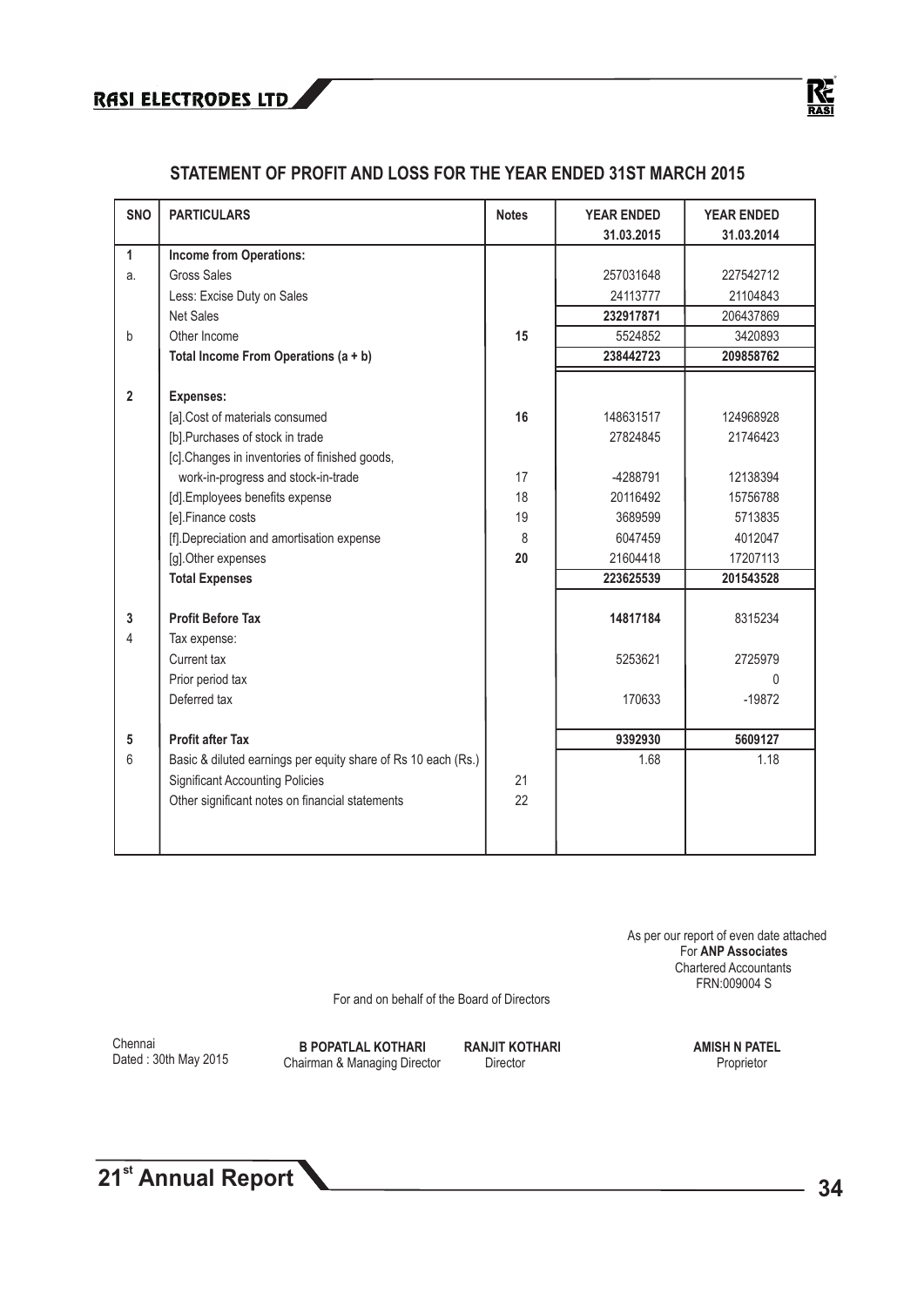



### **CASH FLOW STATEMENT FOR THE YEAR ENDED 31ST MARCH 2015**

|    |                                                                                                                                                                                                                                                                                                                       | <b>YEAR ENDED</b><br>31.03.2015                                          | <b>YEAR ENDED</b><br>31.03.2014                                             |
|----|-----------------------------------------------------------------------------------------------------------------------------------------------------------------------------------------------------------------------------------------------------------------------------------------------------------------------|--------------------------------------------------------------------------|-----------------------------------------------------------------------------|
|    |                                                                                                                                                                                                                                                                                                                       | Rs.                                                                      | Rs.                                                                         |
| А. | <b>CASH FLOW FROM OPERATING ACTIVITIES</b>                                                                                                                                                                                                                                                                            |                                                                          |                                                                             |
|    | Net Profit before tax and Exta-ordinary items<br>Adjustment for:                                                                                                                                                                                                                                                      | 14817184                                                                 | 8315234                                                                     |
|    | Depreciation and deferred revenue expenditure<br>Interest paid<br>Interest received<br>(Profit)/Loss on sale of fixed assets<br><b>Operating Profit before working capital changes</b><br>Adjustment for:                                                                                                             | 6047459<br>3689599<br>-3470857<br>0<br>21083385                          | 4012047<br>5713835<br>$-3415325$<br>$-5568$<br>14620223                     |
|    | Inventories<br><b>Sundry Debtors</b><br>Loans and Advances<br><b>Current Liabilities</b>                                                                                                                                                                                                                              | -8377220<br>$-10821468$<br>-34992603<br>4314853                          | 20924237<br>2334865<br>604664<br>-3222745                                   |
|    | <b>CASH GENERATED FROM OPERATIONS</b><br>Less: Interest paid<br>Cash Flow before extraordinary items<br>Less: Exta-ordinary items<br><b>NET CASH FROM OPERATING ACTIVITIES(A)</b>                                                                                                                                     | -28793053<br>3689599<br>-32482652<br>$\Omega$<br>-32482652               | 35261244<br>5713835<br>29547409<br>$\Omega$<br>29547409                     |
| В. | <b>CASH FLOW FROM INVESTMENT ACTIVITIES</b>                                                                                                                                                                                                                                                                           |                                                                          |                                                                             |
|    | Purchase of fixed assets<br>Capital work in progress<br>Purchase of Investments<br>Interest received<br>Sale of fixed assets<br><b>NET CASH FROM INVESTING ACTIVITIES(B)</b>                                                                                                                                          | -32511524<br>$-1322245$<br>1661944<br>3470857<br>431000<br>-28269968     | $-8010638$<br>-1526852<br>3415325<br>9000<br>$-6113165$                     |
| C. | <b>CASH FLOW FROM FINANCING ACTIVITIES</b><br>Proceeds from Short term borrowings<br>Proceeds from Preferential Issue<br>Amt received on maturity of deposits<br>Refund of Addl Import duty received<br>Payment of dividend incl dividend tax<br>payment of taxes<br><b>NET CASH USED IN FINANCING ACTIVITIES (C)</b> | -9374055<br>71307000<br>1172790<br>715433<br>0<br>$-4000000$<br>59821168 | -9864841<br>5641650<br>$\Omega$<br>0<br>$-2784481$<br>-3843442<br>-10851114 |
| D. | NET INCREASE IN CASH & CASH EQUIVALENTS<br>$A+B+C=D$<br>CASH AND CASH EQUIVALENTS AS AT 01.04.2014<br>Add: Net increase in Cash & Cash equivalents<br><b>CASH AND CASH EQUIVALENTS AS ON 31.03.2015</b>                                                                                                               | $-931452$<br>27600063<br>$-931452$<br>26668611                           | 12583130<br>15016933<br>12583130<br>27600063                                |

 As per our report of even date attached For **ANP Associates** Chartered Accountants FRN:009004 S

For and on behalf of the Board of Directors

Chennai Dated : 30th May 2015

**B POPATLAL KOTHARI RANJIT KOTHARI AMISH N PATEL**<br>
nairman & Managing Director Director Director Proprietor Proprietor **Chairman & Managing Director** 

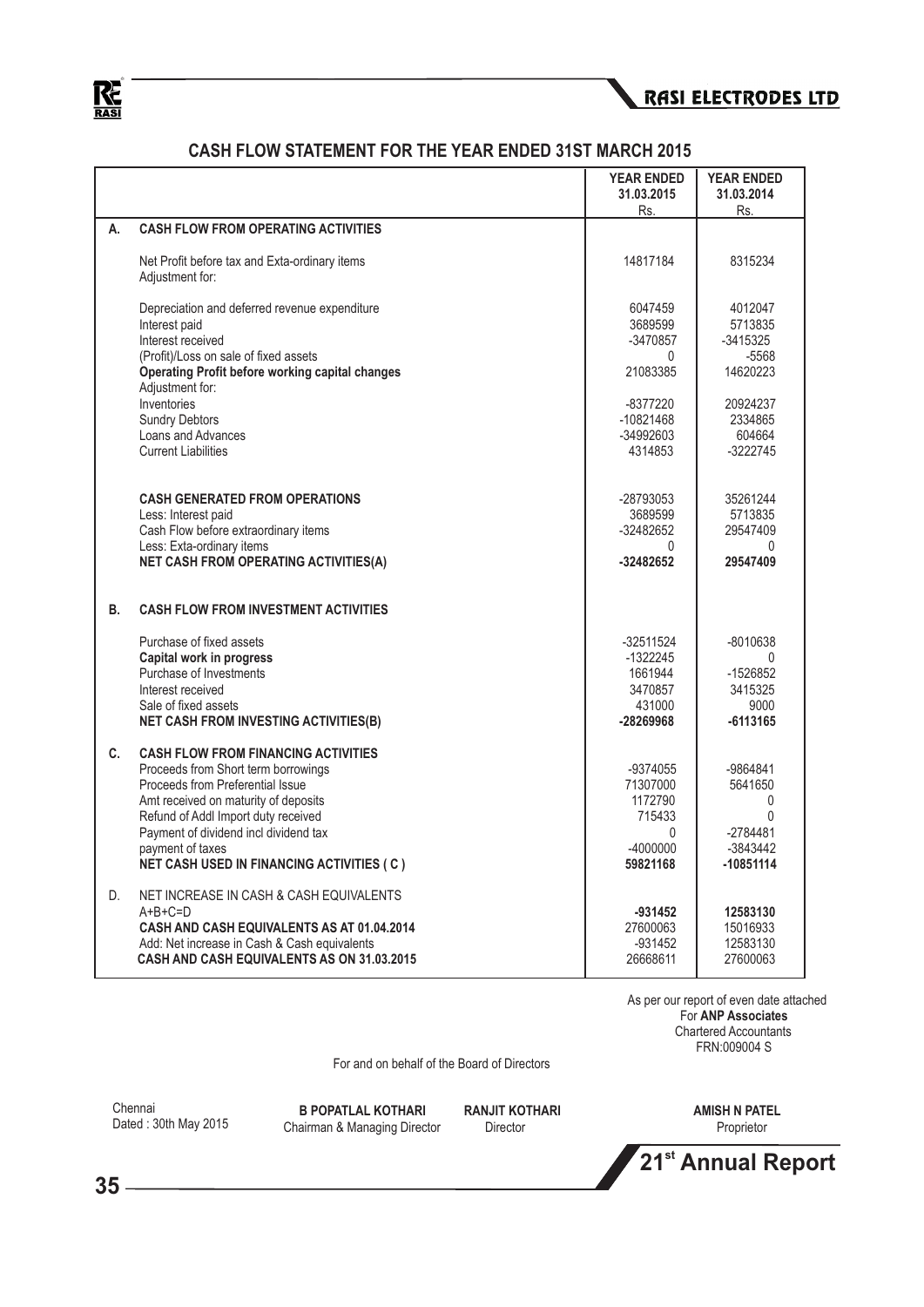

### **NOTES TO BALANCE SHEET AS AT 31ST MARCH 2015**

| <b>NOTE No.</b> | <b>Particulars</b>                                                                                  | AS AT 31.03.2015<br>Rs. | AS AT 31.03.2014<br>Rs. |
|-----------------|-----------------------------------------------------------------------------------------------------|-------------------------|-------------------------|
| 1.00            | <b>SHARE CAPITAL</b>                                                                                |                         |                         |
| 1.01<br>1.02    | <b>Authorised Share Capital</b><br>80,00,000 (60,00,000) Equity Shares of Rs 10 each                | 80000000                | 60000000                |
|                 | Issued, subscribed and paid-up Share Capital<br>61,61,100 Equity shares of Rs 10 each fully paid up | 61611000                | 49700000                |

1.03 The Company has only one class of shares namely equity shares comprising of nominal value of Rs 10 per equity shares. Each holder of equity shares is entitled to one vote per share. The shareholders have the right to receive interim dividends, if any, declared by the Board of Directors and final dividends proposed by the Board of Directors and approved by the shareholders. In the event of liquidation of the Company, the holders of equity shares will be entitled to receive any of the remaining assets of the Company after distribution of preferential amounts. The distribution will be in proportion to the number of equity shares held by the shareholders. The equity shareholders have all other rights as available to the equity shareholders as per the provisions of the Companies Act, 1956, read together with the Memorandum of Association and Articles of Association of the Company as applicable.

- 1.04 Out of 61,61,100 Equity shares issued subscribed and paid up, 13,60,000 Equity shares of Rs 10/- each have been issued and allotted as fully paid bonus shares on 29th December 2007 by capitalisation of General Reserves.
- 1.05 The details of shareholders holding more than 5% of total shareholding in the Company are as follows:

| Name of the shareholder | As at 31st March 2015         |        | As at 31st March 2014       |          |
|-------------------------|-------------------------------|--------|-----------------------------|----------|
|                         | No.of equity<br>shares held I | % held | No.of equity<br>shares held | $%$ held |
| B Popatlal Kothari      | 966286                        | 15,683 | 751286                      | 15.116   |

#### 1.06 The reconciliation of the number of shares outstanding is set out below:

| <b>Details</b>                             | As at 31st March 2015 No.of shares | As at 31st March 2014 No.of shares |
|--------------------------------------------|------------------------------------|------------------------------------|
| Equity shares at the beginning of the year | 4970000                            | 4760000                            |
| Issued during the year                     | 1191100                            | 210000                             |
| Bought back during the year                | Nil                                | Nil                                |
| Equity shares at the end of the year       | 6161100                            | 4970000                            |

1.07 The Company has converted 240000 Warrants into equal number of Equity shares upon conversion request received during the year. The Company has 1000000 Warrants pending conversion into equal number of equity shares issued to non-promoters and promoters' group. The reconciliation of number of convertible Warrants outstanding is furnished below:

| <b>Details</b>                        | As at 31st March 2015 No. of Warrants | As at 31st March 2014 No. of Warrants |
|---------------------------------------|---------------------------------------|---------------------------------------|
| Warrants at the beginning of the year | 240000                                | 450000                                |
| Issued during the year                | 1000000                               | nil                                   |
| Converted during the year             | 240000                                | 210000                                |
| Warrants at the end of the year       | 1000000                               | 240000                                |
| Option to convert expires on          | 28.03.2016                            | 06.09.2014                            |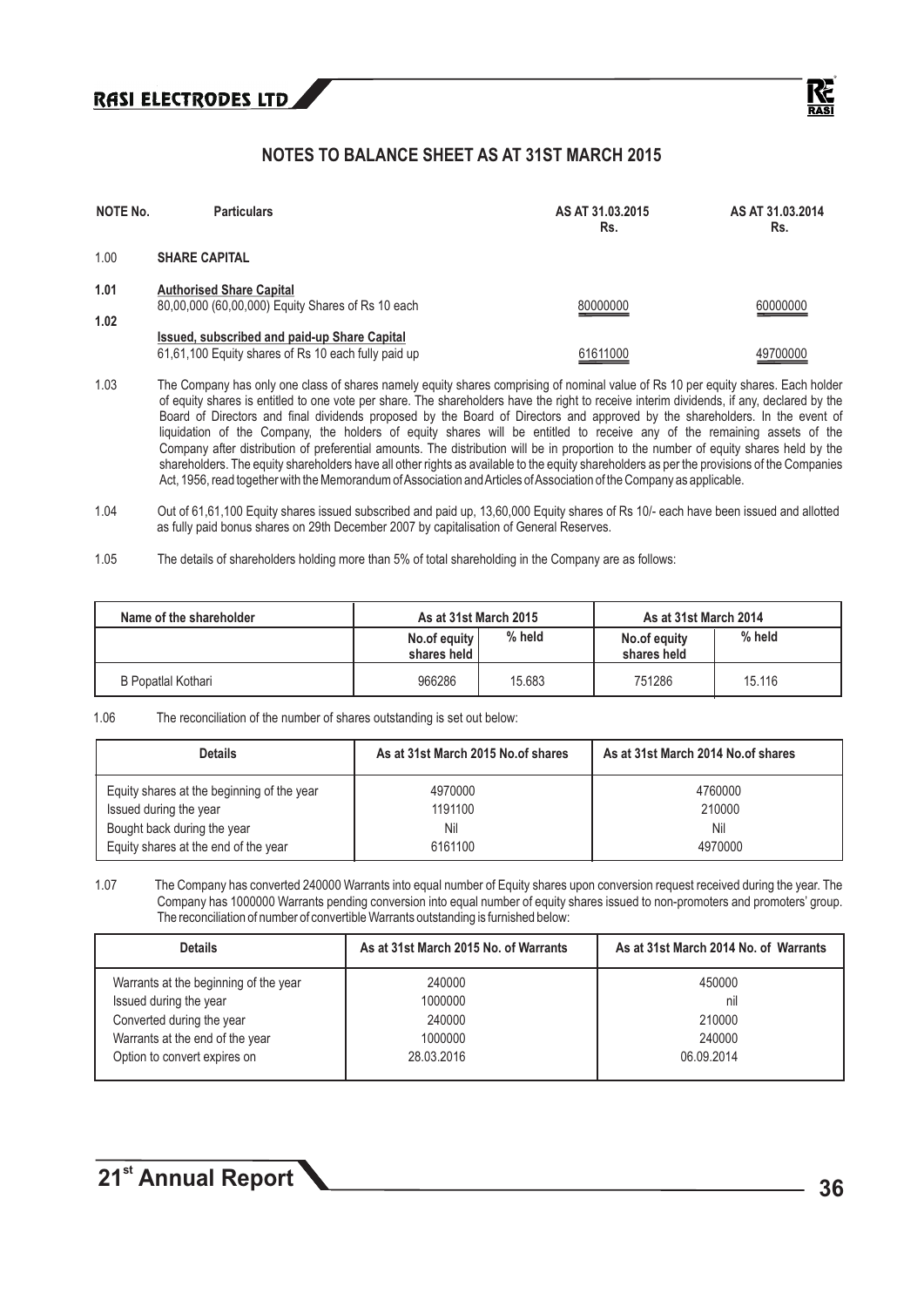### Κć **RASI**

| 2.00<br>2.01 | <b>RESERVES &amp; SURPLUS</b><br><b>Investment subsidy</b><br>As per last Balance sheet                                                             | 1434835                                | 1434835                         |
|--------------|-----------------------------------------------------------------------------------------------------------------------------------------------------|----------------------------------------|---------------------------------|
| 2.02         | <b>General Reserve</b><br>As per last Balance sheet<br>Add: Transferred from Profit & Loss Account                                                  | 11125575<br>1000000<br>12125575        | 10955058<br>170517<br>11125575  |
| 2.03         | <b>SHARE PREMIUM ACCOUNT</b><br>Received during the year                                                                                            | 53467400<br>53467400                   | 5422200<br>5422200              |
| 2.03         | <b>Profit &amp; Loss Account</b><br>As per last Balance sheet<br>Add: Profit for the year                                                           | 51127316<br>9392930<br>60520246        | 45688706<br>5609127<br>51297833 |
|              | Less: Appropriations<br><b>Transfer to General Reserve</b><br>Depreciation w.off as per Sch II to CA, 20013<br>Proposed dividend<br>Tax on dividend | 1000000<br>669810<br>3080550<br>523540 | 170517<br>0<br>0                |
|              | <b>TOTAL RESERVES &amp; SURPLUS</b>                                                                                                                 | 55246346<br>122274156                  | 51127316<br>69109926            |
| 3.00<br>a.   | <b>LONG TERM PROVISIONS</b><br>Provision for employee benefits<br><b>TOTAL</b>                                                                      | 2385731<br>2385731                     | 1771530<br>1771530              |
| 4.00<br>a    | <b>SHORT TERM BORROWINGS</b><br>Loans repayable on demand:<br>From Banks (Secured)<br>Deposits (Unsecured)<br><b>TOTAL</b>                          | 31706363<br>60000<br>31766363          | 41055418<br>85000<br>41140418   |

- 4.01 Short term borrowings from Banks represents working capital borrowings by way of cash credit repayable on demand. They are secured by hypothecation of raw-materials, work in progress, finished goods, book debts and a part of plant and machineries, and additionally secured by equitable mortgage by deposit of title deeds of land and personal guarantees of promoter directors.
- 4.02 The Company has not accepted any deposits from public. The deposits represents unsecured security deposits from dealers which will be retained with the Company till such time the dealership arrangement continues.
- 4.03 The Company has not borrowed any funds from related parties.

| 7584226 | 4181824 |
|---------|---------|
| 7584226 | 4181824 |
|         |         |

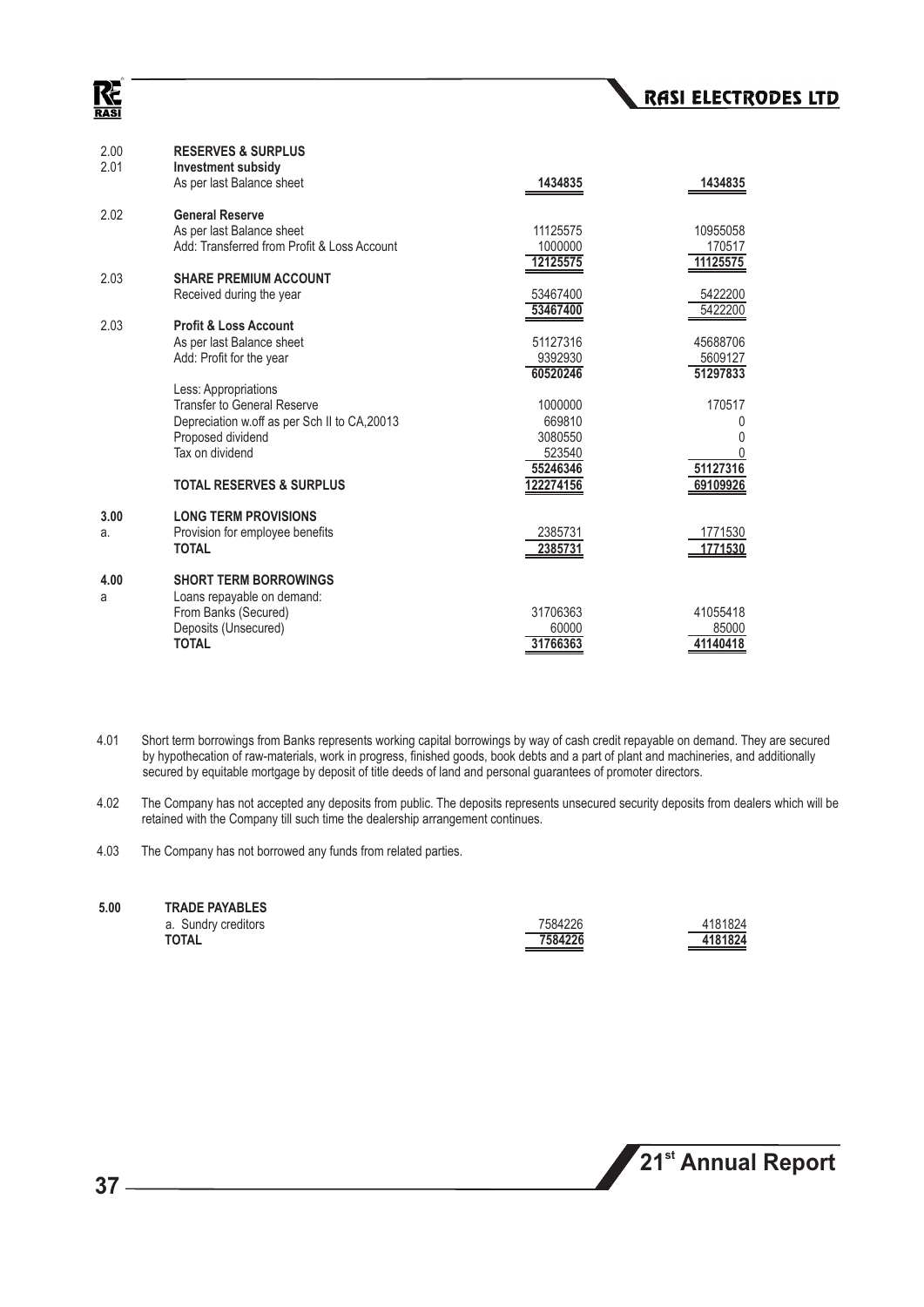

**5.01** Out of the total amount shown under sundry creditors, an amount of Rs 118514 is due to one small scale industrial unit which exceeds Rs 100,000 and which are due for more than 30 days. Names of the small scale industrial undertakings (as compiled by the Company based on the information available and relied upon by the Auditors) to whom the Company owe a sum which is outstanding for more than 30 days are as follows:

|      | Name of the SSI                                               | <b>Amount outstanding Rs.</b> |                |
|------|---------------------------------------------------------------|-------------------------------|----------------|
|      | Gayatri Graphics                                              | 118514                        |                |
| 6.00 | <b>OTHER CURRENT LIABILITIES</b><br>Unclaimed dividends<br>a. | 390663                        | 429102         |
|      | Other payables<br>b.                                          | 4307475                       | 3356584        |
|      | <b>TOTAL</b>                                                  | 4698138                       | <u>3785687</u> |

**6.01** The details of amount outstanding in the dividend account as on 31st March 2015 representing unclaimed dividend declared in the earlier years are furnished below:

| Unclaimed dividend pertaining for<br>the year ending | Amount<br>unclaimed as on<br>31st March 2015<br>Rs. | Rate | Declared at AGM<br>held on | Tentative date for<br>transfer to IEPF |
|------------------------------------------------------|-----------------------------------------------------|------|----------------------------|----------------------------------------|
| 31st March 2008                                      | 76625                                               | 4%   | 24.09.2008                 | 30.10.2015                             |
| 31st March 2009                                      | 62334                                               | 5%   | 25.09.2009                 | 31.10.2016                             |
| 31st March 2010                                      | 49446                                               | 5%   | 27.09.2010                 | 03.11.2017                             |
| 31st March 2011                                      | 46267                                               | 5%   | 30.09.2011                 | 06.11.2018                             |
| 31st March 2012                                      | 88698                                               | 5%   | 28.09.2012                 | 04.11.2019                             |
| 31st March 2013                                      | 67294                                               | 5%   | 28.09.2013                 | 04.11.2020                             |

#### **7.00 SHORT TERM PROVISIONS**

| ____ | ___<br>_______<br>Others<br>a. | 8857711 | 2725979 |
|------|--------------------------------|---------|---------|
|      | <b>TOTAL</b>                   | 8857711 | 2725979 |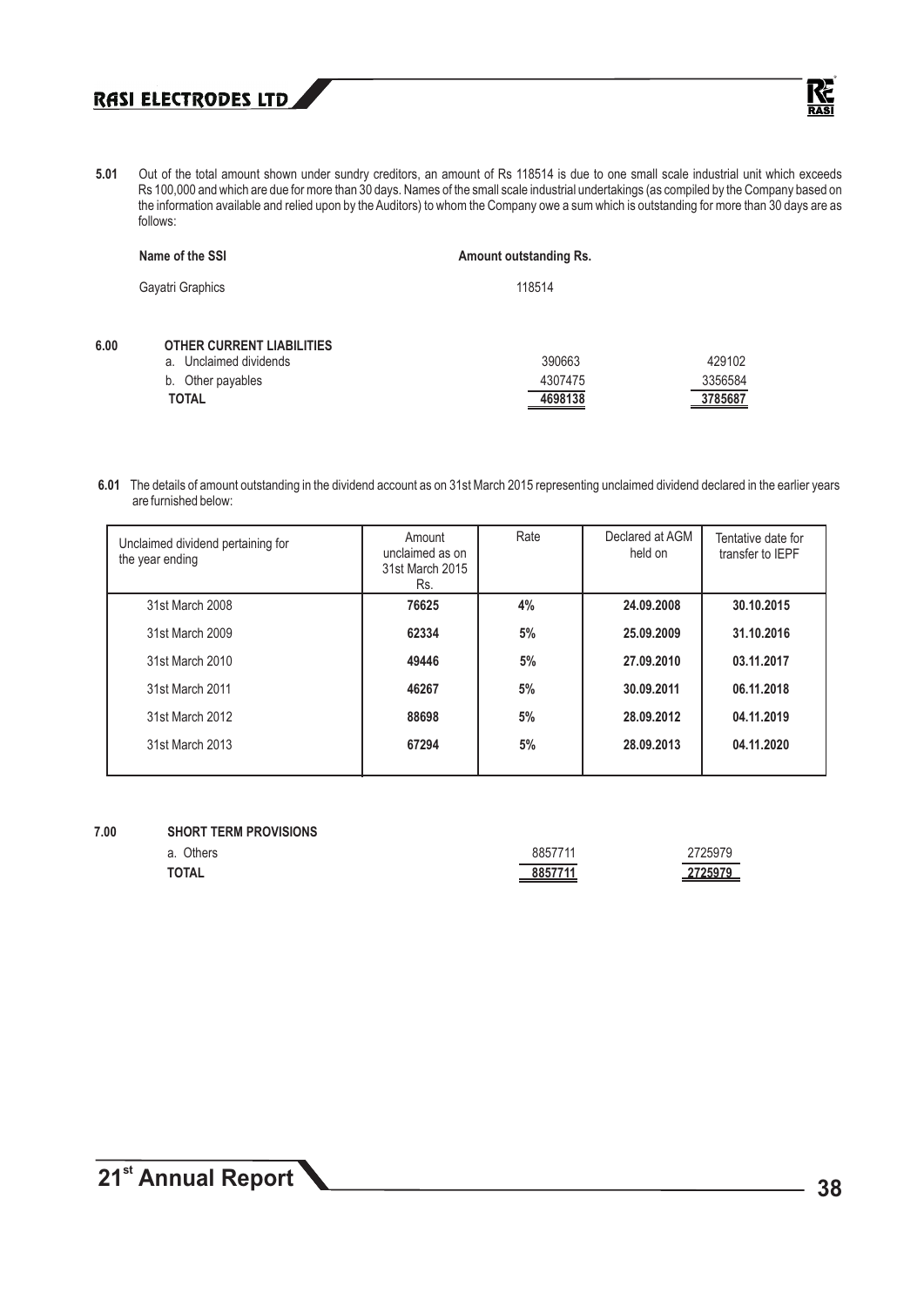NOTE 8 - FIXED ASSETS **NOTE 8 - FIXED ASSETS** 

 $R_{\text{RASI}}$ 

|                          |                                                                                                               |                                                     | GROSS BLOCK AT COST         |                            |                                                     |                                                  |                                            | ACCUMULATED DEPN, AMORTISATION & IMPAIRMENT  |                                                  | <b>NET BLOCK</b>                                |
|--------------------------|---------------------------------------------------------------------------------------------------------------|-----------------------------------------------------|-----------------------------|----------------------------|-----------------------------------------------------|--------------------------------------------------|--------------------------------------------|----------------------------------------------|--------------------------------------------------|-------------------------------------------------|
| <sub>တ</sub> ၌           | <b>PARTICULARS</b>                                                                                            | COST AS ON<br>01.04.2014                            | <b>ADDITIONS</b><br>DRG YR  | <b>DELETIONS</b><br>DRG YR | TOTAL COST<br>AS ON                                 | 31.03.2014<br>OLdn                               | Depreciation<br>written off to             | for the year                                 | <b>TOTAL Depn</b><br>op to                       | AS ON                                           |
|                          |                                                                                                               |                                                     |                             |                            | 31.03.2015                                          |                                                  | ×<br>忌                                     |                                              | 31.03.2015                                       | 31.03.2015                                      |
|                          | TANGIBLE ASSETS:                                                                                              |                                                     |                             |                            |                                                     |                                                  |                                            |                                              |                                                  |                                                 |
| $\overline{\phantom{0}}$ | Land                                                                                                          | 49064<br>1334                                       | 11286602                    | $\circ$                    | 24635666                                            | $\circ$                                          | $\circ$                                    | $\circ$                                      | $\circ$                                          | 24635666                                        |
| $\sim$                   | <b>Buildings</b>                                                                                              | 12808110                                            | 0                           | $\circ$                    | 12808110                                            | 5945907                                          | $\circ$                                    | 649104                                       | 6595011                                          | 6213099                                         |
| က                        | Weighing scale<br>Electrical equipments<br>Plant & Equipments:<br>Lab equipments<br>Machineries<br>Generators | 24652097<br>1974830<br>1069557<br>125105<br>2073260 | 18625827<br>41921<br>235317 | 00000                      | 1069557<br>167026<br>43277924<br>1974830<br>2308577 | 1746910<br>496686<br>76509<br>1026727<br>3758951 | 38594<br>1075<br>22368<br>102656<br>270941 | 48369<br>95246<br>10166<br>243000<br>2494151 | 6524043<br>1897935<br>630526<br>87750<br>1292095 | 76895<br>439031<br>79276<br>1016482<br>26753881 |
| 4                        | Furnitures & Fixtures<br>Electrical typewriters<br>Furniture & fittings                                       | 1208672<br>388540<br>88540                          | 31123                       | 00                         | 1239795<br>388540                                   | 898701<br>197970                                 | 31335<br>2762                              | 109825<br>36584                              | 237316<br>1039861                                | 199934<br>151224                                |
| 5                        | Vehicles                                                                                                      | 75092<br>697                                        | 2125085                     | 431000                     | 8669177                                             | 4425132                                          | 17394                                      | 2061079.00                                   | 6503605                                          | 2165572                                         |
| 6                        | Office equipments                                                                                             | 1954401                                             | 165649                      | $\circ$                    | 2120050                                             | 1213511                                          | 97232                                      | 177155                                       | 1487898                                          | 632152                                          |
| $\overline{a}$           | Spares & tools<br>Others:                                                                                     | 38698<br>296                                        | $\circ$                     | 0                          | 2968698                                             | 2251601                                          | 85453                                      | 122780                                       | 2459834                                          | 508864                                          |
|                          | Total                                                                                                         | 69547426                                            | 32511524                    | 431000                     | 101627950                                           | 32038605                                         | 669810                                     | 6047459                                      | 38755874                                         | 62872076                                        |
|                          | Previous year                                                                                                 | 61585065                                            | 8010638                     | 37877                      | 69557826                                            | 28061003                                         | 34445                                      | 4012047                                      | 32038605                                         | 37508821                                        |

\* Refer note 22.7 for explanation \* Refer note 22.7 for explanation

**RASI ELECTRODES LTD**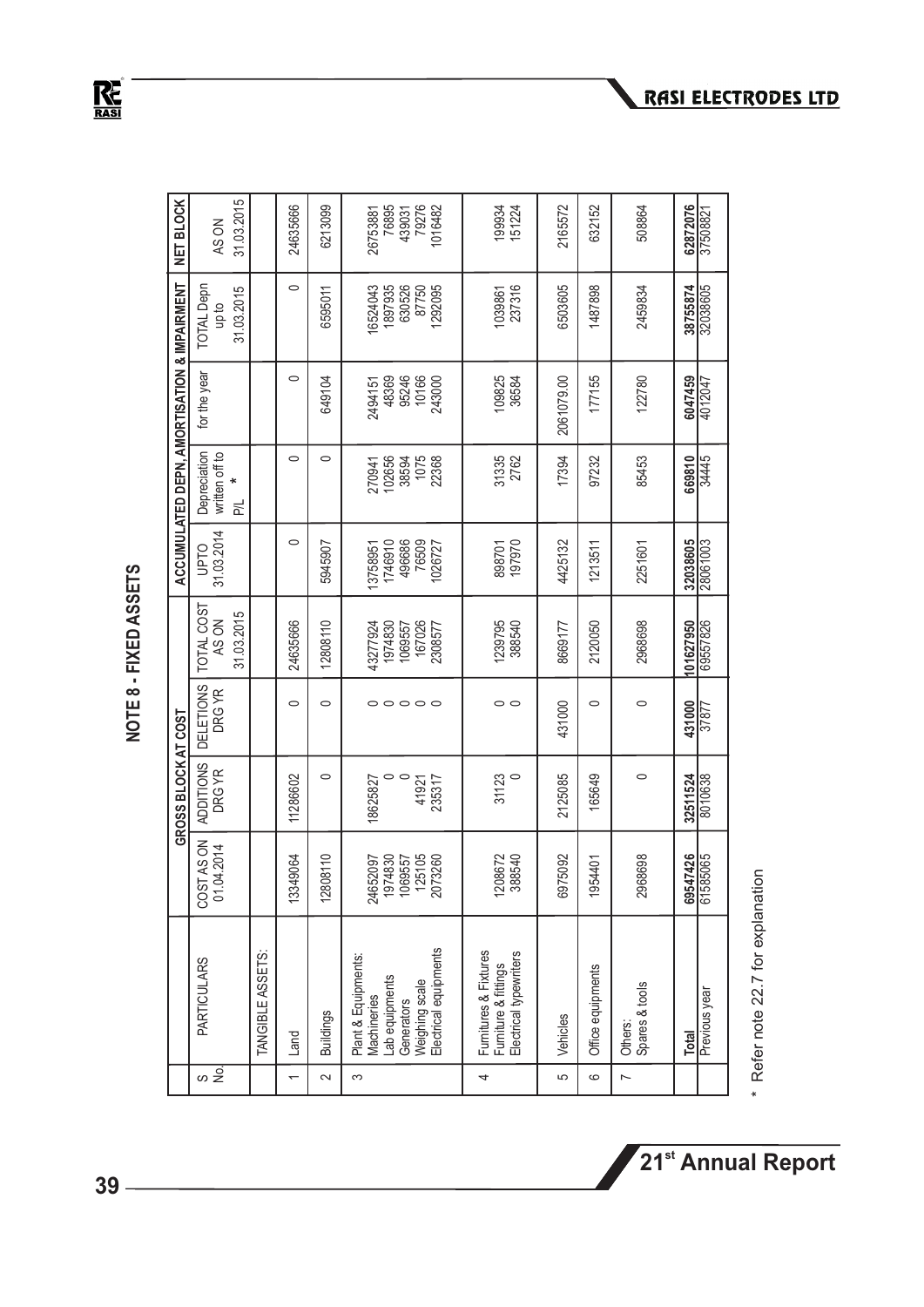#### **ASSETS: NON- CURRENT ASSETS**

| 9.00  | <b>NON-CURRENT INVESTMENTS</b>                 |             |          |
|-------|------------------------------------------------|-------------|----------|
| a.    | Investments in Equity Instruments              | 40202       | 1702146  |
|       | (quoted-Market value as on 31.3.2015 Rs 108433 |             |          |
|       | (previous year Rs 1769410)                     |             |          |
| b.    | Other non-current investments                  | 144928      | 144928   |
|       | <b>TOTAL</b>                                   | 185130      | 1847074  |
|       |                                                |             |          |
| 10.00 | <b>DEFERRED TAX ASSETS</b>                     |             |          |
|       | <b>Retirement Benefits</b>                     | 243377      | 547402   |
|       | <b>Less: Deferred Tax Liability</b>            |             |          |
|       | Depreciation                                   | 170633      | 304025   |
|       |                                                | 72744       | 243377   |
| 11.00 | <b>INVENTORIES</b>                             |             |          |
| a.    | Raw materials & packing materials              | 16879366    | 12798347 |
| b.    | Work-in-progress                               | 370500      | 363090   |
| C.    | Finished goods                                 | 5005609     | 17721569 |
| d.    | Stock-in-trade (traded goods)                  | 17004751    |          |
|       | <b>TOTAL</b>                                   | 39260226    | 30883006 |
|       |                                                |             |          |
| 12.00 | <b>TRADE RECEIVABLES</b>                       |             |          |
|       | Unsecured, considered good:                    |             |          |
| a.    | Due for period exceeding six months            | 5314875     | 5762232  |
| b.    | Other debts                                    | 57513057    | 46244232 |
|       | <b>TOTAL</b>                                   | 62827932    | 52006464 |
| 13.00 | <b>CASH &amp; CASH EQUIVALENTS</b>             |             |          |
| a.    | <b>Balances with Banks</b>                     | 20410017    | 21611093 |
| b.    | <b>Fixed deposits with Banks:</b>              |             |          |
|       | Exceeding 12 months                            | 5643101     | 5661633  |
|       | Maturing within 12 months                      | $\mathbf 0$ | 0        |
| C.    | Cash on hand                                   | 615493      | 327338   |
|       | <b>TOTAL</b>                                   | 26668611    | 27600064 |
|       |                                                |             |          |
| 14.00 | <b>SHORT TERM LOANS AND ADVANCES</b>           |             |          |
|       | To related parties                             | 0           | 0        |
|       | To others                                      | 59468362    | 24475759 |
|       | <b>TOTAL</b>                                   | 59468362    | 24475759 |
| 15.00 | <b>OTHER INCOME</b>                            |             |          |
|       | Interest from Banks                            | 813851      | 401513   |
|       | Interest from others                           | 2657006     | 1382089  |
|       | Profit from Shares - LTCG                      | 217132      | 0        |
|       | Profit from Shares - STCG                      | 280538      | 449736   |
|       | Dividend received                              | 2700        | 5249     |
|       | Rebate & Discount                              | 1272038     | 1512405  |
|       | Duty Draw back received                        | 170209      | 61693    |
|       | Profit on exchange rate fluctuations           | 111378      | -397360  |
|       | Profit on sale of fixed assets                 | $\mathbf 0$ | 5568     |
|       |                                                | 5524852     | 3420893  |
|       |                                                |             |          |

**21<sup>st</sup> Annual Report 10 40**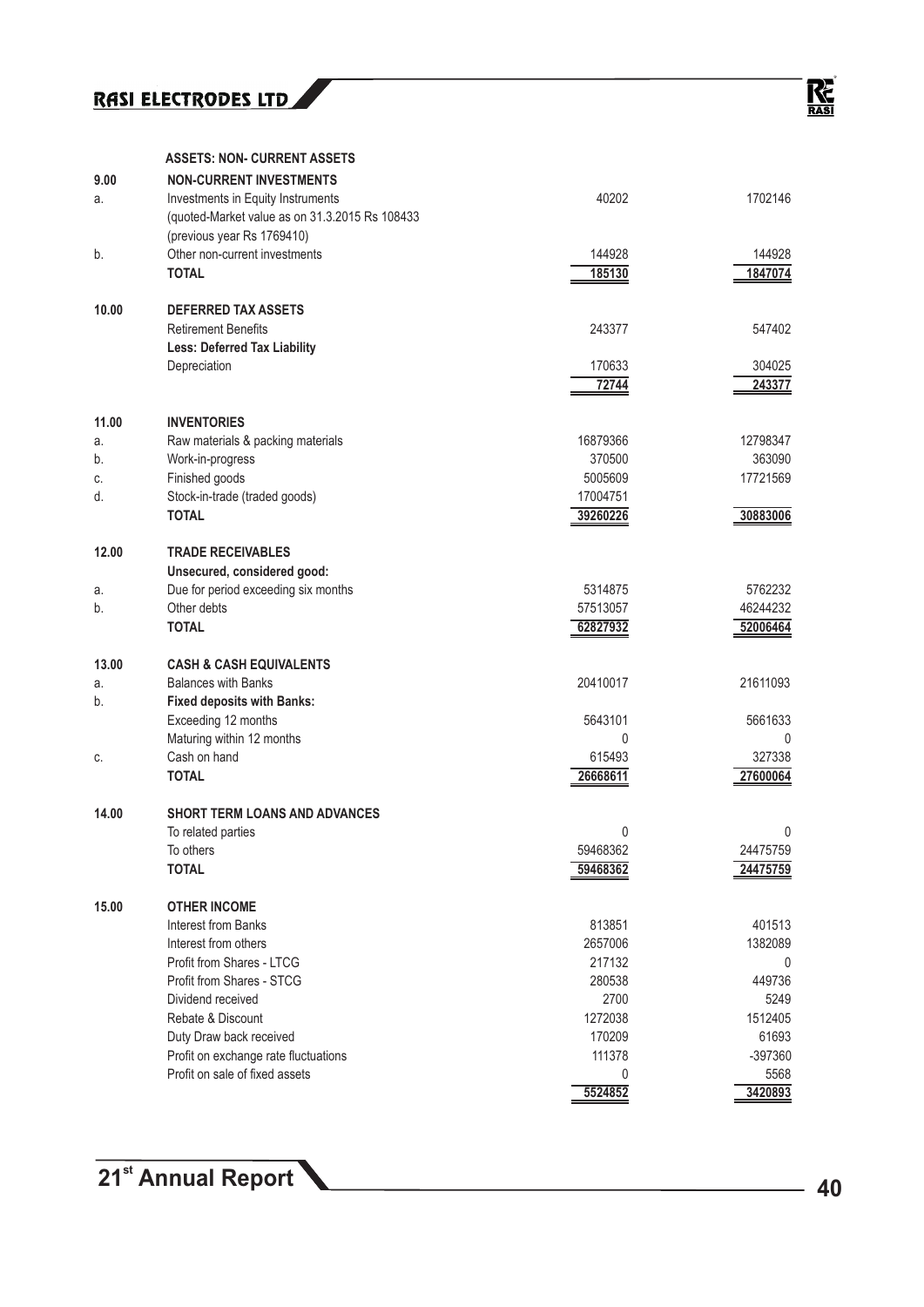# $R_{\overline{\text{RAS}}}$

| Raw materials<br>11807375<br>20728046<br>Packing materials<br>1354062<br>1219235<br>13161437<br>(A)<br>21947281<br><b>Add: Purchases</b><br>Raw materials<br>144996239<br>110083184<br>Packing materials<br>7723707<br>6099900<br>152719946<br>(B)<br>116183084<br><b>Less: Closing stock</b><br>Raw materials<br>15628998<br>11807375<br>Packing materials<br>1620868<br>1354062<br>(C)<br>17249866<br>13161437<br>Consumption (A) + (B) - (C)<br>148631517<br>124968928<br><b>CHANGES IN INVENTORIES</b><br>17721569<br>29859963<br><b>Opening Stock</b><br><b>Closing Stock</b><br>22010360<br>17721569<br>Increase/(Decrease) in inventories<br>-4288791<br><u>12138394</u><br><b>EMPLOYEES BENEFIT EXPENSES</b><br>Salaries, allowances & perqusites<br>7135964<br>5067255<br>Factory wages & salaries<br>11967414<br>9758373<br>Staff welfare expenses<br>539208<br>517469<br>Contribution to provident fund & other funds<br>495645<br>391952<br>20116492<br><u>15756788</u><br><b>FINANCE COST</b><br>19.00<br>Interest & finance charges<br>3689599<br><u>5713835</u><br><b>OTHER EXPENSES</b><br>Wire drawing charges<br>617697<br>143003<br>Cartage, coolie and freight<br>1891630<br>1454313<br>Factory expenses<br>8875882<br>6753974<br>Provision for gratuity<br>758712<br>304558<br>Advertisement<br>189868<br>188117<br>Auditors remuneration<br>173250<br>126300<br>Bank charges/commission<br>685070<br>487392<br>Books & Periodicals<br>8455<br>4865<br>Commission, Brokerage&Discount<br>583102<br>425361<br>174595<br>Insurance<br>204546<br>204414<br>216855<br>Approval charges<br><b>General Charges</b><br>1698332<br>1546261<br>Postage & telegram<br>92684<br>164511<br>Printing & stationeries<br>294692<br>320561<br>640000<br>Rent, rates & taxes<br>641280<br>Listing fees & custodial fees<br>460115<br>29153<br>Telephone expenses<br>269918<br>244460<br><b>Travelling expenses</b><br>379786<br>478338<br>Vehicle maintenance(car)<br>320541<br>348142<br>Vehicle maintenance(others)<br>1249057<br>1117080<br>Business promotion expenses<br>573273<br>616778<br>Professional charges<br>1013354<br>1180014<br><b>Sitting Fees</b><br>69500<br>38500<br>Donation<br>31000<br>59600<br>Subscriptiuon charges<br>37074<br>4042<br>Electricity charges<br>93908<br>81214<br>Bad debts<br>146682<br>99723<br>21604418<br>17207114 | 16.00 | <b>COST OF RAW MATERIALS CONSUMED</b><br><b>Opening stock</b> |  |
|--------------------------------------------------------------------------------------------------------------------------------------------------------------------------------------------------------------------------------------------------------------------------------------------------------------------------------------------------------------------------------------------------------------------------------------------------------------------------------------------------------------------------------------------------------------------------------------------------------------------------------------------------------------------------------------------------------------------------------------------------------------------------------------------------------------------------------------------------------------------------------------------------------------------------------------------------------------------------------------------------------------------------------------------------------------------------------------------------------------------------------------------------------------------------------------------------------------------------------------------------------------------------------------------------------------------------------------------------------------------------------------------------------------------------------------------------------------------------------------------------------------------------------------------------------------------------------------------------------------------------------------------------------------------------------------------------------------------------------------------------------------------------------------------------------------------------------------------------------------------------------------------------------------------------------------------------------------------------------------------------------------------------------------------------------------------------------------------------------------------------------------------------------------------------------------------------------------------------------------------------------------------------------------------------------------------------------------------------------------------|-------|---------------------------------------------------------------|--|
|                                                                                                                                                                                                                                                                                                                                                                                                                                                                                                                                                                                                                                                                                                                                                                                                                                                                                                                                                                                                                                                                                                                                                                                                                                                                                                                                                                                                                                                                                                                                                                                                                                                                                                                                                                                                                                                                                                                                                                                                                                                                                                                                                                                                                                                                                                                                                                    |       |                                                               |  |
|                                                                                                                                                                                                                                                                                                                                                                                                                                                                                                                                                                                                                                                                                                                                                                                                                                                                                                                                                                                                                                                                                                                                                                                                                                                                                                                                                                                                                                                                                                                                                                                                                                                                                                                                                                                                                                                                                                                                                                                                                                                                                                                                                                                                                                                                                                                                                                    |       |                                                               |  |
|                                                                                                                                                                                                                                                                                                                                                                                                                                                                                                                                                                                                                                                                                                                                                                                                                                                                                                                                                                                                                                                                                                                                                                                                                                                                                                                                                                                                                                                                                                                                                                                                                                                                                                                                                                                                                                                                                                                                                                                                                                                                                                                                                                                                                                                                                                                                                                    |       |                                                               |  |
|                                                                                                                                                                                                                                                                                                                                                                                                                                                                                                                                                                                                                                                                                                                                                                                                                                                                                                                                                                                                                                                                                                                                                                                                                                                                                                                                                                                                                                                                                                                                                                                                                                                                                                                                                                                                                                                                                                                                                                                                                                                                                                                                                                                                                                                                                                                                                                    |       |                                                               |  |
|                                                                                                                                                                                                                                                                                                                                                                                                                                                                                                                                                                                                                                                                                                                                                                                                                                                                                                                                                                                                                                                                                                                                                                                                                                                                                                                                                                                                                                                                                                                                                                                                                                                                                                                                                                                                                                                                                                                                                                                                                                                                                                                                                                                                                                                                                                                                                                    |       |                                                               |  |
|                                                                                                                                                                                                                                                                                                                                                                                                                                                                                                                                                                                                                                                                                                                                                                                                                                                                                                                                                                                                                                                                                                                                                                                                                                                                                                                                                                                                                                                                                                                                                                                                                                                                                                                                                                                                                                                                                                                                                                                                                                                                                                                                                                                                                                                                                                                                                                    |       |                                                               |  |
|                                                                                                                                                                                                                                                                                                                                                                                                                                                                                                                                                                                                                                                                                                                                                                                                                                                                                                                                                                                                                                                                                                                                                                                                                                                                                                                                                                                                                                                                                                                                                                                                                                                                                                                                                                                                                                                                                                                                                                                                                                                                                                                                                                                                                                                                                                                                                                    |       |                                                               |  |
|                                                                                                                                                                                                                                                                                                                                                                                                                                                                                                                                                                                                                                                                                                                                                                                                                                                                                                                                                                                                                                                                                                                                                                                                                                                                                                                                                                                                                                                                                                                                                                                                                                                                                                                                                                                                                                                                                                                                                                                                                                                                                                                                                                                                                                                                                                                                                                    |       |                                                               |  |
|                                                                                                                                                                                                                                                                                                                                                                                                                                                                                                                                                                                                                                                                                                                                                                                                                                                                                                                                                                                                                                                                                                                                                                                                                                                                                                                                                                                                                                                                                                                                                                                                                                                                                                                                                                                                                                                                                                                                                                                                                                                                                                                                                                                                                                                                                                                                                                    |       |                                                               |  |
|                                                                                                                                                                                                                                                                                                                                                                                                                                                                                                                                                                                                                                                                                                                                                                                                                                                                                                                                                                                                                                                                                                                                                                                                                                                                                                                                                                                                                                                                                                                                                                                                                                                                                                                                                                                                                                                                                                                                                                                                                                                                                                                                                                                                                                                                                                                                                                    |       |                                                               |  |
|                                                                                                                                                                                                                                                                                                                                                                                                                                                                                                                                                                                                                                                                                                                                                                                                                                                                                                                                                                                                                                                                                                                                                                                                                                                                                                                                                                                                                                                                                                                                                                                                                                                                                                                                                                                                                                                                                                                                                                                                                                                                                                                                                                                                                                                                                                                                                                    |       |                                                               |  |
|                                                                                                                                                                                                                                                                                                                                                                                                                                                                                                                                                                                                                                                                                                                                                                                                                                                                                                                                                                                                                                                                                                                                                                                                                                                                                                                                                                                                                                                                                                                                                                                                                                                                                                                                                                                                                                                                                                                                                                                                                                                                                                                                                                                                                                                                                                                                                                    |       |                                                               |  |
|                                                                                                                                                                                                                                                                                                                                                                                                                                                                                                                                                                                                                                                                                                                                                                                                                                                                                                                                                                                                                                                                                                                                                                                                                                                                                                                                                                                                                                                                                                                                                                                                                                                                                                                                                                                                                                                                                                                                                                                                                                                                                                                                                                                                                                                                                                                                                                    | 17.00 |                                                               |  |
|                                                                                                                                                                                                                                                                                                                                                                                                                                                                                                                                                                                                                                                                                                                                                                                                                                                                                                                                                                                                                                                                                                                                                                                                                                                                                                                                                                                                                                                                                                                                                                                                                                                                                                                                                                                                                                                                                                                                                                                                                                                                                                                                                                                                                                                                                                                                                                    |       |                                                               |  |
|                                                                                                                                                                                                                                                                                                                                                                                                                                                                                                                                                                                                                                                                                                                                                                                                                                                                                                                                                                                                                                                                                                                                                                                                                                                                                                                                                                                                                                                                                                                                                                                                                                                                                                                                                                                                                                                                                                                                                                                                                                                                                                                                                                                                                                                                                                                                                                    |       |                                                               |  |
|                                                                                                                                                                                                                                                                                                                                                                                                                                                                                                                                                                                                                                                                                                                                                                                                                                                                                                                                                                                                                                                                                                                                                                                                                                                                                                                                                                                                                                                                                                                                                                                                                                                                                                                                                                                                                                                                                                                                                                                                                                                                                                                                                                                                                                                                                                                                                                    |       |                                                               |  |
|                                                                                                                                                                                                                                                                                                                                                                                                                                                                                                                                                                                                                                                                                                                                                                                                                                                                                                                                                                                                                                                                                                                                                                                                                                                                                                                                                                                                                                                                                                                                                                                                                                                                                                                                                                                                                                                                                                                                                                                                                                                                                                                                                                                                                                                                                                                                                                    | 18.00 |                                                               |  |
|                                                                                                                                                                                                                                                                                                                                                                                                                                                                                                                                                                                                                                                                                                                                                                                                                                                                                                                                                                                                                                                                                                                                                                                                                                                                                                                                                                                                                                                                                                                                                                                                                                                                                                                                                                                                                                                                                                                                                                                                                                                                                                                                                                                                                                                                                                                                                                    |       |                                                               |  |
|                                                                                                                                                                                                                                                                                                                                                                                                                                                                                                                                                                                                                                                                                                                                                                                                                                                                                                                                                                                                                                                                                                                                                                                                                                                                                                                                                                                                                                                                                                                                                                                                                                                                                                                                                                                                                                                                                                                                                                                                                                                                                                                                                                                                                                                                                                                                                                    |       |                                                               |  |
|                                                                                                                                                                                                                                                                                                                                                                                                                                                                                                                                                                                                                                                                                                                                                                                                                                                                                                                                                                                                                                                                                                                                                                                                                                                                                                                                                                                                                                                                                                                                                                                                                                                                                                                                                                                                                                                                                                                                                                                                                                                                                                                                                                                                                                                                                                                                                                    |       |                                                               |  |
|                                                                                                                                                                                                                                                                                                                                                                                                                                                                                                                                                                                                                                                                                                                                                                                                                                                                                                                                                                                                                                                                                                                                                                                                                                                                                                                                                                                                                                                                                                                                                                                                                                                                                                                                                                                                                                                                                                                                                                                                                                                                                                                                                                                                                                                                                                                                                                    |       |                                                               |  |
|                                                                                                                                                                                                                                                                                                                                                                                                                                                                                                                                                                                                                                                                                                                                                                                                                                                                                                                                                                                                                                                                                                                                                                                                                                                                                                                                                                                                                                                                                                                                                                                                                                                                                                                                                                                                                                                                                                                                                                                                                                                                                                                                                                                                                                                                                                                                                                    |       |                                                               |  |
|                                                                                                                                                                                                                                                                                                                                                                                                                                                                                                                                                                                                                                                                                                                                                                                                                                                                                                                                                                                                                                                                                                                                                                                                                                                                                                                                                                                                                                                                                                                                                                                                                                                                                                                                                                                                                                                                                                                                                                                                                                                                                                                                                                                                                                                                                                                                                                    |       |                                                               |  |
|                                                                                                                                                                                                                                                                                                                                                                                                                                                                                                                                                                                                                                                                                                                                                                                                                                                                                                                                                                                                                                                                                                                                                                                                                                                                                                                                                                                                                                                                                                                                                                                                                                                                                                                                                                                                                                                                                                                                                                                                                                                                                                                                                                                                                                                                                                                                                                    |       |                                                               |  |
|                                                                                                                                                                                                                                                                                                                                                                                                                                                                                                                                                                                                                                                                                                                                                                                                                                                                                                                                                                                                                                                                                                                                                                                                                                                                                                                                                                                                                                                                                                                                                                                                                                                                                                                                                                                                                                                                                                                                                                                                                                                                                                                                                                                                                                                                                                                                                                    | 20.00 |                                                               |  |
|                                                                                                                                                                                                                                                                                                                                                                                                                                                                                                                                                                                                                                                                                                                                                                                                                                                                                                                                                                                                                                                                                                                                                                                                                                                                                                                                                                                                                                                                                                                                                                                                                                                                                                                                                                                                                                                                                                                                                                                                                                                                                                                                                                                                                                                                                                                                                                    |       |                                                               |  |
|                                                                                                                                                                                                                                                                                                                                                                                                                                                                                                                                                                                                                                                                                                                                                                                                                                                                                                                                                                                                                                                                                                                                                                                                                                                                                                                                                                                                                                                                                                                                                                                                                                                                                                                                                                                                                                                                                                                                                                                                                                                                                                                                                                                                                                                                                                                                                                    |       |                                                               |  |
|                                                                                                                                                                                                                                                                                                                                                                                                                                                                                                                                                                                                                                                                                                                                                                                                                                                                                                                                                                                                                                                                                                                                                                                                                                                                                                                                                                                                                                                                                                                                                                                                                                                                                                                                                                                                                                                                                                                                                                                                                                                                                                                                                                                                                                                                                                                                                                    |       |                                                               |  |
|                                                                                                                                                                                                                                                                                                                                                                                                                                                                                                                                                                                                                                                                                                                                                                                                                                                                                                                                                                                                                                                                                                                                                                                                                                                                                                                                                                                                                                                                                                                                                                                                                                                                                                                                                                                                                                                                                                                                                                                                                                                                                                                                                                                                                                                                                                                                                                    |       |                                                               |  |
|                                                                                                                                                                                                                                                                                                                                                                                                                                                                                                                                                                                                                                                                                                                                                                                                                                                                                                                                                                                                                                                                                                                                                                                                                                                                                                                                                                                                                                                                                                                                                                                                                                                                                                                                                                                                                                                                                                                                                                                                                                                                                                                                                                                                                                                                                                                                                                    |       |                                                               |  |
|                                                                                                                                                                                                                                                                                                                                                                                                                                                                                                                                                                                                                                                                                                                                                                                                                                                                                                                                                                                                                                                                                                                                                                                                                                                                                                                                                                                                                                                                                                                                                                                                                                                                                                                                                                                                                                                                                                                                                                                                                                                                                                                                                                                                                                                                                                                                                                    |       |                                                               |  |
|                                                                                                                                                                                                                                                                                                                                                                                                                                                                                                                                                                                                                                                                                                                                                                                                                                                                                                                                                                                                                                                                                                                                                                                                                                                                                                                                                                                                                                                                                                                                                                                                                                                                                                                                                                                                                                                                                                                                                                                                                                                                                                                                                                                                                                                                                                                                                                    |       |                                                               |  |
|                                                                                                                                                                                                                                                                                                                                                                                                                                                                                                                                                                                                                                                                                                                                                                                                                                                                                                                                                                                                                                                                                                                                                                                                                                                                                                                                                                                                                                                                                                                                                                                                                                                                                                                                                                                                                                                                                                                                                                                                                                                                                                                                                                                                                                                                                                                                                                    |       |                                                               |  |
|                                                                                                                                                                                                                                                                                                                                                                                                                                                                                                                                                                                                                                                                                                                                                                                                                                                                                                                                                                                                                                                                                                                                                                                                                                                                                                                                                                                                                                                                                                                                                                                                                                                                                                                                                                                                                                                                                                                                                                                                                                                                                                                                                                                                                                                                                                                                                                    |       |                                                               |  |
|                                                                                                                                                                                                                                                                                                                                                                                                                                                                                                                                                                                                                                                                                                                                                                                                                                                                                                                                                                                                                                                                                                                                                                                                                                                                                                                                                                                                                                                                                                                                                                                                                                                                                                                                                                                                                                                                                                                                                                                                                                                                                                                                                                                                                                                                                                                                                                    |       |                                                               |  |
|                                                                                                                                                                                                                                                                                                                                                                                                                                                                                                                                                                                                                                                                                                                                                                                                                                                                                                                                                                                                                                                                                                                                                                                                                                                                                                                                                                                                                                                                                                                                                                                                                                                                                                                                                                                                                                                                                                                                                                                                                                                                                                                                                                                                                                                                                                                                                                    |       |                                                               |  |
|                                                                                                                                                                                                                                                                                                                                                                                                                                                                                                                                                                                                                                                                                                                                                                                                                                                                                                                                                                                                                                                                                                                                                                                                                                                                                                                                                                                                                                                                                                                                                                                                                                                                                                                                                                                                                                                                                                                                                                                                                                                                                                                                                                                                                                                                                                                                                                    |       |                                                               |  |
|                                                                                                                                                                                                                                                                                                                                                                                                                                                                                                                                                                                                                                                                                                                                                                                                                                                                                                                                                                                                                                                                                                                                                                                                                                                                                                                                                                                                                                                                                                                                                                                                                                                                                                                                                                                                                                                                                                                                                                                                                                                                                                                                                                                                                                                                                                                                                                    |       |                                                               |  |
|                                                                                                                                                                                                                                                                                                                                                                                                                                                                                                                                                                                                                                                                                                                                                                                                                                                                                                                                                                                                                                                                                                                                                                                                                                                                                                                                                                                                                                                                                                                                                                                                                                                                                                                                                                                                                                                                                                                                                                                                                                                                                                                                                                                                                                                                                                                                                                    |       |                                                               |  |
|                                                                                                                                                                                                                                                                                                                                                                                                                                                                                                                                                                                                                                                                                                                                                                                                                                                                                                                                                                                                                                                                                                                                                                                                                                                                                                                                                                                                                                                                                                                                                                                                                                                                                                                                                                                                                                                                                                                                                                                                                                                                                                                                                                                                                                                                                                                                                                    |       |                                                               |  |
|                                                                                                                                                                                                                                                                                                                                                                                                                                                                                                                                                                                                                                                                                                                                                                                                                                                                                                                                                                                                                                                                                                                                                                                                                                                                                                                                                                                                                                                                                                                                                                                                                                                                                                                                                                                                                                                                                                                                                                                                                                                                                                                                                                                                                                                                                                                                                                    |       |                                                               |  |
|                                                                                                                                                                                                                                                                                                                                                                                                                                                                                                                                                                                                                                                                                                                                                                                                                                                                                                                                                                                                                                                                                                                                                                                                                                                                                                                                                                                                                                                                                                                                                                                                                                                                                                                                                                                                                                                                                                                                                                                                                                                                                                                                                                                                                                                                                                                                                                    |       |                                                               |  |
|                                                                                                                                                                                                                                                                                                                                                                                                                                                                                                                                                                                                                                                                                                                                                                                                                                                                                                                                                                                                                                                                                                                                                                                                                                                                                                                                                                                                                                                                                                                                                                                                                                                                                                                                                                                                                                                                                                                                                                                                                                                                                                                                                                                                                                                                                                                                                                    |       |                                                               |  |
|                                                                                                                                                                                                                                                                                                                                                                                                                                                                                                                                                                                                                                                                                                                                                                                                                                                                                                                                                                                                                                                                                                                                                                                                                                                                                                                                                                                                                                                                                                                                                                                                                                                                                                                                                                                                                                                                                                                                                                                                                                                                                                                                                                                                                                                                                                                                                                    |       |                                                               |  |
|                                                                                                                                                                                                                                                                                                                                                                                                                                                                                                                                                                                                                                                                                                                                                                                                                                                                                                                                                                                                                                                                                                                                                                                                                                                                                                                                                                                                                                                                                                                                                                                                                                                                                                                                                                                                                                                                                                                                                                                                                                                                                                                                                                                                                                                                                                                                                                    |       |                                                               |  |
|                                                                                                                                                                                                                                                                                                                                                                                                                                                                                                                                                                                                                                                                                                                                                                                                                                                                                                                                                                                                                                                                                                                                                                                                                                                                                                                                                                                                                                                                                                                                                                                                                                                                                                                                                                                                                                                                                                                                                                                                                                                                                                                                                                                                                                                                                                                                                                    |       |                                                               |  |
|                                                                                                                                                                                                                                                                                                                                                                                                                                                                                                                                                                                                                                                                                                                                                                                                                                                                                                                                                                                                                                                                                                                                                                                                                                                                                                                                                                                                                                                                                                                                                                                                                                                                                                                                                                                                                                                                                                                                                                                                                                                                                                                                                                                                                                                                                                                                                                    |       |                                                               |  |
|                                                                                                                                                                                                                                                                                                                                                                                                                                                                                                                                                                                                                                                                                                                                                                                                                                                                                                                                                                                                                                                                                                                                                                                                                                                                                                                                                                                                                                                                                                                                                                                                                                                                                                                                                                                                                                                                                                                                                                                                                                                                                                                                                                                                                                                                                                                                                                    |       |                                                               |  |
|                                                                                                                                                                                                                                                                                                                                                                                                                                                                                                                                                                                                                                                                                                                                                                                                                                                                                                                                                                                                                                                                                                                                                                                                                                                                                                                                                                                                                                                                                                                                                                                                                                                                                                                                                                                                                                                                                                                                                                                                                                                                                                                                                                                                                                                                                                                                                                    |       |                                                               |  |
|                                                                                                                                                                                                                                                                                                                                                                                                                                                                                                                                                                                                                                                                                                                                                                                                                                                                                                                                                                                                                                                                                                                                                                                                                                                                                                                                                                                                                                                                                                                                                                                                                                                                                                                                                                                                                                                                                                                                                                                                                                                                                                                                                                                                                                                                                                                                                                    |       |                                                               |  |
|                                                                                                                                                                                                                                                                                                                                                                                                                                                                                                                                                                                                                                                                                                                                                                                                                                                                                                                                                                                                                                                                                                                                                                                                                                                                                                                                                                                                                                                                                                                                                                                                                                                                                                                                                                                                                                                                                                                                                                                                                                                                                                                                                                                                                                                                                                                                                                    |       |                                                               |  |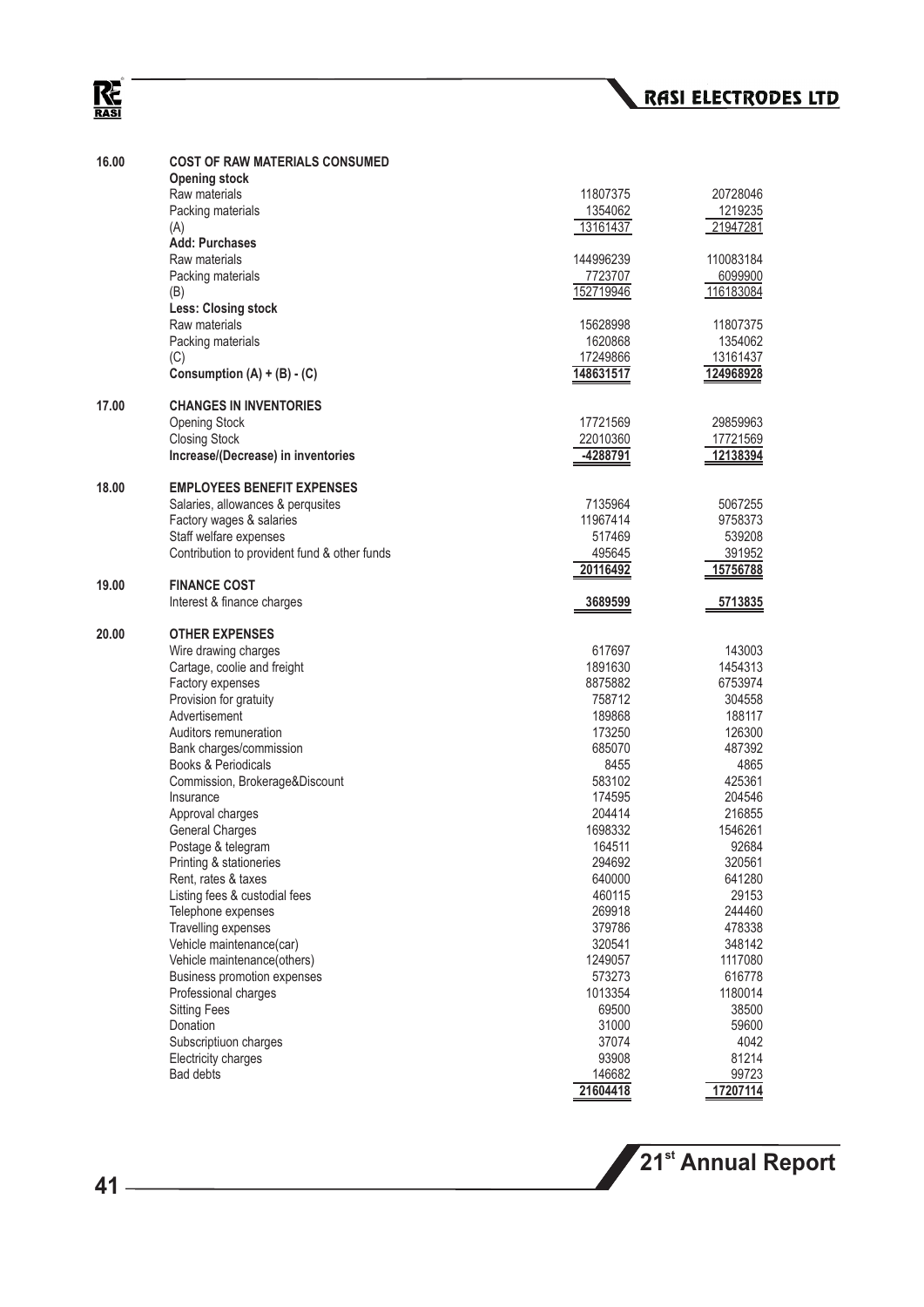

#### **NOTE 21: SIGNIFICANT ACCOUNTING POLICIES:**

#### **21.1.BASIS OF PREPARATION**

The accounts have been prepared to comply in all material aspects with applicable accounting principles in India, the Accounting Standards specified under Section 133 of the Companies Act, 2013, read with Rule 7 of the Companies (Accounts) Rules 2014 and the relevant provisions of the Companies Act, 2013/Companies Act, 1956, as applicable. The accounting policies adopted in the preparation of the financial statements are consistent with those followed in the previous year except for the change in the accounting policy for depreciation as explained in Note 22.7.

#### **21.2.SYSTEM OF ACCOUNTING :**

i) The Company generally follows the mercantile system of accounting and recognizes income and expenditure on an accrual basis except those with significant uncertainties.

ii) Financial statements are based on historical cost. These costs are not adjusted to reflect the impact of the changing value in the purchasing power of money.

iii) The preparation of financial statements is in conformity with generally accepted accounting principles which requires management to make estimates and assumption that affect the reported amounts of assets, liabilities, revenue and expenses and disclosure of contingent assets and liabilities.

iv) The estimates and assumptions used in the accompanying financial statements are based upon management's evaluation of the relevant facts and circumstances as of the date of the financial statements. Actual results may differ from the estimates and assumptions used in preparing the accompanying financial statements. Any variation to accounting estimates are recognised prospectively in current and future periods.

#### **21.3. FIXED ASSETS AND DEPRECIATION :**

a. Fixed Assets are stated at cost less depreciation, Costs comprise of cost of acquisition, borrowing cost, cost of improvement and any attributable cost of bringing the asset to condition for its intended use.

b. Depreciation on Fixed Assets for the year has been provided on all assets on Written Down Value Method as per the useful life prescribed in Schedule II to the Companies Act, 2013.

c. Intangible Assets, if any, are amortized over their useful life as determined in accordance with the extant provisions of the Companies Act, 2013.

#### **21.4.FOREIGN CURRENCYTRANSACTIONS :**

Foreign Currency transactions are initially recorded at exchange rates prevailing on transaction dates. All foreign currency loans, current assets and current liabilities outstanding on the date of Balance Sheet are converted at the appropriate rates of exchange prevailing on the date of the Balance Sheet except those covered by forward contracts if any, which are accounted for at the contracted rate representing the amount required to meet the liability. Exchange difference arising from foreign currency fluctuations are dealt with in the Statement of Profit and Loss.

Derivative instrument to hedge foreign exchange exposures are simulated for maturity / closure at the close of the year. Losses arising on such simulation on account of fluctuations in exchange rates during the reporting period are recognised in the Statement of Profit and Loss. Gains, if any, are postponed for a recognition on final determination.

#### **21.5. INVESTMENTS :**

Long term investments are stated at cost. A provision for diminution is made to recognize a decline, other than temporary, in the value of Long Term Investments. Short term investment are stated at lower of cost or fair value.

#### **21.6.INVENTORYVALUATION :**

#### **Inventories are valued as under:**

Raw Materials, packing materials and stores and spares at cost. Finished Products at lower of cost or net realizable value.

#### **21.7. SALES :**

i) Domestic sales are accounted for when dispatched from the point of sale, consequent to property in goods being transferred.

ii) Export sales for exports are accounted on the basis of date of Bill of Lading.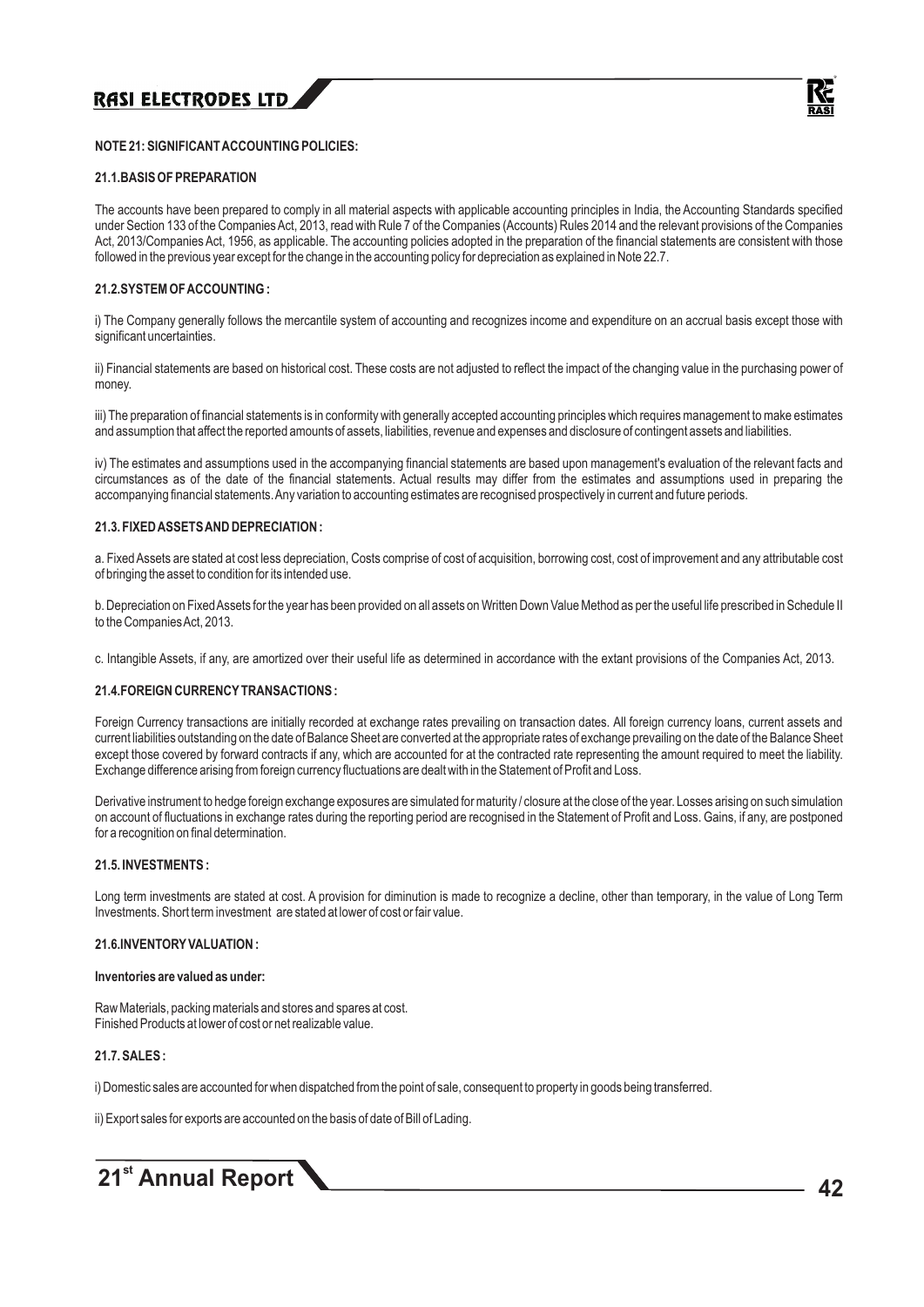



#### **21.8. EXPORT INCENTIVES :**

Export incentives are accounted for on export of goods if the entitlements can be estimated with reasonable accuracy and conditions precedent to claim are fulfilled.

#### **21.9.OTHER INCOME:**

Other operating revenues are accounted on accrual basis. Interest income is accounted on accrual basis. Dividend income is accounted when right to receive payment is established.

#### **21.10 RETIREMENT BENEFITS :**

#### **a.Provident Fund:**

Company's contributions during the year towards Government administered Provident Fund, Family Pension Fund and Labour Welfare Fund are charged to the Profit & Loss Account as incurred.

#### **b. Gratuity :**

The Gratuity is evaluated as on the date of Balance Sheet as provided under the Payment of Gratuity Act and the amount is shown as liability payable.

#### **c. Others:**

Any other employee benefit payments are accounted for on cash or accrual basis in the year of occurrence of the event giving rise to such liability.

#### **21.11.LEASES:**

Lease arrangements where the risks and rewards incident to ownership of an asset substantially vest with the lessor are recognized as operating leases. Lease rents under operating leases are recognized in the Profit & Loss Account on accrual basis.

#### **21.12. BORROWING COST :**

Borrowing cost include interest, fees and other charges incurred in connection with the borrowing of funds and is considered as revenue expenditure for the year in which it is incurred. Borrowing cost attributed to the acquisition/improvement of qualifying capital assets and incurred till the commencement of commercial use of the assets is capitalized as cost of the assets.

#### **21.13.TAXATION :**

Provision for Taxation is made on the basis of the taxable profits computed for the current accounting period in accordance with the Income Tax Act, 1961. Deferred tax resulting from timing difference between book profits and tax profits is accounted for at the applicable rate of tax to the extent the timing differences are expected to crystallise, in case of deferred tax liabilities with reasonable certainty and in case of deferred tax assets with virtual certainty that there would be adequate future taxable income against which deferred tax assets can be realised.

#### **21.14. IMPAIRMENT OF ASSETS :**

The Company tests for impairments at the close of the accounting period if and only if there are indicators that suggest a possible reduction in the recoverable value of an asset. If the recoverable value of asset, i.e. the net realizable value or the economic value in use of a cash generating unit is lower than the carrying amount of the asset, the difference is provided for as impairment. However, if subsequently the position reverses and the recoverable amount becomes higher than the then carrying value, the provision to the extent of the then difference is reversed, but not higher than the amount provided for.

#### **21.15. PROVISIONS :**

Necessary provisions are made for present obligations that arise out of past events prior to the Balance Sheet date entailing future outflow of economic resources. Such provisions reflect best estimates based on available information.

#### **21.16.CONTINGENT LIABILITIES**

Adisclosure for contingent liability is made when there is possible obligation or a present obligation that may, but probably will not, require an outflow of resources. When there is a possible obligation or present obligation that the likelihood of outflow of resources is remote, no provision or disclosure is made.

**st 21 Annual Report**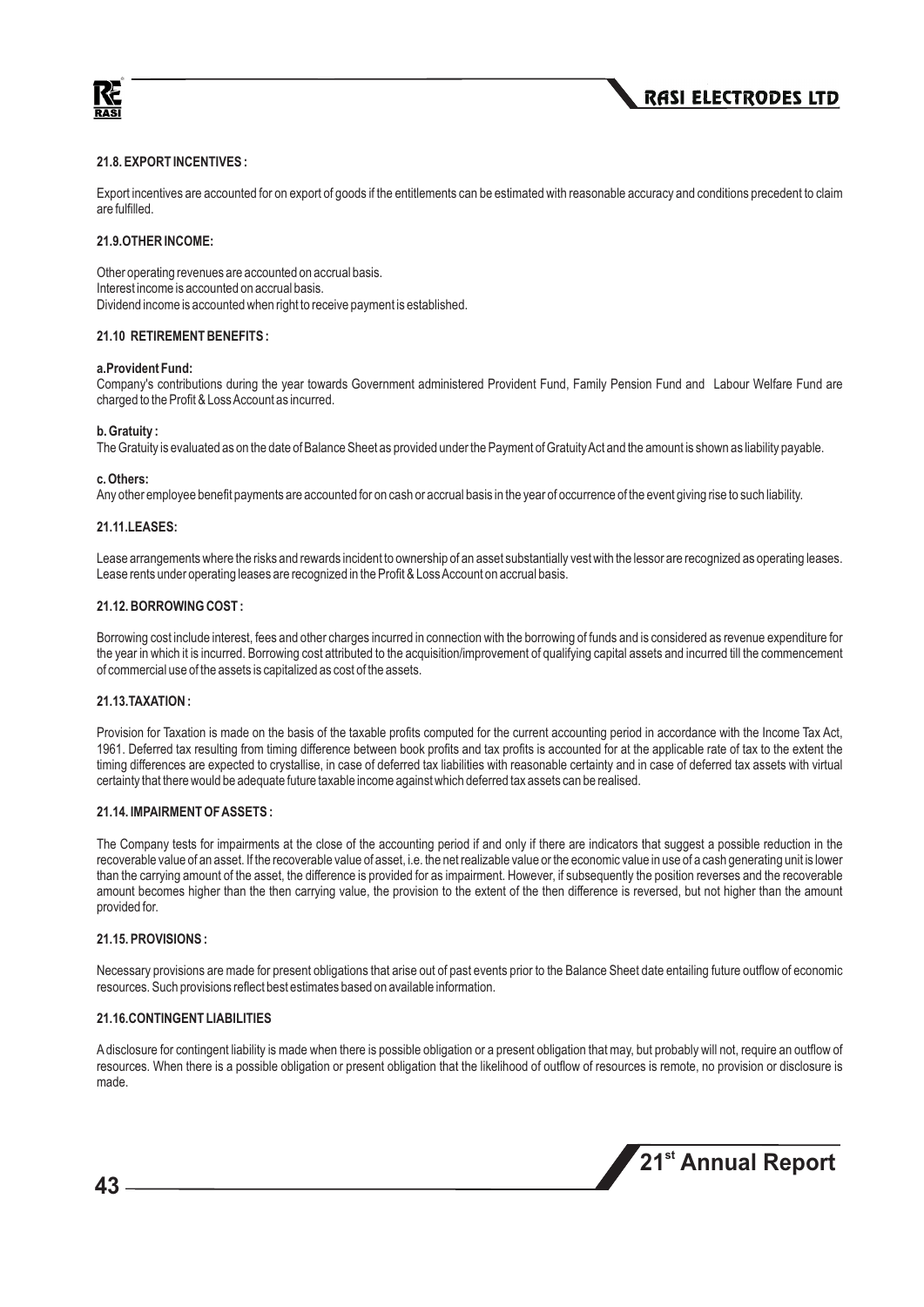#### **NOTE 22: OTHER SIGNIFICANT NOTES:**

#### **22.1.. Directors' Remuneration**

| <b>Managing Director's Remuneration</b> | YE 31.03.2015 | YE 31.03.2014 |
|-----------------------------------------|---------------|---------------|
| Salary                                  | 2400000       | 1680000       |
| Perquisites                             | 600000        | 70047         |
| Total                                   | 3000000       | 1750047       |
| Other Directors remuneration            | Nil           | Nil           |
|                                         |               |               |

The above managerial remuneration has been paid as minimum remuneration in the absence or inadequacy of profits as approved by the shareholders.

#### **22.2..Auditors' Remuneration:**

| <b>Auditors remuneration</b> | YE 31.03.2015 | YE 31.03.2014 |
|------------------------------|---------------|---------------|
| Audit fees                   | 36000         | 33000         |
| Tax Audit fees               | 25000         | 21000         |
| Certification fees           | 91000         | 52500         |
| Vat Audit fees               | 15000         | 12500         |
| Reimbursement of expenses    | 6250          | 7300          |
| TOTAL                        | 173250        | 126300        |

22.3.. The details of contingent liability not provided for in the books of accounts as on 31<sup>st</sup> March 2015 are as follows:

| Details of contingent liability | YE 31.03.2015<br><b>Amount Rs I</b> | YE 31.03.2014<br><b>Amount Rs</b> |
|---------------------------------|-------------------------------------|-----------------------------------|
| Letter of Credit                | 52,72,649                           | 87.19.279                         |

22.4..Related Party Transactions during the year ended 31<sup>st</sup> March 2015:

1. Relationships

a. Key Management Personnel

Mr B. Popatlal Kothari - Managing Director

Mr P Kashyap Kothari – Factory Manager

b. Relatives of Key Managerial Personnel:

Mr P Nitya Kothari

2. Transactions carried out with related parties referred to in 1 above, in ordinary course of business:

| Name of the related party | Amount Rs. | Nature of transaction                |
|---------------------------|------------|--------------------------------------|
| Mr B Popatlal Kothari     | 3000000    | Remuneration (including perquisites) |
| Mr. B Popatlal Kothari    | 300000     | Rent for Office                      |
|                           | 405000     | Rental Advance for Office Premises   |
| Mr P Kashyap Kothari      | 616500     | Remuneration                         |
| P Nitya Kothari           | 340000     | Rent for Godown                      |
|                           | 250000     | Rental Advance for Godown            |

22.5.. The Company operates in a single segment and as such disclosures under segmental reporting is not applicable.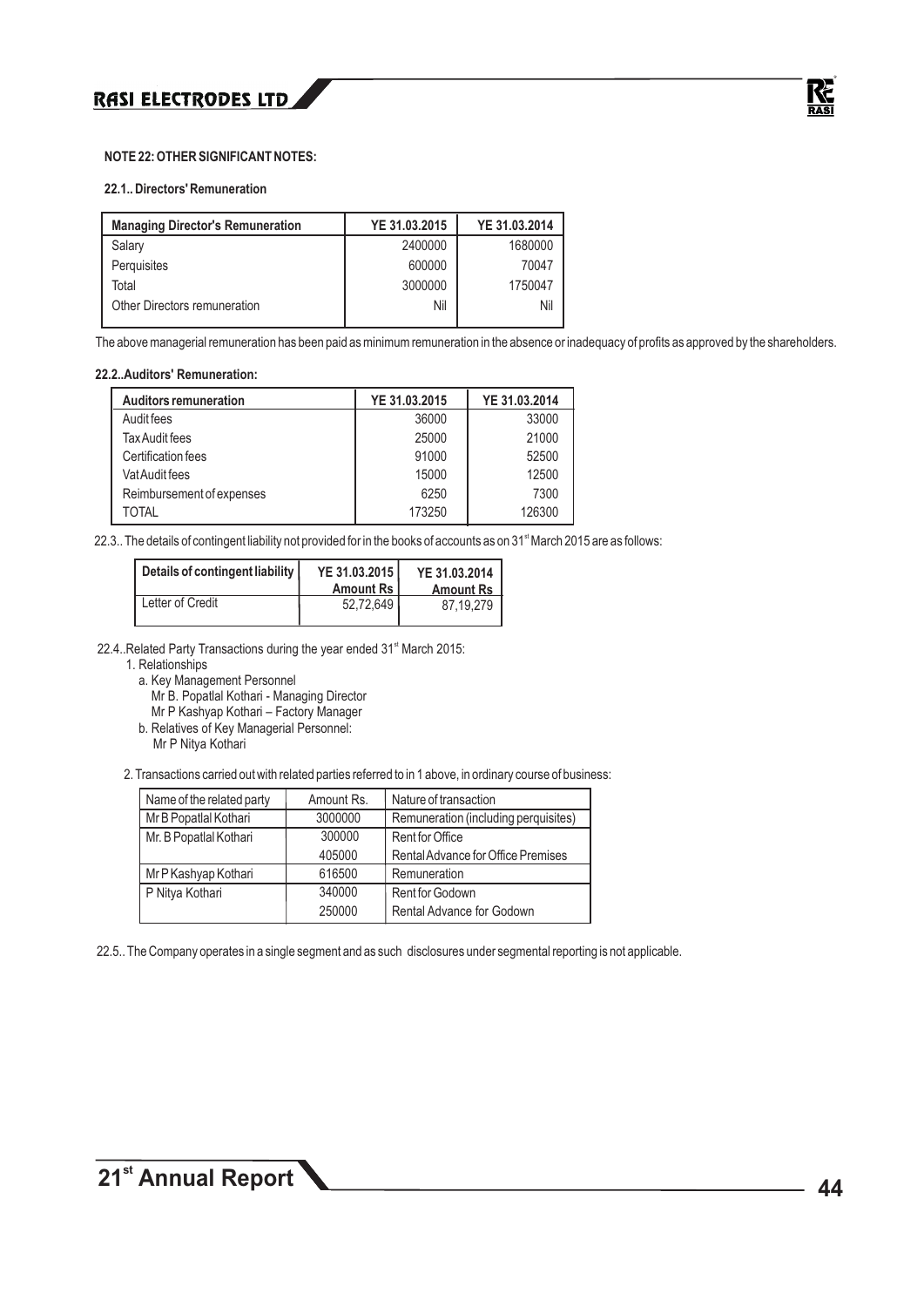22.6.Loans made to parties with no specific repayment schedule:

| Name of the parties        | Balance as at | Purpose for which the loan  |
|----------------------------|---------------|-----------------------------|
|                            | 31.03.2015    | was proposed to be utilized |
|                            |               | as indicated by the party   |
| Akshay Kothari             | 531438        | <b>Business</b>             |
| Amrutlal P Jain            | 575000        | <b>Business</b>             |
| <b>B Dinesh Kumar</b>      | 981330        | <b>Business</b>             |
| C.C. Motors                | 2715569       | <b>Business</b>             |
| Durai Arulneyam            | 100000        | <b>Business</b>             |
| <b>Golden Traders</b>      | 200000        | <b>Business</b>             |
| H.S. Syndicate             | 900000        | <b>Business</b>             |
| J Haja funyamin            | 600000        | <b>Business</b>             |
| Jayantilal Juharmal        | 86406         | <b>Business</b>             |
| <b>JVL Classic Ware</b>    | 600000        | <b>Business</b>             |
| Kaamdaa Impex              | 3200830       | <b>Business</b>             |
| Kushal Ashok Solanki       | 110274        | <b>Business</b>             |
| Ravi Enterprises           | 1942800       | <b>Business</b>             |
| M Nageswari                | 500000        | <b>Business</b>             |
| <b>R</b> Lakshmanan        | 100000        | <b>Business</b>             |
| Nageswari                  | 200000        | <b>Business</b>             |
| Sri Manikandan Enterprises | 500000        | <b>Business</b>             |
| V Rajendra                 | 316625        | <b>Business</b>             |
| Vijavalakshmi Enterprises  | 1500000       | <b>Business</b>             |

22.7.The Depreciation on tangible assets have been re-computed based on useful life of assets, under straight line method as prescribed under Schedule II to the Companies Act, 2013. The re-computation has resulted in the excess depreciation amounting to Rs 669810 being written off against the assets as on 1st April 2014 which has been adjusted against the retaining earnings in the reserves as at the beginning of the year.

22.8.Earnings and Expenditure in Foreign Exchange:

| SN <sub>o</sub> | <b>Details</b>                               | FYE 31.03.2015 | FYE 31.03.2014 |
|-----------------|----------------------------------------------|----------------|----------------|
|                 | CIF Value of imports:                        |                |                |
|                 | Raw materials, stores and spares             | 29735970       | 24064031       |
|                 | Capital goods                                | 15253398       | Nil            |
| റ               | Expenditure in foreign currency (Travelling) | 61301          | 81165          |
| 3               | Earnings in foreign exchange:                |                |                |
|                 | FOB Value of Exports                         | 7622869        | 1713106        |

22.9. EARNINGS PER SHARE:

Earnings per share is calculated by dividing the profit attributable to the shareholders by the weighted average number of equity shares outstanding during the year.

| SN <sub>o</sub> . | Details                                     | FYE 31.03.2015 | FYE 31.03.2014 |
|-------------------|---------------------------------------------|----------------|----------------|
|                   | Profit After Tax                            | 93.92.930      | 56,09,127      |
|                   | No. of Equity Shares                        | 61,61,100      | 49,70,000      |
| J                 | Face Value of Shares in Rs.                 | 10             |                |
|                   | Weighted Average Number of Equity Shares    | 55,90,171      | 47,60,000      |
| 5                 | Basic & Diluted Earnings Per share (in Rs.) | 1.68           | 1.18           |

The 10,00,000 convertible warrants issued during the year and outstanding at the end of the year that could potentially dilute basic earnings per share in the future, were not included in the calculation of diluted earnings per share because they are antidilutive for the period(s) presented.

22.10 . The figures have been rounded off to the nearest rupee.

As per our report attached for and behalf of the Board of Directors **For AN PASSOCIATES** Chartered Accountants FRN:009004 S

M. No.027859

Place: Chennai Date:  $30<sup>TH</sup>$  MAY 2015.

Chairman & Managing Director

AMISH N PATEL B. POPATLALKOTHARI B. RANJITKUMAR KOTHARI

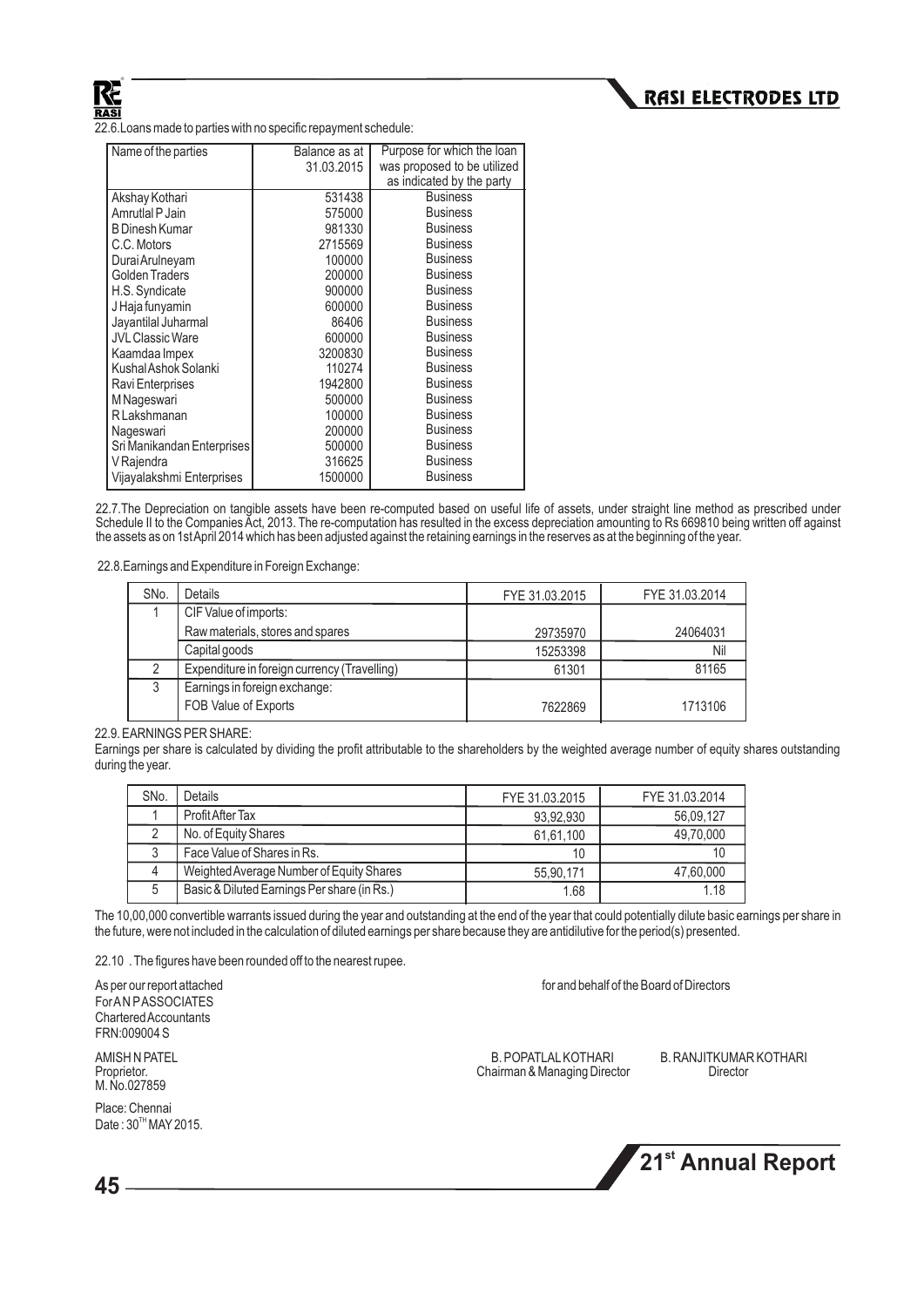

#### **MGT-11 Proxy form**

*[Pursuant to section 105(6) of the Companies Act, 2013 and rule 19(3) of the Companies (Management and Administration) Rules, 2014]* 

| <b>CIN</b><br>Name of the Company<br><b>Registered office</b> | : L52599TN1994PLC026980<br>: RASI ELECTRODES LIMITED<br>: 44, Strotten muthiah street, Chennai-600079. |
|---------------------------------------------------------------|--------------------------------------------------------------------------------------------------------|
| Name of the member (s)                                        |                                                                                                        |
| Registered address                                            |                                                                                                        |
| E-mail Id                                                     |                                                                                                        |
| Folio No/ Client Id                                           |                                                                                                        |
| DP ID                                                         |                                                                                                        |

I/We, being the member (s) of the Company holding….......................................................................................………. Equity shares hereby appoint

Email id: …………….....................................................Signature: ……………………………................., or failing him as my / our proxy to attend and vote (on a poll) for me / us and on my / our behalf at the 21st Annual General Meeting of the Company to be held on Tuesday, the 29th September 2015 at 09.00 a.m at Hotel Ashoka Private Ltd., New No.47, Old.No.33 Pantheon Road, Egmore, Chennai-600008 and at any adjournment thereof in respect of such resolutions as are indicated below:

| Resolution No. | <b>Resolutions</b>                                                                                                 | Vote (optional)* |         |         |
|----------------|--------------------------------------------------------------------------------------------------------------------|------------------|---------|---------|
|                |                                                                                                                    | For              | Against | Abstain |
|                | <b>ORDINARY BUSINESS:</b>                                                                                          |                  |         |         |
|                | Adoption of Financial Statements for the year ended                                                                |                  |         |         |
|                | 31 <sup>st</sup> March 2015 (Ordinary resolution)                                                                  |                  |         |         |
|                | Declaration of Dividend (Ordinary Resolution)                                                                      |                  |         |         |
| 3              | Re-appointment of Mr Ranjit Kumar Kothari as a Director liable for<br>retirement by rotation (Ordinary resolution) |                  |         |         |
| 4              | Appointment of M/s ANP Associates ., Chartered Accountants,<br>Chennai-79, as Auditors (Ordinary resolution)       |                  |         |         |
|                | <b>SPECIAL BUSINESS:</b>                                                                                           |                  |         |         |
| 5              | Appointment of Mrs Payal Jain as a Director liable for retirement<br>by rotation. (Ordinary resolution)            |                  |         |         |

Signed this…………………………..…… day of………………………….……… 2015

Signature of shareholder………………………………………………

Signature of Proxy holder(s)…………………………………………..

AFFIX Re 1/- Revenue Stamp

**Note: This form of proxy in order to be effective should be duly completed and deposited at the Registered Office of the Company, not less than 48 hours before the commencement of the Meeting.**